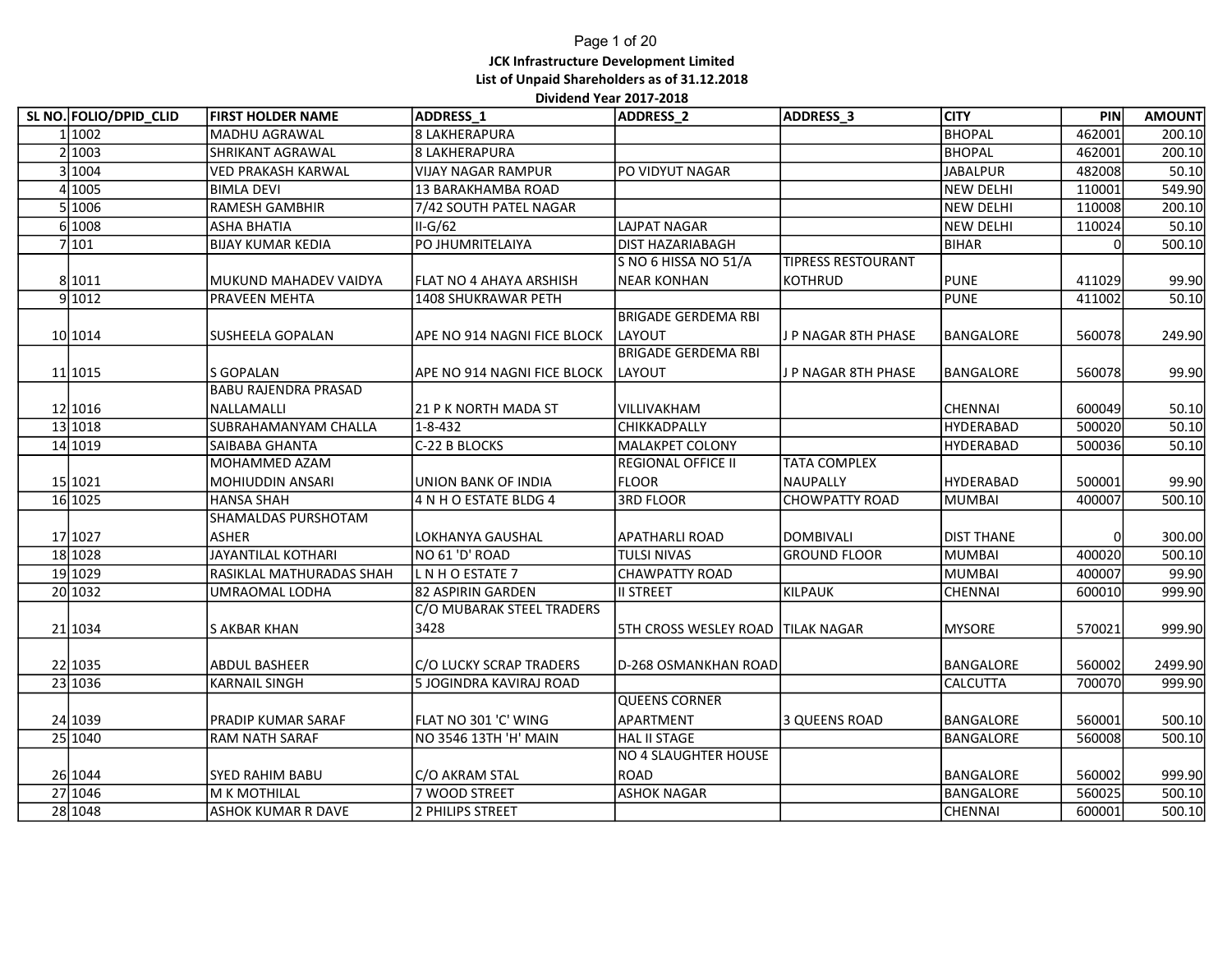| 29 1049            | <b>DILIP KUMAR DAVE</b>                       | 2 PHILIPS STREET                                | Page 2 of 20                                 |                          | <b>CHENNAI</b>                 | 600001           | 500.10           |
|--------------------|-----------------------------------------------|-------------------------------------------------|----------------------------------------------|--------------------------|--------------------------------|------------------|------------------|
| 30 105             | RAMPARVESH                                    | 7 CROSS ROAD                                    |                                              |                          | <b>KOLKATA</b>                 | 700007           | 500.10           |
|                    | <b>ABBAS KHAN</b>                             |                                                 | SESHACHALA GRAMANIG<br>ARDENST               |                          |                                | 600019           |                  |
| 31 1050<br>32 1052 | SURESHCHAND AGGARWAL                          | C/O RAWF INDUSTRIES 10-E/4<br>C/O STEEL-N-STEEL | NO 5 I FLOOR                                 | SHANTAPPA LANE           | <b>MADRAS</b><br>BANGALORE     | 560002           | 999.90<br>999.90 |
| 33 1053            | <b>URMILA NAIK</b>                            | NEW HOUSING COLONY                              | H NO 193                                     | MAHADEVPURA              | BANGALORE                      | 560048           | 999.90           |
| 34 1055            | <b>SHARIEF ROWTHER</b>                        | 133 PALAKARAI MAIN ROAD                         | TIRUCHIRAPALLI                               |                          | TIRUCHIRAPALLI                 | 620008           | 2000.10          |
| 35 106             | <b>PREM DAS</b>                               | <b>GUINEA MANSION JEWELLERS</b>                 | PO MURDAPUR                                  |                          | <b>PATNA</b>                   | 800004           | 500.10           |
| 36 1060            | R M SUBRAMANIAM                               | 773 PAPPARAM LANE                               | NAZARBAD                                     |                          | <b>MYSORE</b>                  | 570010           | 999.90           |
| 37 1067            | PINAKIN MADHUSUDEN BHATT                      | C/O GOPALKRISHNAKUNJ                            | FLAT NO 1 4TH FLOOR                          | <b>CARTER ROAD NO 2</b>  | BORIVALI (E)                   |                  | 650.10           |
| 38 1068            | URMILA JAYANTILAL KOTHARI                     | NO 61 'D' ROAD                                  | <b>TULSI NIWAS</b>                           | <b>GROUND FLOOR</b>      | MUMBAI                         | 400020           | 500.10           |
| 39 107             | <b>HARBANS SINGH</b>                          | 31 CHHATAWALA GALI                              |                                              |                          | <b>KOLKATA</b>                 | 700012           | 500.10           |
| 40 1070            | <b>LALIT DAMANIA</b>                          | SHANTI VILLA JABURNUM ROAD                      |                                              |                          | <b>MUMBAI</b>                  | 400007           | 650.10           |
| 41 1071            | A MANIKYA RAJ<br>SULOCHANA NATARAJAN          | <b>BALAKOZY MANSION</b>                         | <b>CHAWPATTY</b>                             |                          | <b>MUMBAI</b>                  | 400007           | 999.90           |
| 42 1077            | MOHAN                                         | 3811 DAGUEVVE AWE                               | <b>CALABASAS</b>                             | CA-91302                 | USA                            | 999999           | 3000.00          |
| 43 1078            | <b>RAVI DATT PURI</b>                         | 35 ALBYFIELD BICKLEY                            | <b>BROMLEY KENT</b>                          |                          | <b>BRIZHY UK</b>               | 999999           | 999.90           |
| 44 1079            | SIVARAMA NATARAJAN                            | 1315 N HOBART BLVO                              | HOLLYWOOD 90027                              | <b>STATE CA</b>          | <b>USA</b>                     | 999999           | 999.90           |
|                    |                                               |                                                 | HOLLYWOOD 90027                              |                          |                                |                  |                  |
| 45 1080            | PARVATHY NATARAJAN                            | 1315 N HOBART BLVO                              | <b>STATE</b>                                 | <b>CALIFORNIA</b>        | <b>USA</b>                     | 999999           | 999.90           |
| 46 1081            | RAJI L R NATHAN                               | 800 VALECIA                                     | MILAPITAS                                    | CA 95035                 | USA.                           | 999999           | 999.90           |
| 47 1082            | <b>SAMBASIVAN VENKATARAMAN</b>                | 9833 ALDEA AVENUE                               | <b>NORTH BRIDGE</b>                          | <b>CALIFORNIA</b>        | USA 81325                      | 999999           | 999.90           |
|                    | NARAYANSWAMY                                  |                                                 |                                              |                          |                                |                  |                  |
| 48 1083            | RANGANATHAN                                   | NILPITAS                                        | CA-95035                                     |                          | USA                            | 999999           | 999.90           |
|                    |                                               |                                                 |                                              |                          | <b>DIST AJMER</b>              |                  |                  |
| 49 1088            | <b>BHANWAR LAL MAHESHWARI</b>                 | <b>POST BARNA</b>                               | <b>VIA KISHANGARH</b>                        |                          | (RAJASTHAN)                    | 305801           | 50.10            |
| 50 1091<br>51 1093 | <b>VIJAY K SIGUM</b><br>GANPAT BHAVDU MAHAJAN | <b>DESAI BUILDING</b><br>6 PATRAKAR COLONY      | ROOM 3 GROUND FLOOR<br>BEHIND GANDHI GARDEN  | <b>DILIP GUPTE ROAD</b>  | MAHIM MUMBAI<br><b>JALGAON</b> | 400016<br>425001 | 99.90<br>300.00  |
| 52 111             | N JAYARAMAN                                   | 112/12 11TH CROSS ROAD                          | MALLESWARAM                                  |                          | BANGALORE                      | 560003           | 500.10           |
| 53 112             | KANCGAN KHANNA                                | 21 BAY VIEW RIDGE ROAD                          |                                              |                          | <b>MUMBAI</b>                  | 400006           | 3000.00          |
| 54 1120            | <b>RASHMI MEHRA</b>                           | VINOD DWARKADAS MEHRA                           | 5 DADI MANSION                               | <b>CINEMA ROAD</b>       | <b>MUMBAI</b>                  | 400020           | 999.90           |
| 55 1129            | <b>BALKAR SINGH</b>                           | H NO 153                                        | MAHADEVAPURA POST                            |                          | BANGALORE                      | 560048           | 999.90           |
| 56 113             | <b>ANIL KUMAR KHANNA</b>                      | 21 BAY VIEW RIDGE ROAD                          |                                              |                          | MUMBAI                         | 400006           | 999.90           |
|                    |                                               |                                                 |                                              | <b>UUUPER PALACE</b>     |                                |                  |                  |
| 57 1137            | SURENDRA KUMAR ANIKAR                         | 375 I FLOOR 13TH CROSS                          | <b>CHANDRAHASA APTS</b>                      | <b>ORCHARDS</b>          | BANGALORE                      | 560080           | 125.10           |
| 58 114             | N KRISHNAMURTHY                               | NO 25 3RD 'A' CROSS                             | 1ST MAIN ROAD                                | DOMLUR IIND STAGE        | BANGALORE                      | 560071           | 99.90            |
| 59 1141            | JOSEPH THOMAS RODRIGUES                       | C/O A D MELLO FCS                               | A-9 ROSARY HOUSE                             | <b>GUNPOWDER ROAD</b>    | MUMBAI                         | 400010           | 50.10            |
| 60 1142            | JAYANTI K SHAH                                | 41 SHEELA                                       | 2 BHULABHAI DESAI ROAD MAHALAXMI             |                          | MUMBAI                         | 400026           | 50.10            |
|                    |                                               |                                                 |                                              | <b>OFF VEER SAVARKAR</b> |                                |                  |                  |
|                    |                                               |                                                 | <b>PRATHAMESH CO-OP HSG MARG TWIN TOWERS</b> |                          |                                |                  |                  |
| 61 1144            | <b>PADMA VISWANATHAN</b>                      | <b>FLAT F-2 2ND FLOOR BLDG 1A</b>               | SOCIETY TD                                   | LANE                     | MUMBAI                         | 400025           | 800.10           |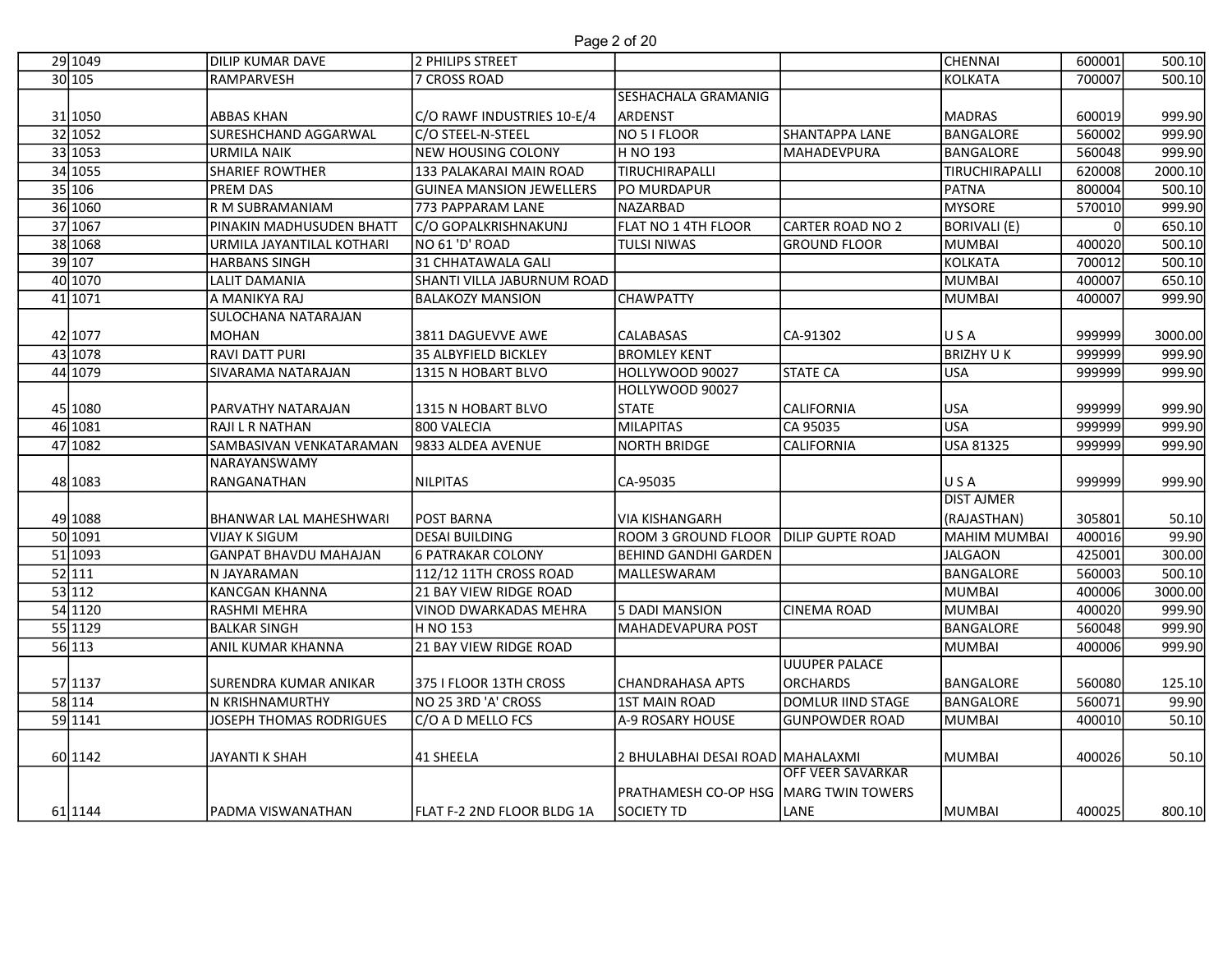| Page 3 of 20 |  |  |
|--------------|--|--|
|              |  |  |

|                    |                                                         | PATEL & CO., STOCK & SHARE                        | Page 3 of 20<br>MEMBERS BANGALORE              |                                                |                      |                  |                  |
|--------------------|---------------------------------------------------------|---------------------------------------------------|------------------------------------------------|------------------------------------------------|----------------------|------------------|------------------|
| 62 1149            | ESWARA CHANDRA VIDYA SAGAR BROKERS                      |                                                   | <b>STOCK EXCHANGE LTD</b>                      | 68/20 V CROSS<br>HANUMANTHANAGAR               | BANGALORE            | 560019           | 99.90            |
| 63 1150            | <b>SHARDA JAIN</b>                                      | 184 LOWER PALACE ORCHARDS                         |                                                |                                                | BANGALORE            | 560003           | 150.00           |
| 64 1155            | R J NANDAKUMAR                                          | 51 GANDHINAGAR                                    |                                                |                                                | BANGALORE            | 560009           | 50.10            |
| 65 1156            | OM PRAKASH MAHESHWARI                                   | OM INVESTMENTS                                    | <b>STOCK &amp; SHARE BROKER</b>                | GHAS KATLA NAYA BAZAR AJMER                    |                      | 305001           | 99.90            |
| 66 1158            | <b>GERARA CARDAZA</b>                                   | HOUSE NO 13                                       | LAYAMATI DAVOLIM                               | NAVELIM POST OFFICE                            | GOA                  | 403707           | 50.10            |
| 67 1161<br>68 1164 | <b>G R INDIRA</b><br>KALUCHAND                          | NO 490 "HARI KRUPA"<br><b>SUNRISE TRADING INC</b> | <b>64TH CROSS 5TH BLOCK</b><br>1ST FLOOR 225   | <b>RAJAJI NAGAR</b><br><b>WEST MABI STREET</b> | BANGALORE<br>MADURAI | 560010<br>625001 | 50.10<br>50.10   |
| 69 1172            | M ADISESHA                                              | RAJA'S COFFEE COMPANY                             | FORT                                           |                                                | BANGALORE            | 560002           | 50.10            |
|                    |                                                         |                                                   | 70 MIG FOURTH MAIN                             |                                                |                      |                  |                  |
| 70 1178            | <b>KALA K HARGAN</b>                                    | SOMESHWAR ENTERPRISES                             | <b>6TH CROSS</b>                               | KHB COLONY IST STAGE                           | BANGALORE            | 560079           | 50.10            |
|                    |                                                         |                                                   |                                                |                                                | <b>MALUR</b>         |                  |                  |
| 71 1182            | VISWANATHA GUPTA                                        | KAMADHENU ENTERPRISES                             | KOLAR DISTRICT                                 | 8 RICHMOND ROAD 2ND                            | KARNATAKA            | 563130           | 50.10            |
| 72 1183            | <b>NUPUR SARAF</b>                                      | <b>C/O UNNATI ENTERPRISES</b>                     | <b>ELKAY BLCG</b>                              | <b>FLOOR</b>                                   | BANGALORE            | 560025           | 1149.90          |
|                    |                                                         |                                                   | 16 (UPSTAIRS) TANJORE                          |                                                |                      |                  |                  |
| 73 1184            | V SUNANDA BAI                                           | C/O DR N NITYANANDA RAO                           | ROAD                                           | T NAGAR                                        | CHENNAI              | 600017           | 50.10            |
| 74 1189            | C R THIMMIAH                                            | 2982/A 4TH CROSS                                  | MARIYAPPANA PALYA                              |                                                | BANGALORE            | 560021           | 99.90            |
| 75 1199            | MAHESH KOTWANI                                          | BARRACK NO 139                                    | ROOM NO 3<br><b>SHIRINBHAI</b>                 | <b>P O ULHASNAGAR</b>                          | DIST THANE (M S)     | 421001           | 50.10            |
| 76 1200            | PERIN HOSAND DAVIERWALLA                                | IL-PALAZZO HOTEL                                  | DAVIERWALLA MARG                               | PANCHGANI                                      | <b>DIST SATARA</b>   | 412805           | 50.10            |
|                    | <b>MEHRU AHMED</b>                                      |                                                   |                                                | PLOT NO 9 VIMAN                                |                      |                  |                  |
| 77 1206            | RANGOONWALLA                                            | KONARK HAPPY HOMES                                | ROW HOUSE NO 16                                | <b>NAGAR</b>                                   | PUNE                 |                  | 500.10           |
| 78 1214            | M K RAMACHANDRA                                         | 550/17 7TH MAIN                                   | HANUMANTHANAGAR<br><b>BUILDINGS 15TH CROSS</b> |                                                | BANGALORE            | 560019           | 150.00           |
| 79 122             | KARUNAKARAN KESAVAN                                     | 83/2A KINATUKARA                                  | 4TH MAIN                                       | MALLESWARAM                                    | BANGALORE            | 560003           | 50.10            |
|                    |                                                         |                                                   |                                                | M G ROAD KANDIVALI                             |                      |                  |                  |
| 80 1227            | SHARDABE RAMNIKLAL DALAL                                | 602/B PARK AVENUE                                 | DAHANUKAR WADI                                 | (WEST)                                         | MUMBAI               | 400067           | 50.10            |
| 81 1228            | NARENDRA CHAND KAPUR                                    |                                                   |                                                |                                                |                      |                  | 9999.90          |
| 82 1229<br>83 123  | <b>DILIP KAPUR</b><br>JAYALAKSHMI KUNNATH               | 83/2A KINATUKARA BUILDINGS                        | 15TH CROSS 4TH MAIN                            | MALLESWARAM                                    | BANGALORE            | 560003           | 9999.90<br>50.10 |
|                    |                                                         |                                                   |                                                |                                                | Idist                |                  |                  |
| 84 1232            | PRAKASH PANDURANG RASANE   120 KASAR GALI               |                                                   | RAHURI                                         |                                                | AHMEDNAGAR           | 413705           | 50.10            |
| 85 1239            | S LATHA                                                 | NO 79/E 5TH MAIN ROAD                             | <b>VITAL NAGAR</b>                             |                                                | BANGALORE            | 560018           | 50.10            |
| 86 124             | RAJASHEKAR C NAIK                                       | S P VIGILANCD K E B                               | CAUVERY BHAVAN                                 |                                                | BANGALORE            | 560009           | 50.10            |
|                    |                                                         | C/O CHUNILAL MAYACHAND<br>MEHTA                   | 1 MILL OFFICERS SOCIETY                        | NR LA GAJJAR CHAMBERS<br><b>ASHRAM ROAD</b>    | AHMEDABAD            | 380009           |                  |
| 87 1254<br>88 1262 | RAJIV JASHWANTILAL MEHTA<br><b>DHARMI CHAND CHHAJER</b> | 402 RAJSHREE MARKET                               | 3RD FLOOR                                      | <b>AVENUE ROAD</b>                             | BANGALORE            | 560002           | 50.10<br>50.10   |
| 89 127             | <b>D S SHIVANANDA</b>                                   | KALPASREE 1220   MAIN                             | VIJAYANAGAR                                    |                                                | BANGALORE            | 560040           | 50.10            |
| 90 1275            | RAMESH BHAT                                             | <b>BHAT ASSOCIATES</b>                            | 516 INDIRA NAGAR                               | <b>I STAGE</b>                                 | BANGALORE            | 560038           | 99.90            |
|                    |                                                         |                                                   |                                                | <b>PALIPADA GHODBANDER</b>                     | THANE (W)            |                  | 50.10            |
| 91 1276            | UMA MURTHY                                              | 701 PARAMPANT                                     | HIRANANDAN ESTATE                              | ROAD                                           |                      | 400607           |                  |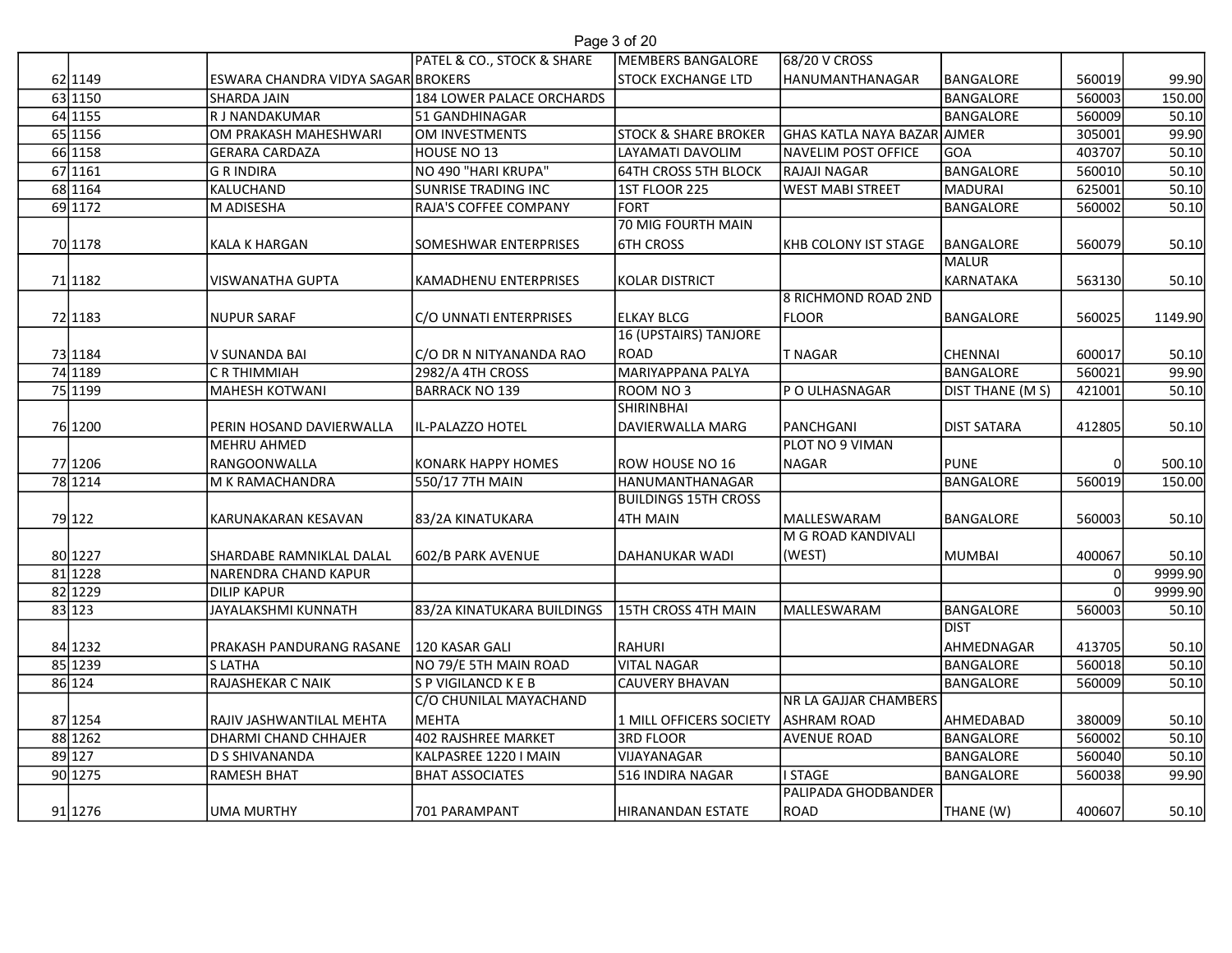## Page 4 of 20

|          |                                |                                                   | Page 4 of 20               |                                |                        |        |        |
|----------|--------------------------------|---------------------------------------------------|----------------------------|--------------------------------|------------------------|--------|--------|
| 92 1277  | <b>L SHANKARA</b>              | 332 6TH CROSS                                     | 8TH MAIN MALAVIKA          | lPADMANABHA NAGAR              | <b>BANGALORE</b>       | 560070 | 50.10  |
| 93 128   | NAGAR NAGABHUSHAN              | 133 7TH MAIN ROAD                                 | <b>5TH BLOCK</b>           | <b>JAYANAGAR</b>               | <b>BANGALORE</b>       | 560041 | 50.10  |
| 94 1280  | P JAYALAKSHMI                  | 606/606 14TH CROSS                                | MAGADI CHORD ROAD          | <b>VIJAYA NAGAR</b>            | <b>BANGALORE</b>       | 560040 | 50.10  |
| 95 1288  | SUDHA RAJASHEKHARAN            | 141 5TH CROSS                                     | LOWER PALACE               | <b>ORCHARDS</b>                | <b>BANGALORE</b>       | 560003 | 50.10  |
| 96 1290  | <b>SURESH KUMAR P</b>          | <b>PUSHPAK METALS</b>                             | D-3/1 PUR ROAD             |                                | <b>BANGALORE</b>       | 560053 | 50.10  |
| 97 1297  | NIRMALA JAIN                   | C/O M/S PUSHPAK METALS                            | D-3/1 P V R ROAD           |                                | <b>BANGALORE</b>       | 560053 | 50.10  |
| 98 1298  | <b>B A VENKATESH</b>           | SWARNAAHAL JEWELLERS                              | JEWELLERS STREET           | KOILLEGAL                      | <b>MYSORE DISTRICT</b> | 571440 | 50.10  |
| 99 13    | <b>CHANCHAL KAPUR</b>          | <b>36 AHIRIPUKUR ROAD</b>                         |                            |                                | <b>KOLKATA</b>         | 700019 | 500.10 |
| 100 1311 | <b>AJAY N VORA</b>             | 9 NIHARIKA PARK                                   | KHANPUR                    |                                | AHMEDABAD              | 380001 | 50.10  |
| 101 1319 | <b>ASHABEN BABUBHAI NAIK</b>   | D-14 DIWALI BAUG APPT                             | <b>OPP MORAR NAGAR</b>     | <b>BANDER ROAD</b>             | <b>SURAT</b>           | 395009 | 200.10 |
| 102 1321 | P VELLIANGIRI                  | L G BALAKRISHNAN BROS LTD                         | MOTOR HOUSE                | <b>TRICHY ROAD</b>             | COIMBATORE             | 641018 | 50.10  |
| 103 1323 | KAMLABAI                       | ARIHANT SYNDICATE                                 | 93 MADHU MARKET            | <b>CHICKPET</b>                | <b>BANGALORE</b>       |        | 50.10  |
| 104 1329 | KALUCHAND                      | <b>SUNRISE TRADING INC</b>                        | <b>IST FLOOR</b>           | 225 WEST MASI STREET           | <b>MADURAI</b>         | 625001 | 50.10  |
|          |                                |                                                   |                            | NEAR MUNISWARA                 |                        |        |        |
| 105 133  | H G SHANTHA BAI                | NO 182/E III BLOCK                                | THYAGARA JANAGAR           | <b>TEMPLE</b>                  | BANGALORE              | 560004 | 50.10  |
| 106 1330 | KALCHAND                       | SUNRISE TRADING INC                               | <b>IST FLOOR</b>           | 225 WEST MASI STREET           | MADURAI                | 625001 | 50.10  |
| 107 1340 | L VIJAY BHANDARI               | MYSORE METAL INDUSTRIES                           | 89 C T STREET              | <b>II FLOOR</b>                | BANGALORE              | 560002 | 35.10  |
| 108 1344 | K M KUMUDHA                    | NO 736 4TH 'E' MAIN                               | <b>IIND STAGE W C ROAD</b> | MAHALAXMIPURAM                 | BANGALORE              | 560086 | 50.10  |
|          |                                |                                                   |                            | 91 I P EXTENSION               |                        |        |        |
| 109 1349 | <b>RAJIV MAHESHWARI</b>        | E-36 ARYA NAGAR CO-OP                             | <b>GROUP HSG SOCIETY</b>   | (PATPAR GANJ)                  | DELHI                  | 110092 | 0.90   |
|          |                                |                                                   |                            |                                |                        |        |        |
| 110 135  | RAJASHEKARAN H KAGGERAPPA      | <b>141 IM FLOOR</b>                               | <b>5TH CROSS</b>           | LOWER PLACE ORCHARDS BANGALORE |                        | 560003 | 50.10  |
| 111 1352 | PERIN HOSANG DEVJERWALLA       | C/O FRENCY H IRANI                                | 9 PATEL CHAMBER            | <b>GUNBOW STREET</b>           | <b>FORT MUMBAI</b>     | 400001 | 50.10  |
| 112 1357 | <b>SHARDA DEVI</b>             | RAJIV MAHESHWARI                                  | 473 HAIDER QULI            | <b>CHANDNI CHOWK</b>           | DELHI                  | 110006 | 0.90   |
| 113 136  | <b>SURESH BHIMARAO BIRADAR</b> | ASST ENGINEER(EL) KARNATAKA ELE BOARD AT TALIKOTI |                            |                                | <b>DT BIJAPUR</b>      | 586214 | 99.90  |
| 114 1365 | <b>JAGADISH J</b>              | 13 GANIGERPET                                     |                            |                                | <b>BANGALORE</b>       | 560002 | 20.10  |
| 115 1373 | <b>SHARADA DEVI</b>            | NO 473 HAIDER QULI                                | <b>CHANDNI CHOWK</b>       |                                | DELHI                  | 110006 | 0.90   |
| 116 1374 | V RAJLALWANI                   | 34/1 RANGA RAO ROAD                               | SANKARPURAM                |                                | <b>BANGALORE</b>       | 560004 | 50.10  |
| 117 1375 | <b>SURENDRA UGALE</b>          | <b>405 SARDA APARTMENTS</b>                       | <b>BANJARA HILLS</b>       |                                | HYDERABAD              | 500034 | 200.10 |
| 118 1376 | M HUKMICHAND JAIN              | I FLOOR PRABHAT COMPLEX                           | K G ROAD                   |                                | <b>BANGALORE</b>       | 560009 | 50.10  |
| 119 1377 | ID UTTAMCHAN JAIN              | C/O DHINGADMAL                                    | NO 68 POLICE ROAD          |                                | <b>BANGALORE</b>       | 560053 | 50.10  |
| 120 1378 | RAMCHAND JAGDISHCHAND          | NO 53 RADHA BAZAR LANE                            |                            |                                | KOLKATA                | 700001 | 200.10 |
|          |                                |                                                   |                            | OIUDI IHTOYI 10PP              |                        |        |        |
| 121 1387 | RAJU BHANDARI                  | NO 109 AUTO COMMERE HOUSE NEAR KENEDY BRIDGE      |                            | <b>NANA CHOWK</b>              | <b>MUMBAI</b>          | 400007 | 500.10 |
| 122 139  | <b>G K VENKATA RAMAIAH</b>     | <b>1172 2ND MAIN</b>                              | ARAVINDA NAGAR             |                                | <b>MYSORE</b>          | 570023 | 50.10  |
| 123 1391 | O V SHANTHA                    | NO 435 M S ROAD                                   | V V PURAM                  |                                | <b>BANGALORE</b>       | 560004 | 50.10  |
| 124 1392 | MAHAVEER KUMAR                 | <b>KUDAN MARKET</b>                               | D S LANE                   | <b>CHICKPET</b>                | BANGALORE              | 560053 | 50.10  |
|          |                                |                                                   |                            | <b>VATVA ROAD</b>              |                        |        |        |
| 125 1397 | <b>PARUL NILESH PATEL</b>      | NO 19 NAGARI PARK                                 | <b>BHAGWAT NAGAR</b>       | <b>MANINAGAR</b>               | AHMEDABAD              |        | 50.10  |
| 126 1398 | V SUNANDA BAI                  | A-3 16 MANNAR REDDY                               | STREET                     |                                | <b>CHENNAI</b>         | 600017 | 50.10  |
| 127 1399 | <b>K K GUPTA</b>               | D-1050                                            | NEW FRIEND COLONY          |                                | <b>NEW DELHI</b>       | 110065 | 99.90  |
| 128 140  | LILY BANERJEE                  | POCKET-52 H NO 116                                | <b>IST FLOOR</b>           | CHITTARANJAN PARK              | <b>NEW DELHI</b>       | 110019 | 50.10  |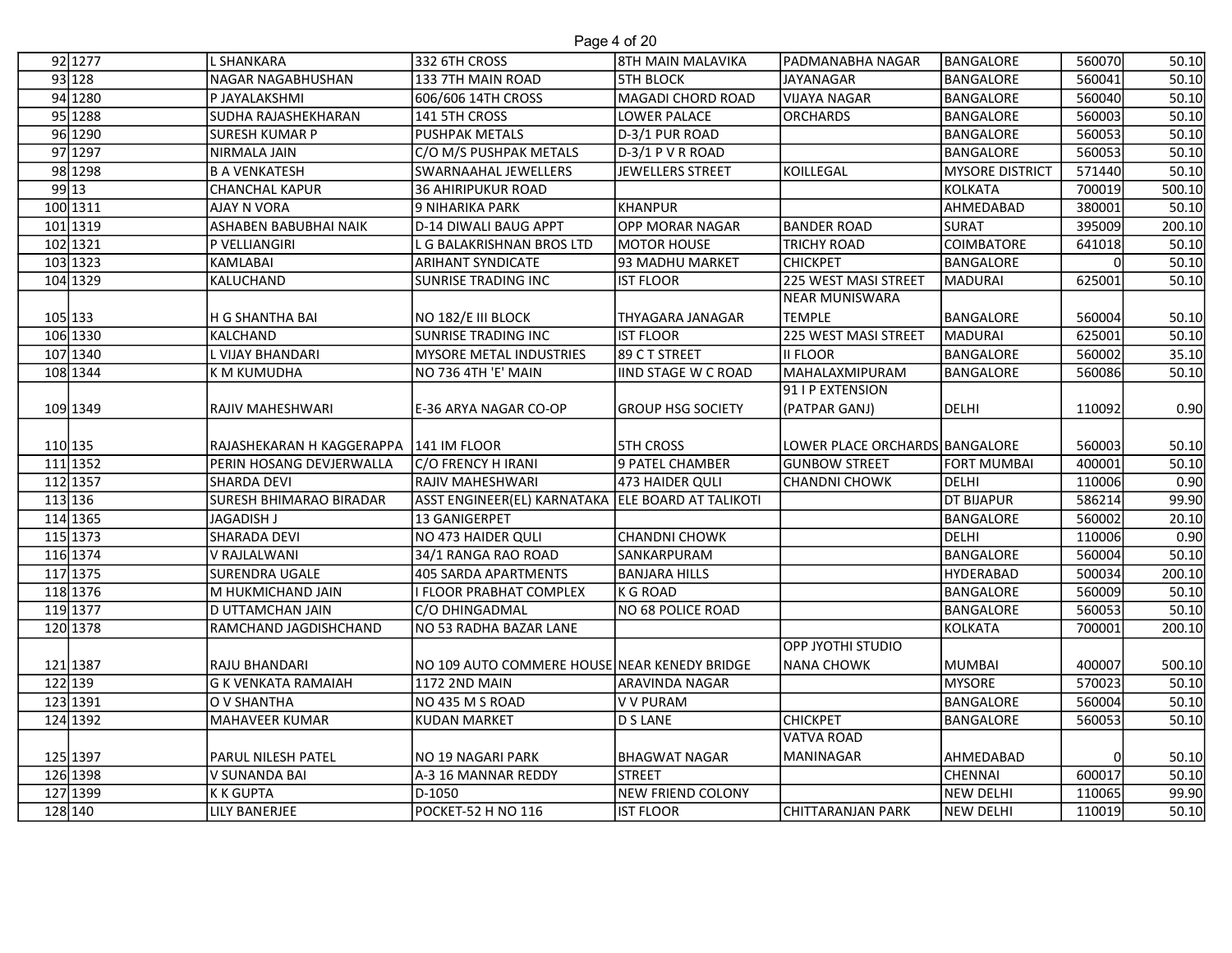| Page 5 of 20 |  |  |
|--------------|--|--|
|              |  |  |

|                      |                              |                               | Page 5 of 20                         |                             |                    |                  |                |
|----------------------|------------------------------|-------------------------------|--------------------------------------|-----------------------------|--------------------|------------------|----------------|
|                      |                              |                               | MAHALAKSHMI                          |                             |                    |                  |                |
| 129 141              | <b>S K GUPTA</b>             | C/O HINDUSTAN MOTORS LTD      | CHAMBERS 9/1                         | M G ROAD                    | <b>BANGALORE</b>   | 560001           | 99.90          |
| 130 1416             | <b>KUMARI BHARATHI G S</b>   | 100/1 BULL TEMPLE ROAD        | NEAR N EL                            |                             | BANGALORE          | 560005           | 99.90          |
|                      |                              |                               |                                      | NO 10 IST DIVISION          |                    |                  |                |
| 131 1421             | RAJESH C TILESARA            | C/O PHENOLITE ELECTRO HEAT    | $(P)$ LTD                            | YESHWANTPUR                 | <b>BANGALORE</b>   | 560022           | 5.10           |
| 132 1426             | ARUNA G DAGA                 | P-112 C I T ROAD              | SCHEME NO.VI M                       | PHOOLBAGAN                  | <b>KOLKATA</b>     | 700054           | 3.90           |
| 133 143              | <b>S TILAK</b>               | 23RD STREET                   | <b>7TH AVENUE</b><br>3 COMMERCIAL    | <b>ASHOK NAGAR</b>          | <b>CHENNAI</b>     | 600083           | 50.10          |
| 134 1431             | RAKESH KUMAR MALANI          | M/S R S MALANI P LTD          | <b>BUILDINGS</b>                     | 23 NETAJI SUBHAS ROAD       | KOLKATA            | 700001           | 2.10           |
|                      |                              |                               |                                      |                             | VIZIANAGARAM       |                  |                |
| 135 1433             | BALUMURI MURALIKRISHNA       | CHELIKANIVARI STREET          | SEETHANAGARAM                        |                             | AP                 | 535546           | 99.90          |
|                      | ZILLIO INVESTMENTS COMPANY   |                               |                                      |                             |                    |                  |                |
| 136 1435             | <b>LTD</b>                   | 65 NARIMAN BHAVAN             | <b>6TH FLOOR</b>                     | <b>227 NARIMAN POINT</b>    | MUMBAI             | 400021           | 200.10         |
| 137 1441             | R KAMAL SONI                 | NO 25 ACHARAPPAN STREET       | 2ND FLOOR                            |                             | <b>CHENNAI</b>     | 600001           | 0.90           |
| 138 1444             | SAILENDRA LALL SEAL          | <b>44 SIKDAR PARA STREET</b>  |                                      |                             | <b>KOLKATA</b>     | 700007           | 0.90           |
| 139 1453             | <b>KARIKAL CHOLAN</b>        | 26 NAIDU STREET               | <b>IST FLOOR</b>                     | <b>KOTTUR</b>               | CHENNAI            | 600085           | 99.90          |
|                      |                              |                               | 132/134 NANDIDURG                    |                             |                    |                  |                |
| 140 1465             | <b>GAURAV KAPUR</b>          | "KAPUR VILLA"                 | <b>IROAD</b>                         | <b>BENSON TOWN POST</b>     | <b>BANGALORE</b>   | 560046           | 1149.90        |
| 141 1468             | <b>SUDHA KAPOOR</b>          | 96 JATINDRA MOHAN AVENUE      |                                      |                             | KOLKATA            | 700005           | 50.10          |
| 142 1469             | <b>INDU MEHRA</b>            | 11/1 INFANTRY CROSS ROAD      | <b>ALEAZAR BUILDING</b>              | IST FLOOR FLAT NO 106       | BANGALORE          |                  | 99.90          |
| 143 1477             | <b>BINOD KUMAR RAI</b>       | AT AND POST JHUMRITELAIYA     | <b>DIST KODERMA</b>                  |                             | <b>JHARKHAND</b>   | 999999           | 50.10          |
|                      |                              |                               | <b>AT &amp; POST</b>                 |                             |                    |                  |                |
| 144 1479             | <b>GANESH PRASAD CHOUHAN</b> | OPP TILCO SERVICE STATION     | JHUMRITELAIYA                        | <b>DIST KODERMA</b>         | <b>JHARKHAND</b>   | 999999           | 50.10          |
| 145 148              | P K GOPINATHAN               | 1885-8TH CROSS                | 4TH MAIN ROAD                        | H A L III STAGE             | <b>BANGALORE</b>   | 560075           | 99.90          |
|                      |                              |                               | AT & POST                            |                             |                    |                  |                |
| 146 1480             | <b>SHANTI CHOUHAN</b>        | OPP TILCO SERVICE STATION     | JHUMRITELAIYA                        | <b>DIST KODERMA</b>         | <b>JHARKHAND</b>   | 999999           | 50.10          |
| 147 1482             | <b>TARUN KAPOOR</b>          | 96 JATINDRA MOHAN AVENUE      |                                      |                             | <b>KOLKATA</b>     | 700005           | 50.10          |
| 148 1483             | <b>VEENU KAPOOR</b>          | 96 JATINDRA MOHAN AVENUE      |                                      |                             | <b>KOLKATA</b>     | 700005           | 50.10          |
| 149 1484             | <b>GEETA VOHRA</b>           | MIGHDOOT BUILDING             | 12 ROWLAND ROAD                      | FLAT NO 7A                  | KOLKATA            | 700019           | 50.10          |
| 150 1487             | <b>NAVEEN SETH</b>           | 45 M A K AZAD ROAD            | <b>FLAT NO B</b>                     |                             | <b>HOWRAH</b>      | 711101           | 50.10          |
| 151 1492             | SHASHI MEHTA                 | 10 DEBNATH BANERJEE LANE      |                                      |                             | <b>HOWRAH</b>      |                  | 50.10          |
| 152 1493             | PARAMJEET KAUR               | AT & PO IHUMRITELAIYA         | <b>DIST KODERMA</b>                  |                             | <b>JHARKHAND</b>   | 999999           | 50.10          |
| 153 1496             | MADHU SETH                   | 3 WOOD STREET (5TH FLOOR)     | GOVIND MAHAL                         | FLAT NO 1                   | <b>KOLKATA</b>     | 700016           | 99.90          |
| 154 1497             | PURNIMA SETH                 | <b>3B GANGOTRI APARTMENTS</b> | 45 M A K                             | <b>AZAD ROAD FLAT NO B</b>  | <b>HOWRAH</b>      | 711101           | 15.00          |
| 155 1499             | KALAWATI PRAJAPATI           | 7 RUSTOMJEE PARSEE ROAD       | <b>COSSIPORE</b>                     |                             | <b>KOLKATA</b>     | 700002           | 50.10          |
|                      |                              |                               |                                      | <b>GOVIND MAHAL FLAT NO</b> |                    |                  |                |
| 156 1500             | SHEETAL SETH                 | 3 WOOD STREET                 | (5TH FLOOR)                          |                             | <b>KOLKATA</b>     | 700016           | 99.90          |
|                      |                              |                               | AT & POST                            |                             |                    |                  |                |
| 157 1501             | <b>PRITAM SINGH</b>          | <b>KALALI ROAD</b>            | JHUMRITELAIYA                        | <b>DIST KODERMA</b>         | <b>JHARKHAND</b>   | 999999           | 50.10          |
| 158 1508             | <b>GULSHAN RAI MAGAN</b>     | <b>MERLIN DEVLOK 66B</b>      | DR SURESH SARKAR ROAD FLAT NO 4A & B |                             | KOLKATA            | 700014           | 50.10          |
| 159 1510<br>160 1513 | <b>BANDANA MAGAN</b>         | <b>MERLIN DEVLOK 66B</b>      | DR SURESH SARKAR ROAD FLAT NO 4A & B |                             | KOLKATA<br>KOLKATA | 700014<br>700019 | 50.10<br>99.90 |
|                      | <b>SHEETAL KAPUR</b>         | <b>36 AHIRIPUKUR ROAD</b>     |                                      |                             |                    |                  |                |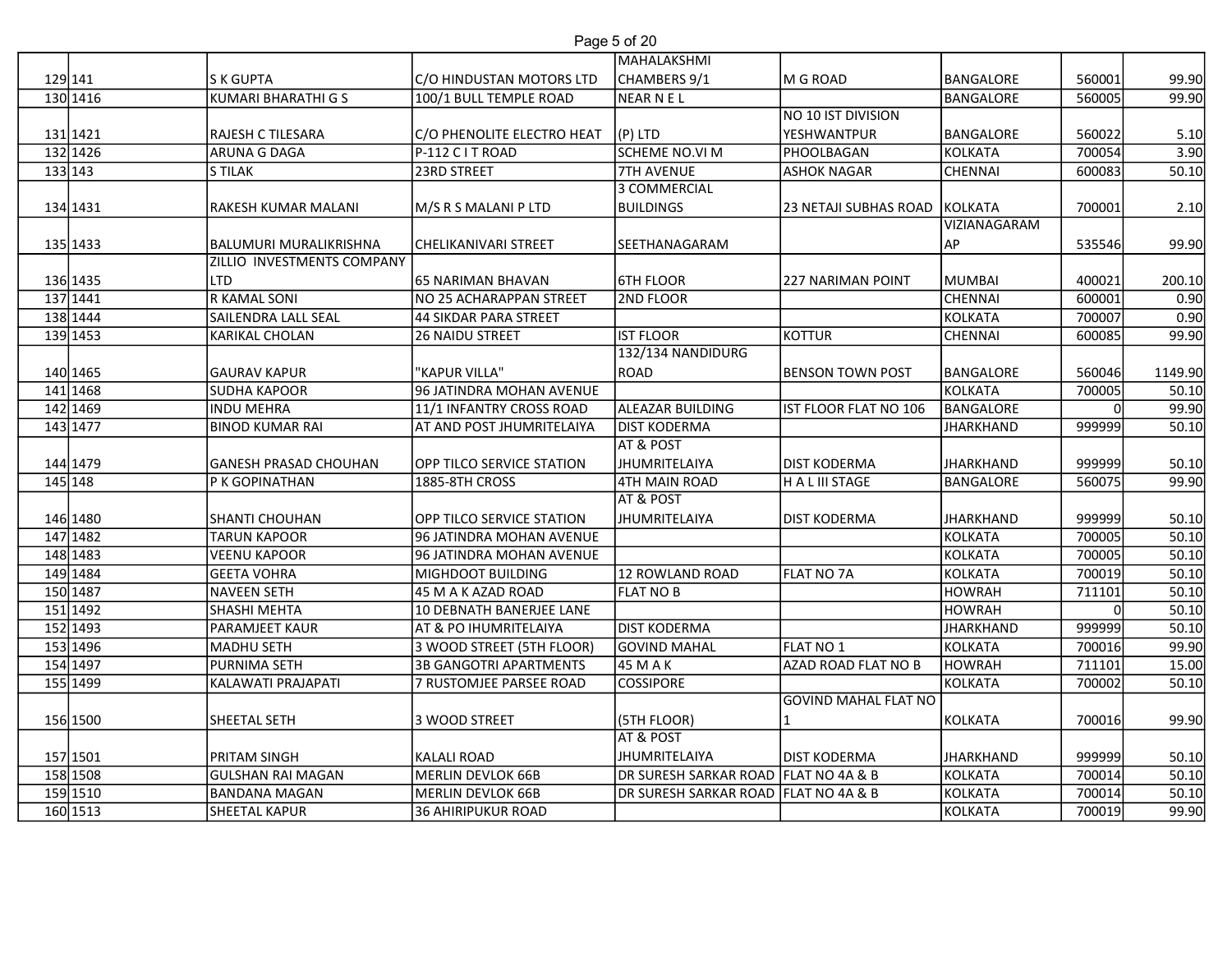| 161 1514 |          |                                   |                                   |                           |                                 |                     |        |       |
|----------|----------|-----------------------------------|-----------------------------------|---------------------------|---------------------------------|---------------------|--------|-------|
|          |          | RASPAL MEHTA                      | 10 DEBNATH BANERJEE LANE          | Page 6 of 20              |                                 | <b>HOWRAH</b>       |        | 50.10 |
|          | 162 1515 | <b>SIPRA SEAL</b>                 | <b>44 SIKDARPARA STREET</b>       |                           |                                 | KOLKATA             | 700007 | 0.90  |
|          | 163 1518 | <b>VINOD MEHRA</b>                | 11/1 INFANTRY CROSS ROAD          | ALCAZAR BUILDING          | FLAT 106 IST FLOOR              | <b>BANGALORE</b>    |        | 99.90 |
|          | 164 1520 | <b>SUSHIL RUSTAGI</b>             | A-16 "ANAND VIHAR"                |                           |                                 | DELHI               | 110092 | 30.00 |
|          |          |                                   | NO 18 NAVADEEP SCHOOL             | <b>BASAVANAPURA MAIN</b>  | GOKUL LAYOUT                    |                     |        |       |
|          | 165 1521 | <b>SHUBHA M V</b>                 | <b>ROAD</b>                       | ROAD                      | DEVASANDRA K R PURAM BANGALORE  |                     | 560036 | 50.10 |
|          | 166 1522 | <b>KANJIBHAI M PATEL</b>          | "AUROMA" PLOT NO 390              | SECTOR 1-C                | GANDHINAGAR                     | GUJARAT             | 382001 | 50.10 |
|          |          |                                   |                                   | OPP A P C ANAND           | VALLABH VIDYANGAR               |                     |        |       |
|          | 167 1525 | NAYANKUMAR V PATEL                | A/1 GOVARDHAN SOCIETY             | VIDYANAGAR                | <b>TALUK ANAND</b>              | <b>DIST GUJARAT</b> | 388120 | 50.10 |
|          |          |                                   |                                   | OPP A P C ANAND           | VALLABH VIDYANGAR               |                     |        |       |
|          | 168 1526 | NAYANKUMAR V PATEL                | A/1 GOVARDHAN SOCIETY             | VIDYANAGAR                | <b>TALUK ANAND</b>              | <b>DIST GUJARAT</b> | 388120 | 50.10 |
|          | 169 1530 | <b>TARACHAND JAIN</b>             | OPP CANARA BANK                   | JAYANTI MARKET            | MIROAD                          | <b>JAIPUR</b>       |        | 50.10 |
|          | 170 1531 | <b>K V L SARADA KUMARI</b>        | NO 15 IST FLOOR OUT HOUSE         | S STEMPLE ROAD            | V V PURAM                       | BANGALORE           | 560004 | 50.10 |
|          | 171 1532 | <b>GURUNATH OV</b>                | NO 15 IST FLOOR OUT HOUSE         | S S TEMPLE ROAD           | V V PURAM                       | <b>BANGALORE</b>    | 560004 | 50.10 |
|          | 172 1533 | NIRMALADEVI O V                   | NO 34 "RAMA NILAYA"               | V T ROAD                  | V V PURAM                       | <b>BANGALORE</b>    | 560004 | 50.10 |
|          | 173 1534 | RANJINI S G                       | NO 34 "RAMA NILAYA"               | V T ROAD                  | V V PURAM                       | <b>BANGALORE</b>    | 560004 | 50.10 |
|          | 174 1535 | <b>GIRIJA SRINIVAS</b>            | NO 34 "RAMA NILAYA"               | V T ROAD                  | V V PURAM                       | BANGALORE           | 560004 | 15.00 |
|          |          |                                   |                                   |                           |                                 |                     |        |       |
|          | 175 1536 | O V SRINIVASA BABU                | NO 83/1 1ST FLOOR                 | K R ROAD                  | OPP V V PURAM COLLEGE BANGALORE |                     | 560004 | 15.00 |
|          | 176 1537 | VEERAPPA SETTY O A                | NO 15 I FLOOR OUT HOUSE           | S S TEMPLE ROAD           | V V PURAM                       | <b>BANGALORE</b>    | 560004 | 50.10 |
|          | 177 1538 | ASWINI S G                        | NO 34 "RAMA NILAYA"               | V T ROAD                  | V V PURAM                       | BANGALORE           | 560004 | 50.10 |
|          |          |                                   |                                   | MATHURANAGAR              |                                 |                     |        |       |
|          | 178 154  | K S MALLAYA                       | 43 'VASUDEVA' 2ND CROSS           | METAGALLY EXTENSION       | R.R.S ROAD                      | MYSORE              | 570016 | 50.10 |
|          |          |                                   |                                   |                           |                                 | <b>UNAVA NORTH</b>  |        |       |
|          | 179 1551 | <b>MOHAMMAD FAROOK QADRI</b>      | <b>NAIVAS AT &amp; POST UNAVA</b> | <b>TA UNJHA</b>           | <b>DIST MEHSANA</b>             | GUJARAT             | 384160 | 50.10 |
|          |          |                                   |                                   |                           |                                 | MADURAI TAMIL       |        |       |
|          | 180 1558 | <b>VEENA</b>                      | M/S SUNRISE TRADNG INC            | <b>IST FLOOR</b>          | 225 WEST MAIN STREET            | NADU                | 625001 | 50.10 |
|          | 181 1565 | <b>BHAVSR INDIRABEN DILIPBHAI</b> | B-5 PRERNA BUNGLOWS               | NEAR AMBEDKAR HALL        | <b>SARASPUR</b>                 | AHMEDABAD           | 380018 | 50.10 |
|          | 182 1576 | K VENKOBA RAO                     | 194 GF 11TH CROSS                 | 18TH MAIN SECTOR-4        | H S R LAYOUT                    | BANGALORE           | 560102 | 50.10 |
|          | 183 159  | <b>BLANANDA</b>                   | 59/3 13TH MAIN                    | IV BLOCK EAST             | JAYANAGAR                       | BANGALORE           | 560011 | 50.10 |
|          |          |                                   |                                   | 199-201 KHETWADI MAIN     |                                 |                     |        |       |
|          | 184 1595 | <b>BAKUL MOHANLAL KAMDAR</b>      | 103 SIDDHESH DARSHAN              | ROAD                      |                                 | <b>MUMBAI</b>       | 400004 | 50.10 |
|          |          |                                   | 13 GROUND FLOOR                   | <b>NEW GRAMATANA I</b>    | <b>3A MAIN ROA</b>              |                     |        |       |
|          | 185 160  | <b>BALAJI RAO</b>                 | "NAYANTARH"                       | <b>CROSS</b>              | SULTANPALYA                     | BANGALORE           | 560032 | 50.10 |
|          | 186 164  | <b>THOMAS VERGHSESE</b>           | 529 SECTOR D AFNHB                | JAL VAYU VIHAR            | <b>THOMAS TOWN</b>              | BANGALORE           | 560084 | 50.10 |
|          |          |                                   |                                   | JAYENDRA COLONY NO        | <b>OLD NAHABALIPURAM</b>        |                     |        |       |
|          | 187 165  | VENKATESWARA RAO RUTHALA          | <b>FLAT NO SF-5 N BLOCK</b>       | 4/360                     | ROAD KOTTIVAKKAM                | CHENNAI             | 600096 | 50.10 |
|          |          |                                   |                                   | DANDELI UTTARA            |                                 |                     |        |       |
|          | 188 170  | DHEERENDRA B BIDARAHALLI          | BANGURA NAGAR                     | KANNADA DT                |                                 | KARNATAKA STATE     | 581362 | 50.10 |
|          |          | MECHANDA MEDAPPA                  | CHIEF MANAGER PERSONAL            | <b>ZONAL OFFICE STATE</b> |                                 |                     |        |       |
|          | 189 176  | <b>THAMMAIAH</b>                  | &H.R.D.                           | <b>BANK OF INDIA</b>      | <b>CHURCH STREET</b>            | BANGALORE           | 560001 | 50.10 |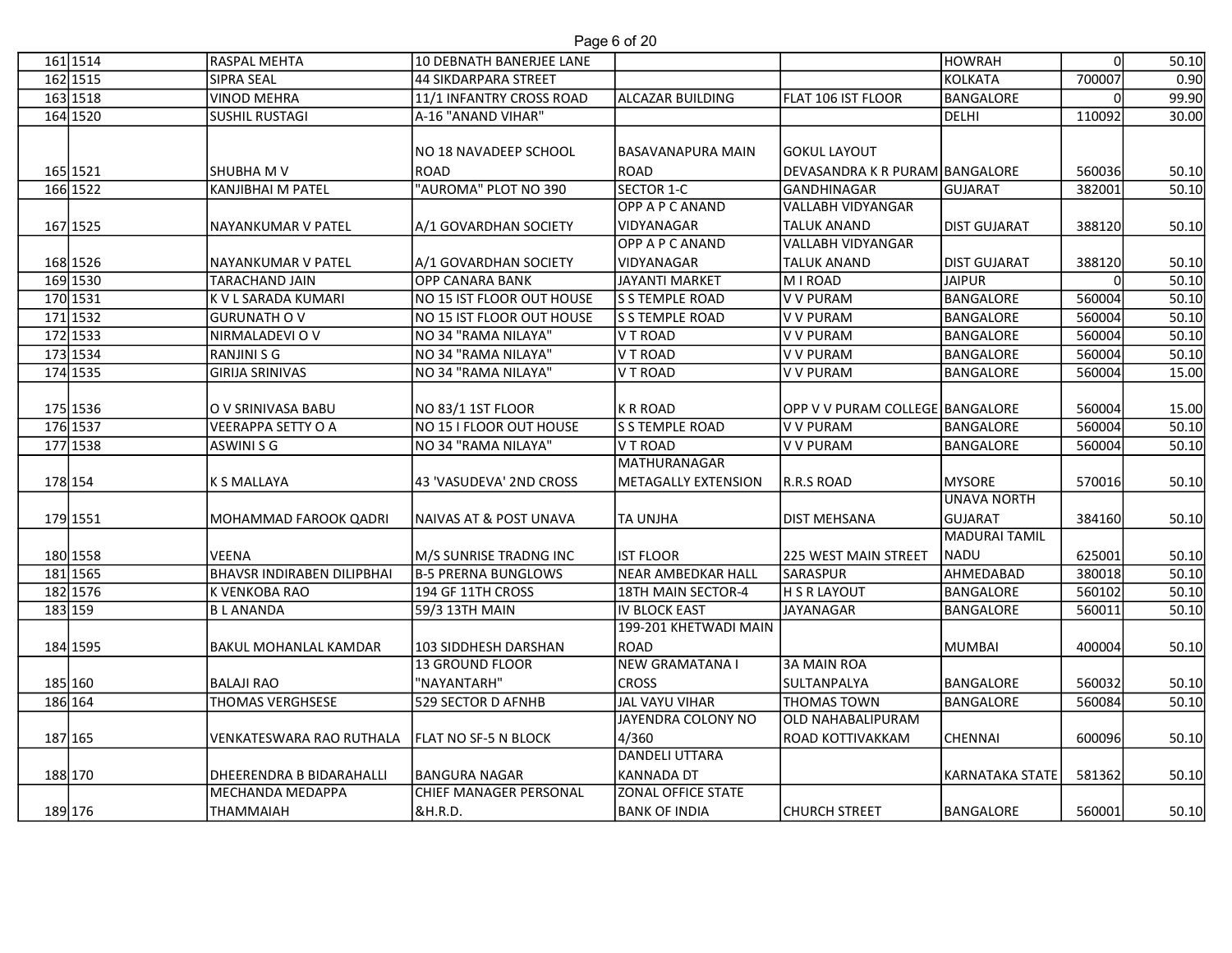## Page 7 of 20

|                    |                                                         |                                                                                | Page 7 of 20                                   |                                          |                        |                  |                |
|--------------------|---------------------------------------------------------|--------------------------------------------------------------------------------|------------------------------------------------|------------------------------------------|------------------------|------------------|----------------|
| 190 177            | M T MATHEW                                              | 147 I D MAIN ROAD                                                              | DOMLUR LAYOUT                                  |                                          | BANGALORE              | 560071           | 99.90          |
|                    | BHAGIRATHLAL HEMRAJ                                     |                                                                                |                                                |                                          |                        |                  |                |
| 191 188            | AGARWAL                                                 | A-17 SOMESHWARA COMPLEX II NEAR BIDIWALA PARK                                  |                                                | <b>SATELLITE ROAD</b>                    | <b>AHMEDABAD</b>       | 380015           | 50.10          |
|                    | <b>SNEHLATA JASHWANTLAL</b>                             |                                                                                |                                                |                                          |                        |                  |                |
| 192 194<br>193 195 | MEHTA<br>JASHWANTLAL BABULAL MEHTA                      | 1 MILL OFFICER COLONY<br>1 MILL OFFICER COLONY                                 | NR LA-GAJJAR CHAMBER<br>NR LA-GAJJAR CHAMBER   | <b>ASHRAM ROAD</b><br><b>ASHRAM ROAD</b> | AHMEDABAD<br>AHMEDABAD | 380009<br>380009 | 50.10<br>50.10 |
| 194 197            | AMBALAL MAKWANA                                         | 524 ANAND CHOWK                                                                | SULAMPURNIBARI                                 | SARASPUR                                 | AHMEDABAD              | 380018           | 50.10          |
|                    |                                                         |                                                                                |                                                | 18/2 SATSANG VIHAR                       |                        |                  |                |
| 195 203            | BHAVANI TULASIDHAR VANKINA  NATIONAL INSTITUE OF PUBLIC |                                                                                | <b>FINANCE &amp; POLICY</b>                    | MARG                                     | NEW DELHI              | 110067           | 200.10         |
| 196 205            | MOHAN KUMARI VADEL                                      | NEEMA STREET SAGWARA                                                           | P O SAGWARA                                    | <b>DT DUNGARPUR</b>                      | (RAJ)                  | 314025           | 99.90          |
| 197 206            | <b>BHADRA SHEELA VADEL</b>                              | NEEMA STREET SADAR BAZAR                                                       | SAGWARA PO                                     | <b>DT DUNGARPUR</b>                      | (RAJ)                  | 314025           | 99.90          |
|                    |                                                         | C/OM/SVA DELKURIYAJ                                                            |                                                |                                          |                        |                  |                |
| 198 208            | <b>DEVLATA VADEL</b>                                    | I/CHAGANLALJI<br>AMBALAL MULCHANDDAS PATEL C-40 NARMADA COLONY (NEW) RADHANPUR | SAGWARA P O SAGWARA                            | <b>DT DUNGARPUR</b>                      | (RAJ)                  | 314025           | 99.90          |
| 199 209            |                                                         |                                                                                | <b>B/H HIRABAG RLY</b>                         | <b>BANASKANTHA DIST</b>                  | GUJARAT                |                  | 99.90          |
| 200 210            | lYOGENDRA SHAH                                          | <b>C-6 SARANG FLATS</b>                                                        | <b>CROSSING</b>                                | AMBAWADI                                 | AHMEDABAD              | 380006           | 50.10          |
| 201211             | TAMMIRAJU VEGESNA                                       | DR VT RAJU DEP OF AGRI.ECO.                                                    | AGRICULTURAL COLLEGE                           | JUNAGADH                                 | GUJARAT                | 362001           | 99.90          |
|                    |                                                         |                                                                                | B/17 STREET NO 6 G N F C                       |                                          | <b>DIST BHARUCH</b>    |                  |                |
| 202 212            | KESHAVLAL CHHAGANLAL PATEL C/O CHITARANJAN PATEL        |                                                                                | <b>TOWNSHIP</b>                                | PO NARMADANAGAR                          | (GUJARAT)              | 392015           | 99.90          |
|                    |                                                         |                                                                                |                                                |                                          | IDIST                  |                  |                |
|                    |                                                         |                                                                                | B/17 STREET NO 6 G N F C                       |                                          | BHARUCH(GUJARA         |                  |                |
| 203 216<br>204 218 | KESHAVLAL CHHAGANLAL PATEL C/O CHITARANJAN PATEL        |                                                                                | <b>TOWNSHIP</b>                                | lPO NARMADANAGAR                         |                        | 392015           | 99.90<br>50.10 |
| 205 219            | <b>SHALINI VORA</b><br><b>CHANDRIKA SHAH</b>            | O/O J V VORA AT ORIENT APT<br>1/2 JYOTHI PARK                                  | <b>NR KAMAR HOSTEL</b><br>NEAR GOPALAK SOCIETY | USMANPURA<br>NEW VADAJ                   | AHMEDABAD<br>AHMEDABAD | 380013           | 50.10          |
| 206 22             | <b>ANIL KAPUR</b>                                       | <b>36 AHIRIPUKKUR ROAD</b>                                                     |                                                |                                          | KOLKATA                | 700019           | 500.10         |
|                    | SHARMISHTA PARMANAND                                    |                                                                                | <b>SOLA RD NR</b>                              |                                          |                        |                  |                |
| 207 220            | <b>PATEL</b>                                            | JJ 30 SARVODAYNAGAR VIBHAG 1 BHUYANGDEV SOC                                    |                                                |                                          | AHMEDABAD              | 308861           | 50.10          |
| 208 223            | RAMESHCHANDRA S DARJI                                   | <b>NR BARDO BANK AT VIJAPUR</b>                                                | <b>DIST MEHSANA</b>                            |                                          | N GIJARAT              |                  | 50.10          |
|                    |                                                         | <b>26 RANNA PARK SOCIETY</b>                                                   |                                                |                                          |                        |                  |                |
| 209 224            | ADITYABHAI PATEL                                        | VIBHAG 1                                                                       | GHATLODIA AHMEDABAD                            |                                          | <b>GUJARAT ST</b>      | 380061           | 99.90          |
| 210 229<br>211 230 | HARISH JIVRAJ MOTA<br><b>SUJATA CHOUDHURY</b>           | 262/70 NAVSHI NATHA STREET<br>H-21 NOFRA                                       | 3RD FLOOR ROOM NO 62 ANANT NIWAS               |                                          | MUMBAI<br>MUMBAI       | 400009<br>400005 | 99.90          |
|                    | MANINDRA CHANDRA                                        |                                                                                | NAVY NAGAR COLABA                              |                                          |                        |                  | 200.10         |
| 212 231            | <b>CHOUDHURY</b>                                        | 18-D NIVEDITA ENCLAVE                                                          | A-6 PASCHIM VIHAR                              |                                          | NEW DELHI              | 110063           | 200.10         |
|                    |                                                         |                                                                                |                                                |                                          |                        |                  |                |
| 213 232            | PERCY PIROJSHA MISTRY                                   | PANDAY SANATORIM R NO 11                                                       | <b>WODE HOUSE RD COLABA</b>                    |                                          | MUMBAI                 | 400005           | 50.10          |
|                    | <b>BALKRISHNA MAHADEO</b>                               |                                                                                |                                                |                                          |                        |                  |                |
| 214 233            | <b>CHANDRAKE</b>                                        | H NI 2ND FLOOR R M13                                                           | BHAVELWARD                                     | X LANE KUMBARWADA                        | MUMBAI                 | 400004           | 50.10          |
| 215 239            | <b>SHAMRAO KALE</b>                                     | PO KHANDALI (VELAPUR)                                                          | TAL.MALA                                       | SHIRAS                                   | <b>DIST SHOLAPUR</b>   | 413101           | 99.90          |
|                    |                                                         | <b>1ST FLR C BLOCK</b>                                                         |                                                |                                          |                        |                  |                |
| 216 240<br>217 241 | <b>DILIP GOVIND SAWANT</b><br>PARESH PRAFULBHAI DESAI   | SATGURUMANSION<br>1 RASIK VILLA JAWAHAR RD                                     | 444 MANIMKAR WADI<br>GHATKOPAR (EAST)          |                                          | MUMBAI<br>MUMBAI       | 400016<br>400077 | 99.90<br>99.90 |
|                    |                                                         |                                                                                |                                                |                                          |                        |                  |                |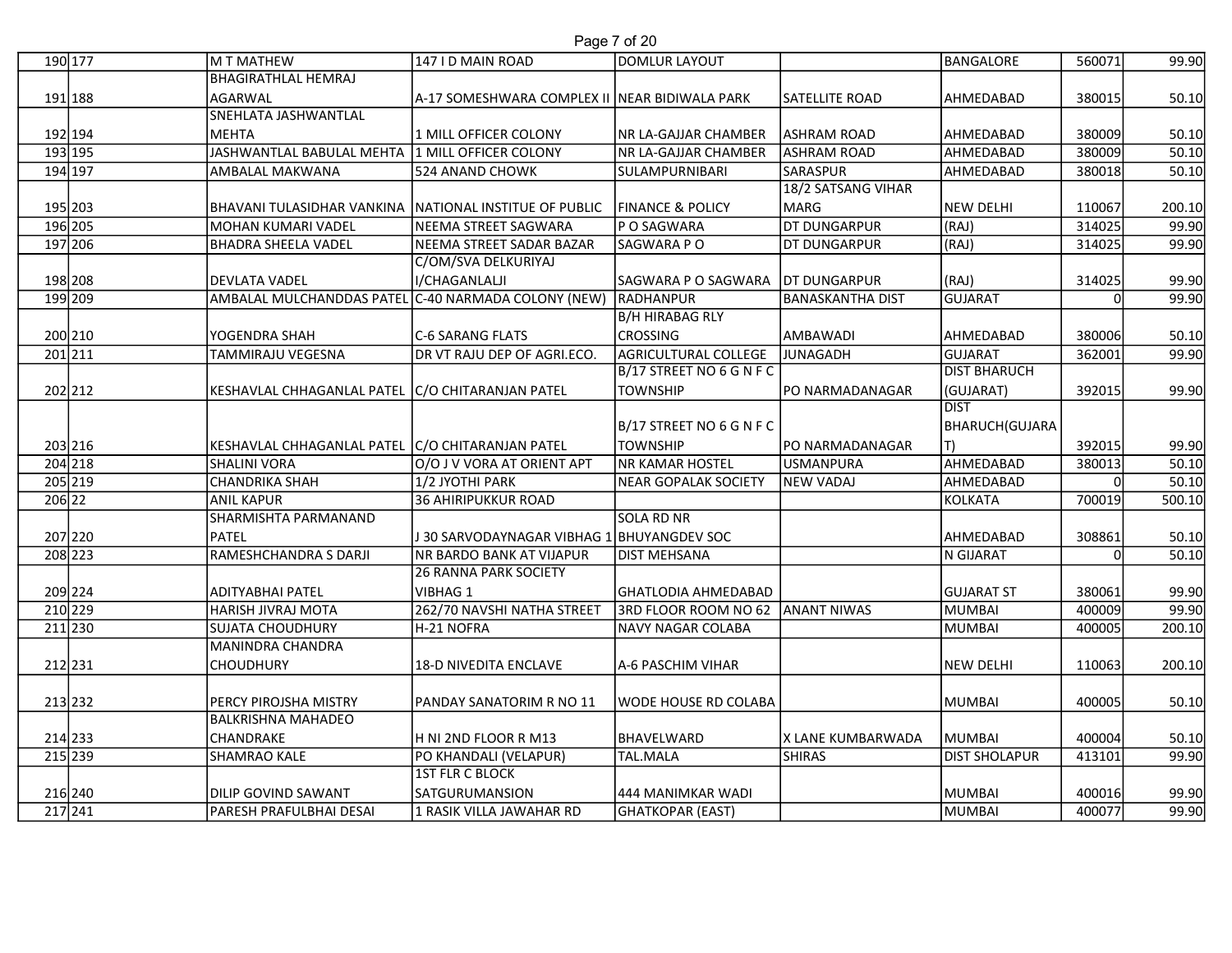|                    |                                                                          |                                             | Page 8 of 20                                   |                                         |                        |                  |                |
|--------------------|--------------------------------------------------------------------------|---------------------------------------------|------------------------------------------------|-----------------------------------------|------------------------|------------------|----------------|
|                    |                                                                          |                                             |                                                | NEAR DR PETHE'S                         |                        |                  |                |
| 218 243            | DHANRAJ JANARDAN SHIMPI                                                  | ANAND BHARATI ROAD                          | CHENDANI KOLIWADA<br><b>PREM SANDESH SHORE</b> | DISPENSARY                              | <b>THANE EAST</b>      | 600603           | 50.10          |
| 219 245            | <b>ASHOK KUMAR MEHRA</b>                                                 | FFICE NO 1 PLOT NO 84                       | PUNJAB                                         | SOCIETY ANDHERI (EAST) MUMBAI           |                        | 400093           | 50.10          |
|                    |                                                                          |                                             | 51 BHULABHAI DESAI                             |                                         |                        |                  |                |
| 220 246            | KOKILA MAHENDRA PARIKH                                                   | 1 NARENDRA BHUVAN                           | ROAD<br>51 BHULABHAI DESAI                     |                                         | MUMBAI                 | 400026           | 249.90         |
| 221 247            | MAHENDRA AMRITLAL PARIKH                                                 | 1 NARENDRA BHUVAN                           | ROAD                                           |                                         | MUMBAI                 | 400026           | 249.90         |
|                    |                                                                          | 25 HASANALI BLDG M P                        |                                                |                                         |                        |                  |                |
| 222 256            | MEHER NOSHIR SETHNA                                                      | AGIARYEE                                    | LANE GRANT RD                                  |                                         | MUMBAI                 | 400007           | 50.10          |
| 223 259            | <b>ASHOK KUMAR JAISWAL</b>                                               | 108/3C/3                                    | <b>PATEL NAGAR</b>                             | POLICE KANDASWAMY                       | ALLAHABAD              | 211003           | 150.00         |
| 224 261            | <b>TV RANGANATHAN</b>                                                    | 304 PAKSHIRAJA APPARTMENTS  PHASE II        |                                                | ROAD                                    | <b>COIMBATORE</b>      | 641045           | 50.10          |
|                    |                                                                          |                                             |                                                | J P ROAD ANDHERI                        |                        |                  |                |
| 225 262            | <b>BANSIDHAR PANCHOLI</b>                                                | H-7 BALAKRISHNA CO-OP                       | HSG SOCIETY LTD 142/5                          | (WEST)                                  | MUMBAI                 | 400053           | 99.90          |
| 226 266            | LAXMIDAS THAKKAR                                                         | 13 ASHOK 541-C ADENWALA<br>ROAD             | KING'S CIRCLE                                  | MATUNGA C RLY                           | MUMBAI                 | 400019           | 50.10          |
|                    |                                                                          | 13 ASHOK 541-C ADENWALA                     |                                                |                                         |                        |                  |                |
| 227 267            | <b>JASUMATI THAKKAR</b>                                                  | ROAD                                        | KING'S CIRCLE                                  | MATUNGA C RLY                           | <b>MUMBAI</b>          | 400019           | 50.10          |
| 228 269            | <b>GITA KRISHNA KUMAR</b>                                                | MINI PURAB (FIRST FLOOR)                    | 42 RIDGE ROAD                                  |                                         | MUMBAI                 | 400006           | 200.10         |
| 229 270            | RAMAKRISHNA KRISHNA KUMAR MINI PURAB (FIRST FLOOR)                       |                                             | 42 RIDGE ROAD                                  |                                         | MUMBAI                 | 400006           | 200.10         |
|                    |                                                                          |                                             | LOKHAMDWALA                                    | <b>FOUR BANGALOW</b>                    |                        |                  |                |
| 230 273            | <b>PRAVEEN JASORIA</b>                                                   | 904 BRIGHTON TOWER                          | <b>COMPLEX</b>                                 | VERSOVA                                 | MUMBAI                 | 400058           | 50.10          |
|                    | RADHAKRISHNA RAO B                                                       |                                             | 10TH D CROSS                                   | MAHALAXMIPURAM W E                      |                        | 560086           |                |
| 231 276            |                                                                          | 582 RANGANIWASA                             |                                                | R II STAGE<br><b>KANDARPADA DAHISAR</b> | BANGALORE              |                  | 50.10          |
| 232 277            | ROQUE BENEDIOT FERNANDES                                                 | B/602 BHAKTI PALACE                         | <b>LINK ROAD</b>                               | (W)                                     | MUMBAI                 | 400068           | 50.10          |
|                    |                                                                          |                                             |                                                | <b>KANDARPADA DAHISAR</b>               |                        |                  |                |
| 233 278<br>234 280 | PHILOMENA ROQUE FERNANDES B/602 BHAKTI PALACE<br>VIJAYAN PANDARAPARAMBIL | "KARTIKA"                                   | LINK ROAD<br>NELLAYI DIST                      | (W)                                     | MUMBAI<br>KERALA STATE | 400068<br>680305 | 50.10<br>50.10 |
| 235 281            | <b>GANGASANI PRABHAKER REDDY</b>                                         | $B-38$ (TYPE IV)                            | <b>IIT QUARTERS</b>                            | <b>IIT BOMBAY POWAI</b>                 | MUMBAI                 | 400076           | 50.10          |
|                    |                                                                          |                                             |                                                | <b>BEL LAYOUT</b>                       |                        |                  |                |
| 236 283            | PRABHAKARA KARANTH                                                       | NO 880 II CROSS<br>D1/81/80 5MIG CLY GANHDI | 7TH MAIN 5TH BLOCK                             | VIDYARANYAPURA                          | BANGALORE              | 560097           | 99.90          |
| 237 286            | <b>SUMANT DESHMUKH</b>                                                   | NAGAR                                       | BANDRA (E)                                     |                                         | MUMBAI                 | 400051           | 99.90          |
|                    |                                                                          |                                             | <b>CHATRAPATI SHIVAJI</b>                      |                                         |                        |                  |                |
| 238 287            | <b>DILEEP YESHAWANT OKE</b>                                              | 404 B 41 ANAND NAGAR                        | ROAD                                           | DAHISAR (EAST)                          | MUMBAI                 | 400068           | 99.90          |
| 239 288            | ANURADHA DILEEP OKE                                                      | 404 B-41 ANAND NAGAR                        | <b>CHATRAPATI SHIVAJI</b><br>ROAD              | DAHISAR(E)                              | MUMBAI                 | 400068           | 50.10          |
|                    |                                                                          |                                             | 2ND FLOOR 108/116                              |                                         |                        |                  |                |
| 240 289            | <b>DROPADI DEVI BAJAJ</b>                                                | ROOM NO 29 W E F 24-1-95                    | VITHALWADI                                     | KALBADEVI ROAD                          | MUMBAI                 | 400002           | 50.10          |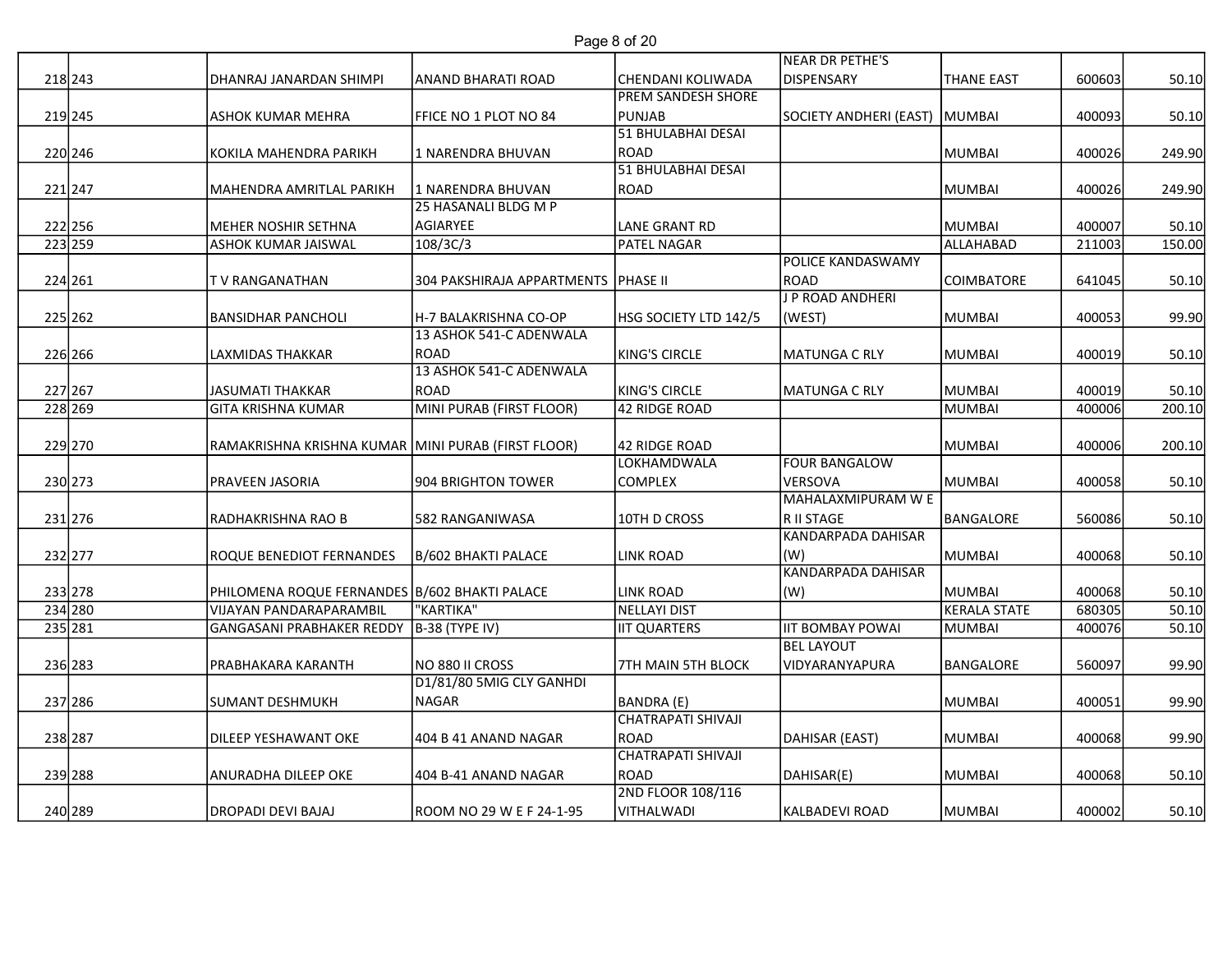|                    |                                                         |                                                                  | Page 9 of 20                                 |                                               |                  |                  |                 |
|--------------------|---------------------------------------------------------|------------------------------------------------------------------|----------------------------------------------|-----------------------------------------------|------------------|------------------|-----------------|
| 241 290            |                                                         |                                                                  | 294 SHAHID<br><b>BHAGATSINGH RD</b>          | FORT                                          | MUMBAI           | 400001           |                 |
|                    | KAMAL BOMAN MORADIAN                                    | DR BAHL BLDG                                                     | 294 SHAHID                                   |                                               |                  |                  | 50.10           |
| 242 291            | BOMAN KHUSHROO MORADIAN   DR BAHL BLDG                  |                                                                  | <b>BHAGATSINGH RD</b>                        | FORT                                          | MUMBAI           | 400001           | 50.10           |
|                    |                                                         |                                                                  | 294 SHAHID                                   |                                               |                  |                  |                 |
| 243 292<br>244 293 | FRENY KHUSHROO MORADIAN<br><b>ANIL RATILAL PARIKH</b>   | DR BAHL BLDG<br>12 NEELASANDRA                                   | <b>BHAGATSINGH RD</b><br><b>SIR M V ROAD</b> | FORT<br>ANDHERI(EAST)                         | MUMBAI<br>MUMBAI | 400001<br>400069 | 50.10<br>249.90 |
|                    |                                                         |                                                                  |                                              |                                               |                  |                  |                 |
| 245 297            | KUSUM NAVINCHANDRA PARIKH SAILESH FLAT NO 25 GOWALIA    |                                                                  | <b>TANK CORNER</b>                           |                                               | <b>MUMBAI</b>    | 400036           | 500.10          |
| 246 299            | MANJULA JAIN                                            | 182 DADY SETH AGIYARI LANE                                       | <b>HIRA MANAK BLDGS 4TH</b><br>FLOOR         | ROOM NO 46                                    | MUMBAI           | 400002           | 99.90           |
|                    |                                                         |                                                                  | MUNICIPAL COOP HSG                           | <b>BEHIND LAJPATRAI</b>                       |                  |                  |                 |
| 247 308            | <b>ALKA SHAH</b>                                        | BLOCK 22 3RD FL BLDG 4 HAJIALI SCT                               |                                              | <b>COLLEGE</b>                                | MUMBAI           | 400034           | 50.10           |
|                    |                                                         |                                                                  | MUNICIPAL COOP HSG                           | <b>BEHIND LAJPATRAI</b>                       |                  |                  |                 |
| 248 309            | <b>KUSUM SHAH</b>                                       | BLOCK 22 3RD FL BLDG 4 HAJIALI SCT<br>BLOCK 22 3RD FLR 4 HAJIALI |                                              | <b>COLLEGE</b><br><b>BEHIND LALALAJPATRAI</b> | MUMBAI           | 400034           | 50.10           |
| 249310             | <b>KUSUM SHAH</b>                                       | <b>MUNICIPAL</b>                                                 | <b>OFF HOUSING SOCIETY</b>                   | <b>COLLEGE</b>                                | <b>MUMBAI</b>    | 400034           | 50.10           |
|                    |                                                         | <b>BLOCK 22 3RD FLR 4 HAJIALI</b>                                |                                              | <b>BEHIND LALALAJPATRAI</b>                   |                  |                  |                 |
| 250 311            | <b>BHURIBEN SHAH</b>                                    | MUNICIPAL<br>BLOCK 22 3RD FLR 4 HAJIALI                          | <b>OFF HOUSING SOCIETY</b>                   | <b>COLLEGE</b><br><b>BEHIND LALALAJPATRAI</b> | <b>MUMBAI</b>    | 400034           | 50.10           |
| 251312             | RAJIV SHAH                                              | MUNICIPAL                                                        | <b>OFF HOUSING SOCIETY</b>                   | <b>COLLEGE</b>                                | MUMBAI           | 400034           | 50.10           |
|                    |                                                         | <b>BLOCK 22 3RD FLR 4 HAJIALI</b>                                |                                              | <b>BEHIND LALALAJPATRAI</b>                   |                  |                  |                 |
| 252313             | <b>RAJEEV SHAH</b>                                      | <b>MUNICIPAL</b>                                                 | <b>OFF HOUSING SOCIETY</b>                   | <b>COLLEGE</b>                                | MUMBAI           | 400034           | 50.10           |
| 253314             | <b>ALKA SHAH</b>                                        | BLOCK 22 3RD FLR 4 HAJIALI<br><b>MUNICIPAL</b>                   | <b>OFF HOUSING SOCIETY</b>                   | <b>BEHIND LALALAJPATRAI</b><br><b>COLLEGE</b> | MUMBAI           | 400034           | 50.10           |
|                    |                                                         | BLOCK 22 3RD FLR 4 HAJIALI                                       |                                              | <b>BEHIND LALALAJPATRAI</b>                   |                  |                  |                 |
| 254 315            | <b>BHURIBEN SHAH</b>                                    | <b>MUNICIPAL</b>                                                 | <b>OFF HOUSING SOCIETY</b>                   | <b>COLLEGE</b>                                | MUMBAI           | 400034           | 50.10           |
|                    |                                                         |                                                                  | CO-OP HSG SOC LTD 3RD<br><b>FLOOR</b>        |                                               |                  |                  |                 |
| 255 317            | RAJIV C SHAH<br><b>GORDHANDAS TRIBHOVANDAS</b>          | 4/22 MUMICIPAL OFFICERS<br>554 CHIRA BAZAR                       |                                              | <b>CLERK ROAD HAJIALI</b>                     | MUMBAI           | 400034           | 99.90           |
| 256 319            | TRAISHAWALA                                             | KANAIYABHUVAN                                                    | C/3 IST FLOOR                                |                                               | <b>MUMBAI</b>    | 400002           | 500.10          |
|                    |                                                         | A/24 SAHYADRI APPT TILAK                                         |                                              |                                               |                  |                  |                 |
| 257 320            | DILIP KANTILAL SHAH                                     | <b>ROAD</b><br>6/44 HOUSING BOARD HIG                            | BORIVLI (W)<br><b>SAMARTH RAMDAS MARG</b>    |                                               | <b>MUMBAI</b>    | 400092           | 50.10           |
| 258 330            | KAVEETA KODWANEY                                        | COLONY                                                           | J V RD                                       | SCHEME                                        | MUMBAI           | 400049           | 50.10           |
| 259 331            | RAVI KUMAR MAGAL                                        | 1567/63 EASTEND MAIN ROAD                                        | JAYANAGAR 9TH BLOCK                          |                                               | BANGALORE        | 560016           | 50.10           |
|                    |                                                         | 56/18 SHIVNERI COOP HSG STY                                      | JAGDUSHA NAGAR                               |                                               |                  |                  |                 |
| 260 332<br>261333  | CHANDRAKANT DINKAR VICHARE LTD<br>SHANKAR VINAYAK NAKHE | D-6 CAT COLONY                                                   | GOLIBAR RD<br>P O CAT                        | GHATKOPAR(W)                                  | MUMBAI<br>INDORE | 400086<br>452013 | 99.90<br>99.90  |
|                    |                                                         |                                                                  | <b>FALKLAND RD PO CORNER</b>                 |                                               |                  |                  |                 |
| 262336             | <b>FAROKH NARIMAN PAVRI</b>                             | HUSENI BLDG IST FL ABOVE                                         | OF                                           | GRANT RD                                      | MUMBAI           | 400008           |                 |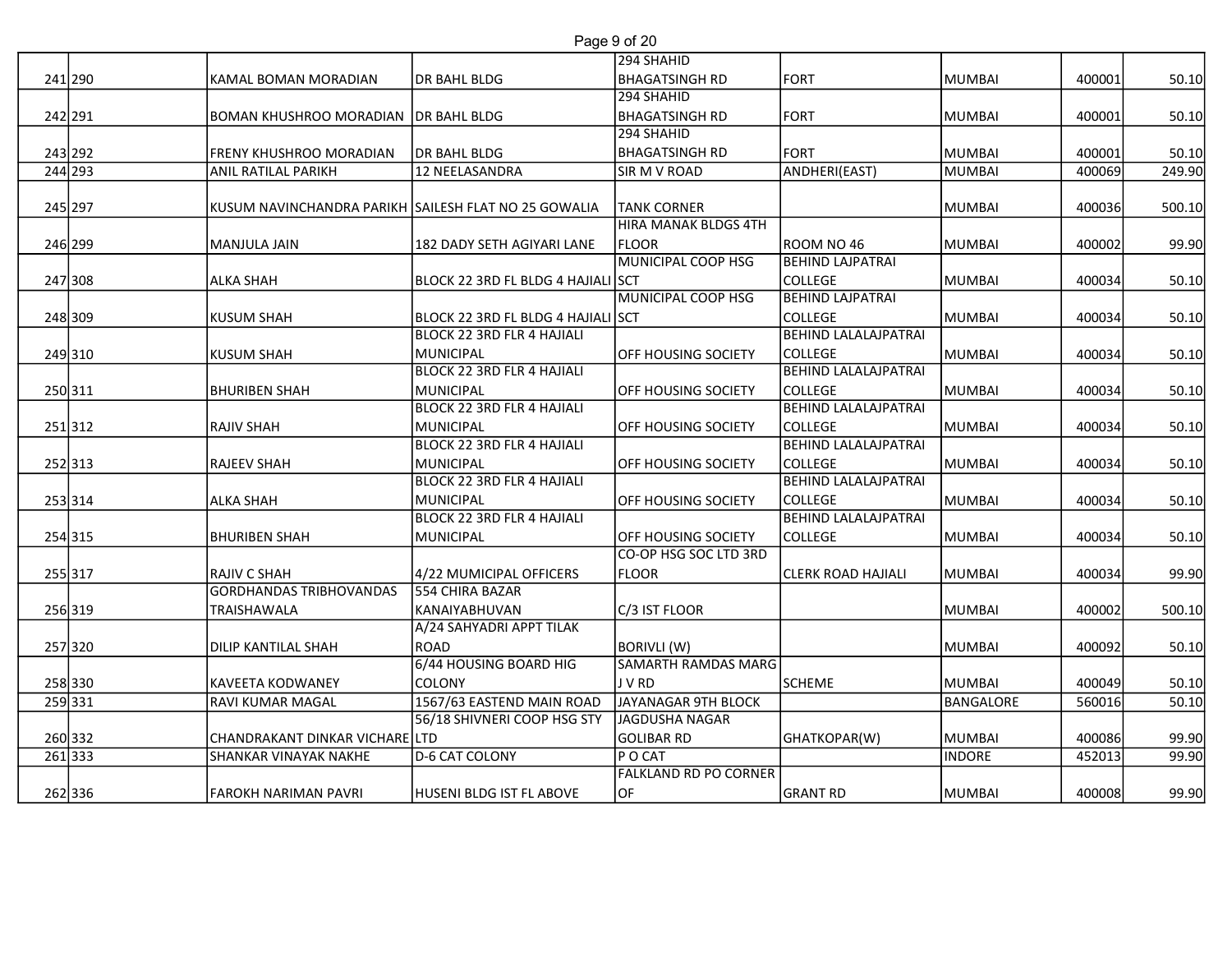| Page 10 of 20 |  |  |
|---------------|--|--|
|               |  |  |

|                     |         | LAXMINARAYAN NARASINH                              | Page 10 of 20                                           |                                       |                                         |                   |                  |                |
|---------------------|---------|----------------------------------------------------|---------------------------------------------------------|---------------------------------------|-----------------------------------------|-------------------|------------------|----------------|
| 263337              |         | <b>BHAT</b>                                        | 'SRINIVASA' 705 14TH CROSS                              | <b>GOKLUAM III STAGE</b>              |                                         | <b>MYSORE</b>     | 570002           | 200.10         |
|                     |         | <b>UMASHANKAR GANPATLAL</b>                        |                                                         | NAGAR PADA NO 1 ABOVE                 |                                         |                   |                  |                |
| 264 338             |         | <b>ASATI</b>                                       | 'JAISHREE NIWAS' LOKMANY                                | <b>THANA JANTA</b>                    | <b>CO-OP VARTAK NAGAR</b>               | <b>WEST THANA</b> | 400606           | 99.90          |
|                     |         | <b>CHANDRAKANT PURUSHOTTAM</b>                     |                                                         |                                       |                                         |                   |                  |                |
| 265 351<br>266 358  |         | JANI<br><b>KESHAVKANT SANGANI</b>                  | 15 VITHALBHAI PATEL ROAD<br><b>B-3/6 KUMAR SOCIETY</b>  | <b>VISHNU BHUVAN</b><br>DAYALDAS RD   | <b>VILE PARLE EAST</b>                  | MUMBAI<br>MUMBAI  | 400004<br>400057 | 50.10<br>99.90 |
|                     |         |                                                    | 9 KALYAN KUTIR NEAR LOHIB                               |                                       |                                         |                   |                  |                |
| 267 361             |         | SOHANBAI JODHRAJJI JAIN                            | <b>NAGAR</b>                                            | L B SHASHTRI MARG                     | <b>KURLA WEST</b>                       | MUMBAI            | 400070           | 15.00          |
| 268 364             |         | MULJI M GUDHKA                                     | 11-A RATNER DEEP S L ROAD                               | MULUND WEST                           |                                         | MUMBAI            | 400080           | 399.90         |
| 269 366             |         | MANOJ KESHAVKANT SANGANI                           | B-3/6 KUMAR SOCIETY                                     | DAYALDAS ROAD                         | <b>VILEPARLE EAST</b>                   | MUMBAI            | 400057           | 50.10          |
|                     |         | CHANDRABALA KESHAVKANT                             |                                                         |                                       |                                         |                   |                  |                |
| 270 367             |         | SANGANI                                            | B-3/6 KUMAR SOCIETY                                     | <b>DAYALDAS ROAD</b>                  | <b>VILEPARLE EAST</b>                   | MUMBAI            | 400057           | 99.90          |
| 271368<br>272372    |         | RAJANIKANT MEHTA<br><b>SHREYAS VASUDEV DESAI</b>   | 353 PARIMAL BLOCK 503<br><b>HEMKUNJ 6TH ROAD</b>        | R B MEHTA ROAD<br><b>NEAR DENA BK</b> | <b>GHATKOPAR EAST</b><br>SANTACRUZ EAST | MUMBAI<br>MUMBAI  | 400077<br>400055 | 50.10<br>99.90 |
| 273 373             |         | <b>DIVYA SHREYAS DESAI</b>                         | <b>HEMKUNJ 6TH ROAD</b>                                 | <b>NEAR DENA BK</b>                   | SANTACRUZ EAST                          | MUMBAI            | 400055           | 99.90          |
| 274 374             |         | SHREYAS VASUDEV DESAI                              | <b>HEMKUNJ 6TH ROAD</b>                                 | <b>NEAR DENA BANK</b>                 | SANTACRUZ EAST                          | MUMBAI            | 400055           | 99.90          |
| 275 375             |         | SHANTA VASUDEV DESAI                               | <b>HEMKUNJ 6TH ROAD</b>                                 | <b>NEAR DENA BK</b>                   | <b>SANTACRUZ EAST</b>                   | MUMBAI            | 400055           | 99.90          |
|                     |         |                                                    | PHYSICS DEPT. INDIAN                                    |                                       |                                         |                   |                  |                |
| 276 379             |         | <b>GAUTAM MUKHOPADHYAY</b>                         | <b>INSTITUTE</b>                                        | OF TECHNOLOGY POWAI                   |                                         | MUMBAI            | 400076           | 99.90          |
| $\overline{277 38}$ |         | <b>SURESH JAIN</b>                                 | 17/A I FLOOR<br><b>43 ANJALI APPARTMENTS 4TH</b>        | <b>SHANTAPPA LANE</b>                 |                                         | BANGALORE         | 560002           | 500.10         |
| 278 390             |         | A S AGRAWAL                                        | <b>FLOOR</b>                                            | <b>SHIMPOLI KASTUR PARK</b>           | <b>BORIVLI WEST</b>                     | MUMBAI            | 400092           | 50.10          |
|                     |         |                                                    | 43 ANJALI APPARTMENTS 4TH                               |                                       |                                         |                   |                  |                |
| 279391              |         | <b>BANARSIBAI S AGRAWAL</b>                        | <b>FLOOR</b>                                            | <b>SHIMPOLI KASTUR PARK</b>           | <b>BORIVLI WEST</b>                     | MUMBAI            | 400092           | 50.10          |
|                     |         |                                                    | 43 ANJALI APPARTMENTS 4TH                               |                                       |                                         |                   |                  |                |
| 280 392             |         | R S AGRAWAL                                        | <b>FLOOR</b><br><b>43 ANJALI APPARTMENTS 4TH</b>        | <b>SHIMPOLI KASTUR PARK</b>           | <b>BORIVALI WEST</b>                    | MUMBAI            | 400092           | 50.10          |
| 281 395             |         | KAVITA S AGRAWAL                                   | <b>FLOOR</b>                                            | SHIMPOLI KASTUR PARK                  | <b>BORIVLI WEST</b>                     | MUMBAI            | 400092           | 50.10          |
|                     |         |                                                    | 43 ANJALI APPARTMENTS 4TH                               |                                       |                                         |                   |                  |                |
| 282397              |         | ANITA S AGRAWAL                                    | <b>FLOOR</b>                                            | SHIMPOLI KASTUR PARK                  | <b>BORIVLI WEST</b>                     | MUMBAI            | 400092           | 50.10          |
|                     |         |                                                    | <b>43 ANJALI APPARTMENTS 4TH</b>                        |                                       |                                         |                   |                  |                |
| 283 399             |         | <b>BHARATI S AGRAWAL</b>                           | <b>FLOOR</b>                                            | <b>SHIMPOLI KASTUR PARK</b>           | <b>BORIVLI WEST</b>                     | MUMBAI            | 400092           | 50.10          |
| 284 4               |         | <b>JAGDISHCHAND KAPUR</b>                          | <b>36 AHIRIPUKKUR ROAD</b><br>43 ANJALI APPARTMENTS 4TH |                                       |                                         | KOLKATA           | 700019           | 1334.10        |
| 285 400             |         | K S AGRAWAL                                        | <b>FLOOR</b>                                            | SHIMPOLI KASTUR PARK                  | <b>BORIVLI WEST</b>                     | MUMBAI            | 400092           | 50.10          |
|                     |         | DR KESHARLAL BHAJANLAL                             |                                                         |                                       |                                         |                   |                  |                |
| 286 403             |         | AGIWAL                                             | <b>402 BENTIRICK CHAMBERS</b>                           | 37A BENTIRICK STREET                  |                                         | <b>KOLKATA</b>    | 700069           | 99.90          |
|                     |         |                                                    |                                                         |                                       |                                         |                   |                  |                |
| 287 404             |         | MAHENDRA DHARAMSHI BHATIA 5/1/1C JADUNATH DEY ROAD |                                                         | 1ST FLOOR<br><b>GHATKOPAR EAST</b>    | BOWBAZAR                                | <b>KOLKATA</b>    | 700012           | 99.90          |
|                     | 288 405 | MITABEN PRAFULBHAI DESAI                           | 1 RASIK VILLA JAWAHAR ROAD                              |                                       |                                         | <b>MUMBAI</b>     | 400077           | 99.90          |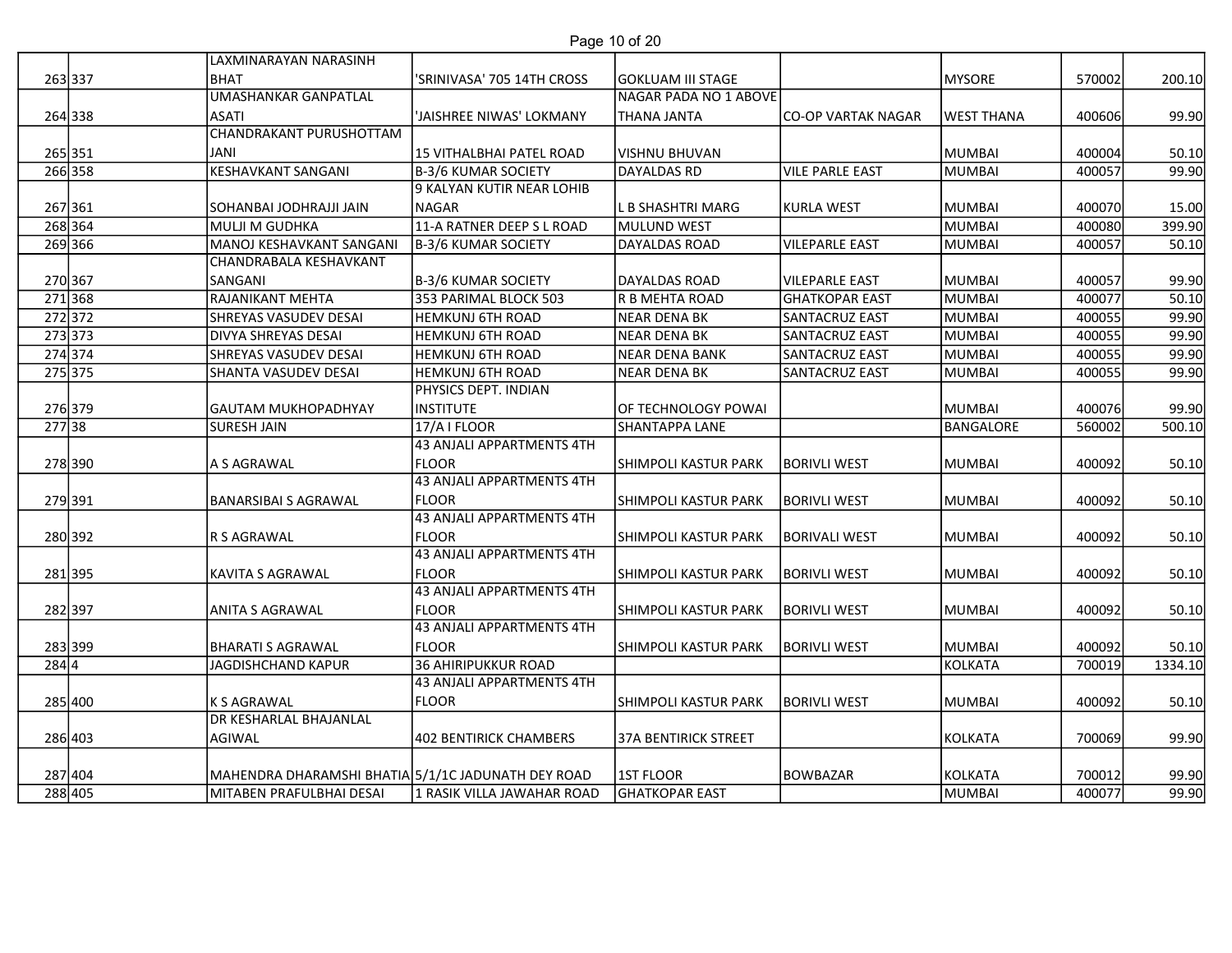## Page 11 of 20

|         |                                           | 12TH NIRUPAM VITHALBHAI                    | Page 11 of 20                                          |                        |                     |        |        |
|---------|-------------------------------------------|--------------------------------------------|--------------------------------------------------------|------------------------|---------------------|--------|--------|
| 289 407 | <b>BHARAT DOLATRAI DESAI</b>              | ROAD                                       | <b>VILE PARLE WEST</b>                                 |                        | MUMBAI              | 400056 | 50.10  |
| 290 408 | KAMALA DHANANJAY JARADI                   | 19 GOVIND NAGAR                            | 88 DIXIT ROAD                                          | <b>VILE PARLE EAST</b> | MUMBAI              | 400057 | 99.90  |
| 291 413 | <b>VARSHABEN SHASHIKANT PATEL</b>         | <b>AT CHACHAK PO BODELI</b>                | <b>TA JETPURPAVI</b>                                   | <b>DIST BARODA</b>     | BARODA              | 391135 | 99.90  |
|         |                                           |                                            |                                                        |                        | <b>DIST. BROACH</b> |        |        |
| 292424  | SANJAYKUMAR BAXI                          | <b>BAXI HAVALI DARBAR ROAD</b>             | RAJPIPLA DIST.BROACH                                   |                        | (GUJ)               | 393145 | 99.90  |
|         | PEPALLA SATYANARAYANA                     | 17 AMBICA ANANDNAGAR<br>SOCEITY            | NEAR NEW INDIA MILLS                                   |                        | <b>BARODA</b>       | 390005 |        |
| 293 425 |                                           |                                            | <b>BEHIND NILAMBER</b>                                 |                        |                     |        | 200.10 |
| 294 426 | DEEPAK B KALELKAR                         | 503 VICENZA MERIDIAN                       | <b>BUNGALOWS</b>                                       | VASNA BHAILI ROAD      | VADADARA            | 390015 | 50.10  |
| 295 428 | <b>DR KISHORE PURI GOSWAMI</b>            | <b>B T R S GUJ AGRIL UNIVERSITY</b>        | ANAND                                                  |                        | ANAND (GUJ)         | 388110 | 200.10 |
| 296 429 | <b>AMARNATH MUKHOPADHYAY</b>              | <b>DEPT OF PLANT PATHOLOGY</b>             | <b>PANT NAGAR</b>                                      | DIST.NAINITAL          | NAINITAL (UP)       | 263145 | 200.10 |
|         |                                           |                                            | MANISHA SOCIETY OLD                                    |                        |                     |        |        |
| 297431  | RAMESHKUMAR KANTILAL SHAH 6 AKSHAR BHAVAN |                                            | <b>PADRA ROAD</b>                                      |                        | <b>BARODA</b>       | 380005 | 99.90  |
|         |                                           |                                            |                                                        |                        | DIST.GANDHINAGA     |        |        |
| 298 432 | ANIL KANCHANLAL SHAH                      | lc-17 IFFCO COLONY                         | lpost.Kasturi nagar                                    | MEHASAN HIGHWAY        | R (GUJ)             | 370220 | 99.90  |
| 299 433 | <b>BALASHANKAR UPADHYAYA</b>              | 15 MANMOHAN SOCIETY                        | LALBAUG ROAD                                           |                        | BARODA              | 390004 | 50.10  |
|         |                                           |                                            |                                                        |                        | DT.24 PARGANAS      |        |        |
| 300 437 | VIDYANAND SINHA                           | 13 EAST THE PARK PO ICHAPUR NAWABGUNJE     |                                                        |                        | (WB)                | 743144 | 200.10 |
| 301 438 | MADAN MOHAN LAL SHARMA                    | FLAT NO.317 POCKET "L"                     | <b>SARITA VIHAR</b>                                    |                        | NEW DELHI           | 110044 | 50.10  |
| 302 441 | NARASIMHA MURTY A                         | QR NO.A140                                 | SECTOR-2<br><b>UNITED ELECTRIC</b>                     | ROURKELA               | <b>ORISSA</b>       | 769006 | 99.90  |
| 303 442 | <b>G JEEVA</b>                            | W/O A G RAJAN                              | COMPANY                                                |                        | CHIRALA AP          | 523157 | 50.10  |
| 304 443 | P JAYARAM                                 | C/O SRI VENKATESHWARA                      | MANAVALA NAGAR                                         |                        | <b>TRIVELLORE</b>   | 602002 | 50.10  |
| 305 444 | MRUNALINIDEVI PARVATANENI                 | D NO.29-2-45                               | RAMAMANDIRAM ROAD                                      |                        | VIJAYAWADA          | 520002 | 99.90  |
| 306 445 | RAJAGOPALARAO PARVATANENI D NO.29-2-45    |                                            | RAMAMANDIRAM ROAD                                      |                        | VIJAYAWADA          | 520002 | 99.90  |
| 307 447 | VENKATA SESHAIAH YAMALA                   | FLAT B12 GNANA DEEP                        | MAYUR VIHAR (PHASE-1)                                  |                        | NEW DELHI           | 110091 | 99.90  |
|         |                                           |                                            |                                                        |                        |                     |        |        |
| 308 449 | N R SUBRAMANIAN                           | FLAT - 203 BLDG C 24 "ANANTH" VASANT VIHAR |                                                        | <b>2ND POKRAN ROAD</b> | <b>THANE</b>        | 400601 | 50.10  |
|         |                                           |                                            | <b>3RD CROSS</b>                                       |                        |                     |        |        |
| 309 450 | A SAROJA ARUMUGAM                         | NO.3 THANTHAI PERIAR STREET                | <b>CHOLAVARAMNAGAR</b>                                 | <b>CHROMEPET</b>       | <b>MADRAS</b>       | 600044 | 99.90  |
| 310 451 | <b>KV RANGASWAMY</b>                      | 8-B RANGASWAMY STREET                      | KOTHANDARAMA NAGAR                                     | <b>CHORAMEPET</b>      | MADRAS              | 600044 | 50.10  |
| 311 452 | SAMUEL OOMMEN                             | 112 POONAMALLEE HIGH ROAD                  |                                                        |                        | MADRAS              | 600084 | 99.90  |
|         |                                           |                                            | POONAMALLEE HIGH                                       |                        |                     |        |        |
| 312 453 | DR CHINNA OOMMEN                          | 112                                        | ROAD                                                   |                        | <b>MADARAS</b>      | 600084 | 99.90  |
| 313 457 | <b>BALRAJ KRISHAN</b>                     | A-36                                       | <b>PREET VIHAR</b>                                     |                        | DELHI               | 110092 | 200.10 |
| 314 458 | <b>BHARATKUMAR OZA</b>                    | E/7 ANGON SOCIETY                          | <b>INDIRA GANDHI MARG</b><br><b>BENEATH SHRINATHJI</b> |                        | NADIAD              | 387001 | 99.90  |
| 315 462 | <b>SHAMJI JAGJIVAN</b>                    | BEHIND CENTRAL BANK M O                    | <b>TEMPLE</b>                                          | JAMNAGAR               | <b>JAMNAGAR</b>     | 361001 | 99.90  |
| 316 466 | HAMED ABDUL CADER                         | <b>CEYLON HOUSE</b>                        | UPLETA                                                 |                        | GUJARAT             | 360490 | 50.10  |
|         | <b>CHAMPAKLAL GORDHANDAS</b>              |                                            |                                                        |                        |                     |        |        |
| 317 473 | BHATWALA                                  | 6/605 LALDARVASA MOTISHERI                 |                                                        |                        | <b>SURAT</b>        | 395003 | 50.10  |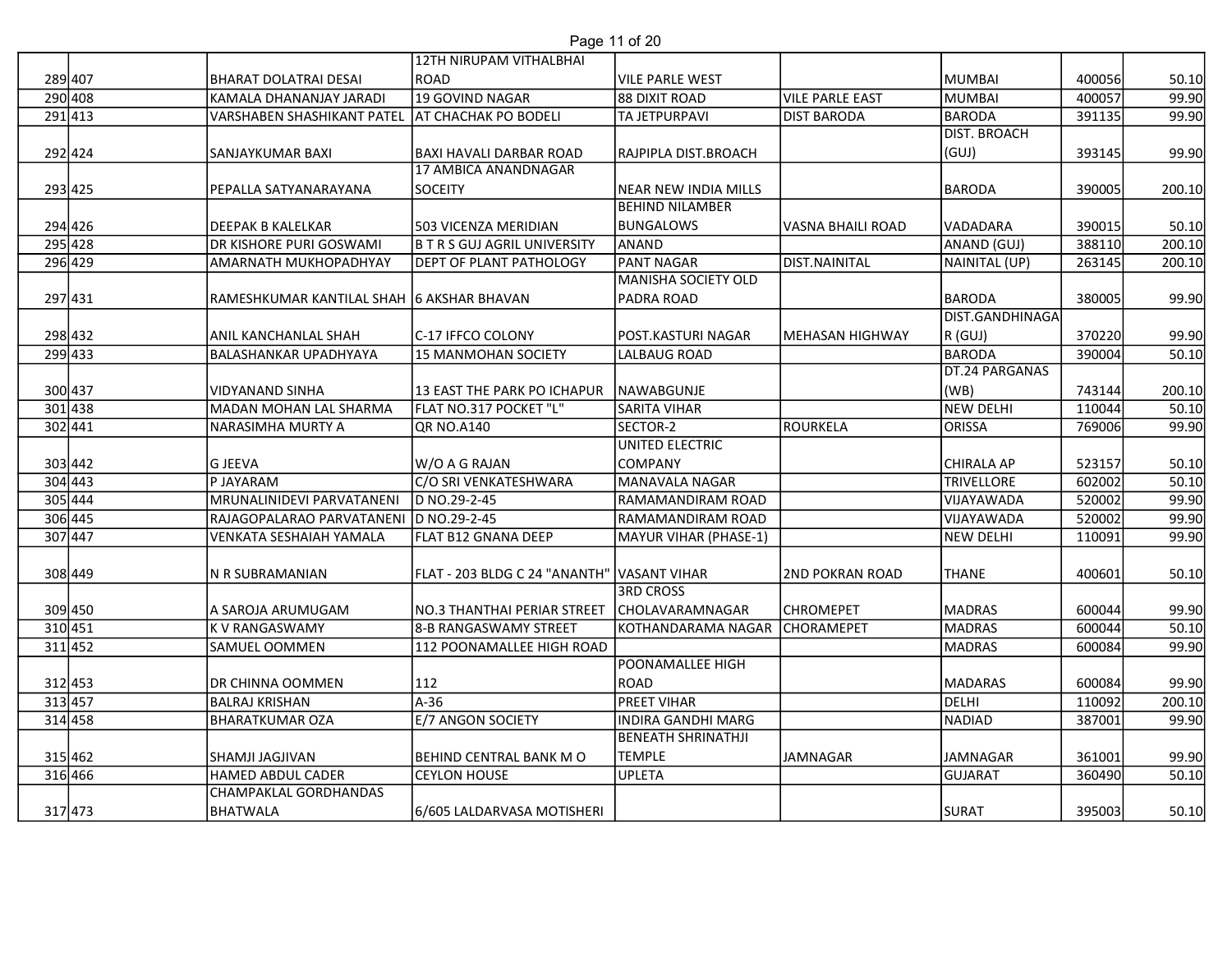|                    |                                             |                                                                             | Page 12 of 20                                    |                            |                             |        |                 |
|--------------------|---------------------------------------------|-----------------------------------------------------------------------------|--------------------------------------------------|----------------------------|-----------------------------|--------|-----------------|
|                    | DASHARATHLAL NANDKISHORE                    | 146 PRITAM CO-OP HOUSING                                                    |                                                  |                            |                             |        |                 |
| 318 475            | <b>MEHTA</b>                                | SOCIETY NO.1                                                                |                                                  |                            | BHARUCH                     | 392002 | 99.90           |
| 319 479            | <b>BHADRESH SHANTILAL GANDHI</b>            | 69 SANGANA SOCIETY                                                          | RANDER ROAD                                      |                            | SURAT                       |        | 50.10           |
| 320 480            | <b>VINAYAK DATTATRAYA RAO</b>               | <b>B-23 SATYA APARTMENTS</b>                                                | <b>GOKHALE ROAD</b>                              |                            | <b>THANE WEST</b>           | 400602 | 50.10           |
|                    |                                             |                                                                             |                                                  |                            |                             |        |                 |
| 321482             | <b>JYOTI DESAI</b>                          | 201 SHIV DARSHAN APARTMENT NEXT TO ELBEE CINEMA<br>A-20 TRIKAMNAGAR CO-OP H |                                                  | <b>BHATAN ROAD</b>         | SURAT                       | 395002 | 50.10           |
| 322 486            | NAGINDAS MOTIRAM PATEL                      | SOC                                                                         | LAMBEHANUMAN ROAD                                | <b>NEAR DARPAN</b>         | <b>SURAT</b>                | 395006 | 50.10           |
|                    | NAVINCHANDRA MOHANLAL                       |                                                                             |                                                  |                            |                             |        |                 |
| 323487             | KAPADIA                                     | 86 G I D C                                                                  | KHATODRA                                         |                            | <b>SURAT</b>                | 395002 | 99.90           |
| 324 488            | ABDULKARIM ABDULLA USTAD                    | 11/739 2ND FLOOR                                                            | NEAR KABUTARKHANA                                | <b>CHOAWK BAZAR</b>        | SURAT                       | 395001 | 99.90           |
| 325 489            | <b>TAHILRAM DATWANI</b>                     | 8/2175                                                                      | <b>GOPIPURA PARSIWAD</b>                         |                            | SURAT                       | 395001 | 99.90           |
|                    |                                             |                                                                             |                                                  | <b>BTM I STAGE</b>         |                             |        |                 |
| 326 490            | JAYASHRI S BAKALE                           | NO.6/38 FIRST FLOOR                                                         | 10TH CROSS 16TH MAIN                             | <b>THAVAREKERE</b>         | BANGALORE                   | 560029 | 99.90           |
| 327 491            | <b>MRIDULA WADHWA</b>                       | <b>26 HOUSING SOCIETY</b>                                                   | SOUTH EXTENSION PART                             |                            | NEW DELHI                   |        | 200.10          |
| 328 492            | <b>MAN MOHAN SINGH PURI</b>                 | 4350/40 ANSARI ROAD                                                         | DARYA GANJ                                       |                            | NEW DELHI                   | 110002 | 200.10          |
| 329 493            | <b>VEENA JAIN</b>                           | 14/293 MANDI                                                                | <b>SYEED KHAN</b>                                |                            | AGRA                        |        | 500.10          |
|                    |                                             |                                                                             | <b>PARTAP MANSION MSN-II</b>                     |                            |                             |        |                 |
| 330 494            | KAILASH CHAND MAHESHWARI                    | <b>R B KISHOR CHAND &amp; SONS</b>                                          | $ 3-A $                                          | <b>THE MALL</b>            | AMRITSAR                    | 143001 | 99.90           |
| 331 495            | N GOPALAKRISHNAN NAIR                       | FLAT 27 BLOCK C-4-C                                                         | JANAKPURI                                        |                            | NEW DELHI                   | 110058 | 99.90           |
| 332 496            | CHANDER KANTA OBERAI                        | N-210 GREATER KAILASH NO.1                                                  |                                                  |                            | NEW DELHI                   | 110048 | 50.10           |
| 333 499            | RISHI KUMAR JAIN                            | A-92                                                                        | YOJANA VIHAR                                     |                            | DELHI                       | 110092 | 50.10           |
| 334 500            | DES RAJ BHATIA                              | <b>18 SANT NAGAR</b>                                                        | <b>EAST OF KAILASH</b>                           | <b>NEW DELHI</b>           | NEW DELHI                   | 110065 | 99.90           |
|                    | NAGENDRA MANDIGA                            | SQN LDR, OFFICERS QUARTER:                                                  |                                                  | <b>AIRFORCE STATION</b>    | <b>CHANDIGARH</b>           | 160003 |                 |
| 335 501<br>336 502 | RADHA THADANI                               | P/47C<br>I FLOOR 7 TANSEN MARG                                              | <b>BRAR ENCLAVE</b><br><b>BENGALI MARKET</b>     |                            | NEW DELHI                   | 110001 | 249.90<br>50.10 |
| 337 503            | USHA DUGGAL                                 | D56 BHAGAT SINGH ROAD                                                       | <b>ADARSH NAGAR</b>                              |                            | DELHI                       | 110033 | 50.10           |
| 338 505            | RAVINDER SINGH LAMBA                        | H NO.9673 ISLAM GANJ                                                        | OPP.AZAD MARKET                                  |                            | DELHI                       | 110006 | 50.10           |
| 339 506            | <b>BALWANT RAI DUGGAL</b>                   | <b>D56 BHAGAT SINGH ROAD</b>                                                | <b>ADARSH NAGAR</b>                              |                            | DELHI                       | 110033 | 50.10           |
| 340 509            | MUKESH KUMAR GUPTA                          | 3110 MOHALLA DASSAN                                                         | HAUZ QAZI                                        |                            | DELHI                       | 110006 | 50.10           |
| 341 510            | TARA GUPTA                                  | 3110 MOHALLA DASSAN                                                         | HAUZ QAZI                                        |                            | <b>DELHI</b>                | 110006 | 50.10           |
| 342 512            | RAMJI DASS PASRIJA                          | OXFORD COLLEGE                                                              | <b>SRI GANGA NAGAR</b>                           |                            | SRI GANGANAGAR              | 335001 | 30.00           |
| 343 513            | VISHWA NATH AGGARWAL                        | <b>VISHWA TIMBERS</b>                                                       | 1/86 WHS KIRTINAGAR                              |                            | <b>NEW DELHI</b>            | 110015 | 500.10          |
| 344 515            | ASHWANI KUMAR GOEL                          | VISHWA TIMBERS                                                              | 1/86 WHS KIRTI NAGAR                             |                            | NEW DELHI                   | 110015 | 350.10          |
| 345 522            | SRIPADHARIPANT JOSHI                        | C-2 SHANKAR CHHAYA                                                          | 92/100 ERANDAVANE                                |                            | PUNE                        | 411004 | 99.90           |
|                    | JAYPRAKASH RAMCHANDRA                       |                                                                             |                                                  |                            |                             |        |                 |
| 346 523            | DESHPANDE                                   | E/10 NEW INDJA QUARTERS                                                     | 34 JUHU LANE                                     | <b>ANDHERI WEST</b>        | MUMBAI                      | 400058 | 50.10           |
| 347 524            | DR SUBODH CHANDRA MITRA                     | NO.27 GURUNANAK NAGAR                                                       | <b>PARIJAT APARTMENTS</b>                        | <b>FLAT NO.5 2ND FLOOR</b> | PUNE                        | 400042 | 50.10           |
|                    | RAMESH PRASAD SAXENA                        | 107 D-3 NDA                                                                 | KHADAKWASLA                                      |                            | PUNE                        | 411023 | 50.10           |
| 348 526            |                                             |                                                                             |                                                  |                            |                             |        |                 |
| 349 527<br>350 528 | VIJAYKUMAR DUDHEDIA<br>SATISHKUMAR DUDHEDIA | SUVARNA CHAMBERS<br>HARIGAON TAL SHRIRAMPUR                                 | 487 NARAYAN PETH<br><b>DIST A NAGAR HARIGAON</b> |                            | PUNE<br><b>DIST A NAGAR</b> | 411030 | 249.90<br>99.90 |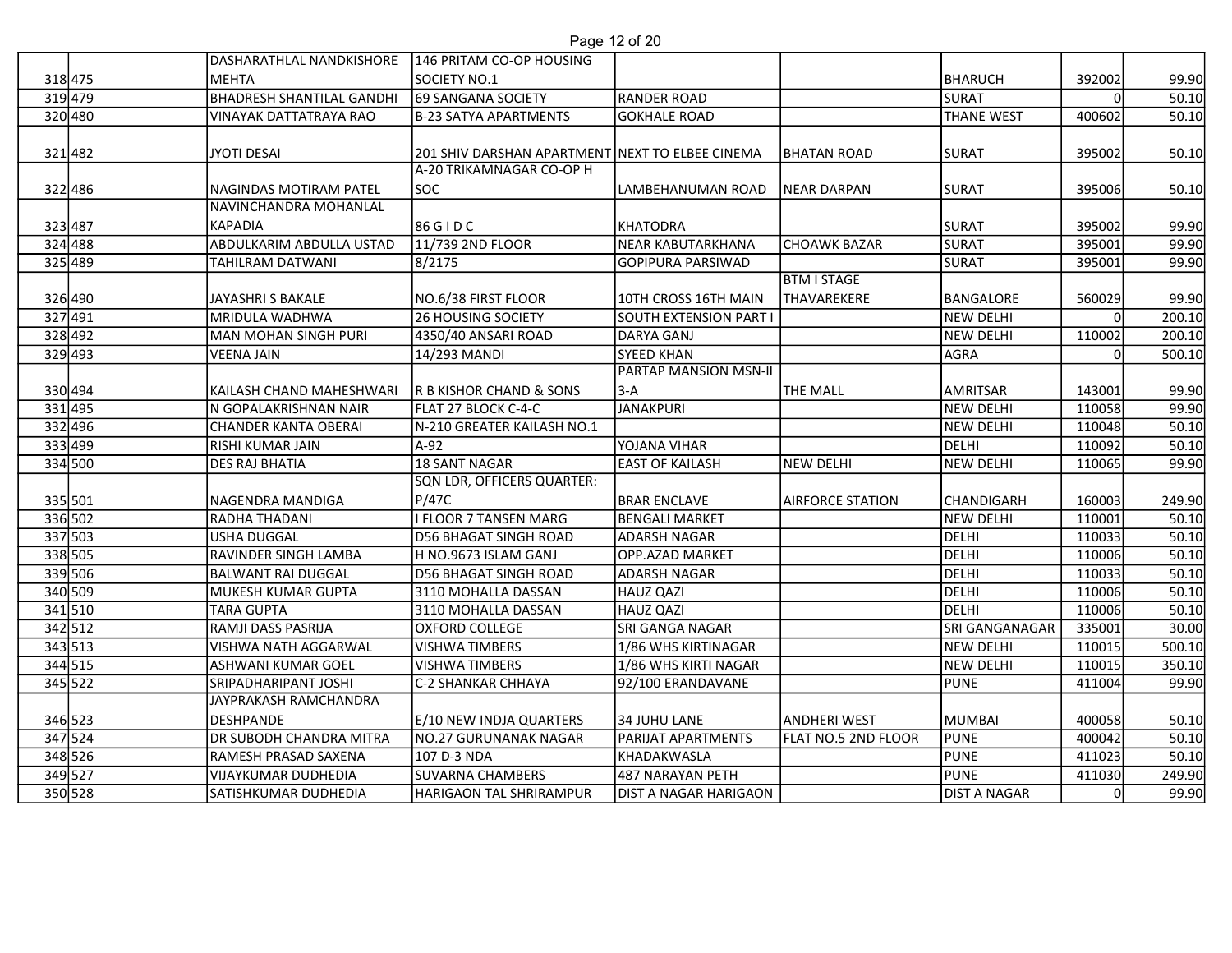# Page 13 of 20

|                      |                                             |                                                       | Page 13 of 20<br><b>WAKADE WADI</b>      |                                                 |                         |                  |                |
|----------------------|---------------------------------------------|-------------------------------------------------------|------------------------------------------|-------------------------------------------------|-------------------------|------------------|----------------|
| 351 533              | <b>SARLA V DUDHEDIA</b>                     | FLAT NO.11 GITANJALI                                  | SHIVAJINAGAR                             |                                                 | <b>POONA</b>            | 411005           | 200.10         |
| 352 536              | <b>DEEPAK PATEL</b>                         | 1218 WR PARANJAPE ROAD                                | <b>SHIVAJI NAGAR</b>                     |                                                 | PUNE                    | 411004           | 99.90          |
|                      |                                             | 45 SHIVAJINAGAR JUNA                                  |                                          |                                                 |                         |                  |                |
| 353 537              | VISHNU VINAYAK PUNDLE                       | <b>TOPKHANA</b>                                       | NEAR DISTRICT COURT                      |                                                 | PUNE                    | 411005           | 150.00         |
|                      | <b>GANESHDAS JAMNADAS</b>                   |                                                       |                                          |                                                 |                         |                  |                |
| 354 538              | <b>CHHABRIA</b>                             | C/O J T PHARMACUTICAL<br><b>VIVEK NAGAR CO-OP HSG</b> | 458 BUDWARPET<br>SURVEY NO.24/2 PLOT     | <b>SRIDHAR NAGAR</b>                            | <b>POONA</b>            | 411002           | 99.90          |
| 355 544              | DR GOVIND MOGHAJI GARE                      | <b>SOCEITY</b>                                        | NO.8                                     | DHANKAWADI                                      | PUNE                    | 411043           | 50.10          |
| 356 546              | SHIVRAM RAJARAM DHOTRE                      | 883 KASTURBA ZOPADPATTI                               | NEAR MARUTI MANDIR                       | <b>WADAR WADI</b>                               | PUNE                    | 411016           | 50.10          |
| 357 551              | <b>SURJAIN SINGH</b>                        | P-46 BAKASHI NAGAR                                    |                                          |                                                 | JAMMU                   | 180001           | 99.90          |
| 358 555              | H SREENIVASA REDDY                          | 190/8 REDDY STREET                                    | <b>CHANNAPATNA</b>                       |                                                 | <b>BANGALORE DIST.</b>  | 571501           | 99.90          |
| 359 563              | K GOVINDA RAJULU GUPTA                      | <b>UCO BANK</b>                                       | H M T POST                               |                                                 | BANGALORE               | 560031           | 50.10          |
| 360 566              | <b>SHIVANNA SIDDAPPA</b>                    | 743 9TH CROSS 5TH MAIN<br>743 9TH CROSS 5TH MAIN      | MROR LAYOUT                              | <b>VIJAYANAGAR EXTN.</b>                        | BANGALORE               | 560040           | 99.90          |
| 361 567<br>362 569   | SOMASHEKAR SHIVANNA<br>PREM CHAND GUPTA     | MIG-17 OPP.MANGLAM                                    | MROR LAYOUT<br>NURSING HOME              | <b>VIJAYANAGAR EXTN.</b><br><b>BARHUT NAGAR</b> | BANGALORE<br>SATNA (MP) | 560040<br>485001 | 99.90<br>50.10 |
| 363 572              | <b>K N NARAYAN</b>                          | NO.4 MALINI 4TH CROSS                                 | SHANTHINAGAR                             |                                                 | BANGALORE               | 560027           | 500.10         |
|                      | DEVENDRARAO BABURAO                         |                                                       |                                          |                                                 |                         |                  |                |
| 364 573              | DEOGIRIKAR                                  | 161 FLOOR I MAIN                                      | SUBRAMANYA NAGAR                         | BANGALORE                                       | BANGALORE               | 560021           | 50.10          |
|                      |                                             |                                                       |                                          | <b>4TH BLOCK EAST</b>                           |                         |                  |                |
| 365 575<br>$366$ 578 | ALAMELAMMA<br>M J MADHUKAR RAO              | 202 YASHASVI APT<br>583 I STAGE                       | 2ND FLOOR 16 A MAIN<br>INDIRANAGAR       | JAYANAGAR                                       | BANGALORE<br>BANGALORE  | 560011<br>560038 | 50.10<br>50.10 |
| 367 584              | P SURENDRA SHETTY                           | POKOLA HOUSE                                          | <b>ARLA VILLAGE &amp; POST</b>           | <b>BANTVAL TALUK</b>                            | D.KANNADA               |                  | 99.90          |
| 368 585              | U DEVADAS PAI                               | <b>SENIOR MANAGER</b>                                 | CANARA BANK                              | PRAKHADARI                                      | MUMBAI                  | 400025           | 50.10          |
| 369 587              | H JAYALAKSHMI AMMAL                         | <b>20 FIRST CROSS STREET</b>                          | MARAVANERI EXTN.                         |                                                 | <b>SALEM</b>            | 636007           | 50.10          |
| 370 589              | <b>B S GOPALA KRISHNA SETTY</b>             | 558 9TH A MAIN                                        | INDIRANAGAR IST STAGE                    |                                                 | BANGALORE               | 560038           | 200.10         |
| 371 590              | SUKANYA NAGARAJ KOMARLA                     | KODANDARAMA NILAYA                                    | 25 NARASHIMA JOIS LANE NAGARTHAPET CROSS |                                                 | BANGALORE               | 560002           | 50.10          |
| 372 592              | <b>DOUGLAS ALPHONSUS</b><br>FERNANDEZ       | DWARKESHDHAM D-44                                     | LAXMAN MHATRE ROAD                       | OPP.MARY IMMACULATE<br>SCHOOL DAHISAR (N)       | MUMBAI                  | 400068           | 50.10          |
|                      |                                             |                                                       | #24A H.PURAM MAIN                        | NEHRU NAGAR CHROME                              |                         |                  |                |
| 373 594              | CHANDRA SEHAR JANAKIRAMAN NO.G5 "HARI HARA" |                                                       | ROAD                                     | PET                                             | CHENNAI                 | 600044           | 50.10          |
|                      |                                             |                                                       | FLAT NO.501 GIRI                         | <b>B BLOCK J P NAGAR II</b>                     |                         |                  |                |
| 374 595              | R VENKATACHALAPATHY                         | D S R MURTY                                           | APARTMENTS                               | PHASE                                           | MUMBAI                  | 560078           | 50.10          |
|                      | <b>DENDULURI SREE</b>                       |                                                       | FLAT NO.501 GIRI                         | <b>B BLOCK J P NAGAR II</b>                     |                         |                  |                |
| 375 597              | RAMACHANDRA MURTY                           | D S R MURTY<br>SHIVANNA & CO., CHARTERED              | APARTMENTS<br>NO.33 RACE COURSE          | PHASE                                           | MUMBAI                  | 560078           | 99.90          |
| 376 610              | <b>B S SHIVANNA</b>                         | <b>ACCOUNTANTS</b>                                    | <b>ROAD SWISS COMPLEX</b>                | I FLR FLAT NO.110                               | BANGALORE               | 560001           | 99.90          |
| 377 612              | <b>SYDNEY BRIAN MENDENS</b>                 | "ELSYD" 1 CLAPHAM STREET                              | <b>RICHMOND TOWN</b>                     |                                                 | BANGALORE               | 560025           | 50.10          |
|                      |                                             |                                                       |                                          | 31-32 HAWASIYA COURT                            |                         |                  |                |
| 378 621              | K V CHANDRA KANTHA SHENOY                   | MANAGER                                               | CANARA BANK                              | M G MARG                                        | LUCKNOW                 | 226001           | 50.10          |
| 379 622              | ABDULLA WAHID                               | S/O K SABJAN SAB                                      | TEGGINKERE                               | <b>HARIHAR</b>                                  | HARIHAR                 | 577601           | 50.10          |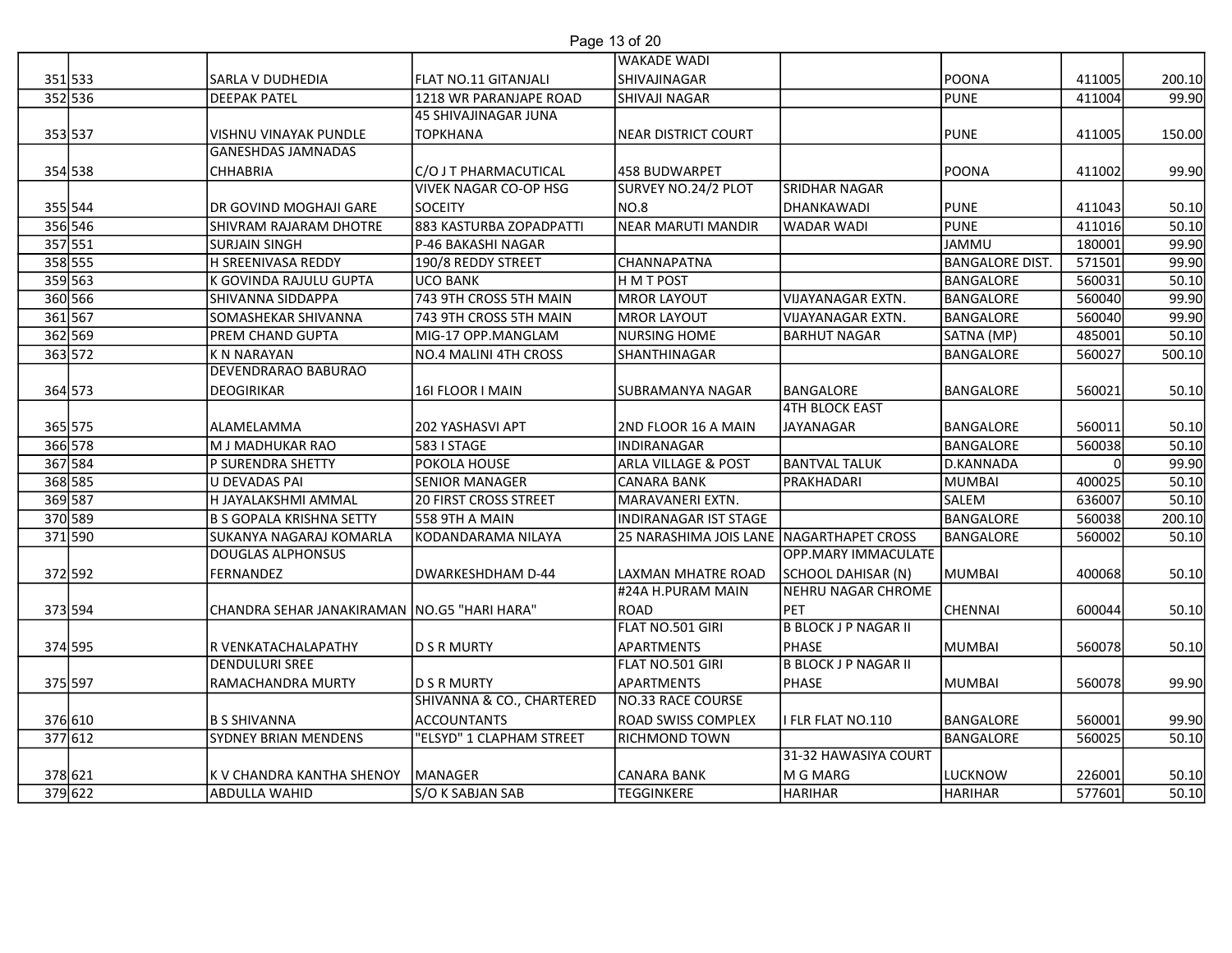| Page 14 of 20 |  |  |
|---------------|--|--|
|               |  |  |

|         |                                                                                                                                                                                                                                     |                                                                                                                                                                                                                                                                                                                                                                                                                                                      | Page 14 of 20                                                                                                                                                                                                                                                                                                                                                                                                                                                                                                                                                                                                                                       |                                                                                                                                                                                                                                                                                                                                                                                                                                                                                                                      |                                                                                                        |                                                                                                                                                                                                                                                                                    |                                                                                                                                                                                                                          |
|---------|-------------------------------------------------------------------------------------------------------------------------------------------------------------------------------------------------------------------------------------|------------------------------------------------------------------------------------------------------------------------------------------------------------------------------------------------------------------------------------------------------------------------------------------------------------------------------------------------------------------------------------------------------------------------------------------------------|-----------------------------------------------------------------------------------------------------------------------------------------------------------------------------------------------------------------------------------------------------------------------------------------------------------------------------------------------------------------------------------------------------------------------------------------------------------------------------------------------------------------------------------------------------------------------------------------------------------------------------------------------------|----------------------------------------------------------------------------------------------------------------------------------------------------------------------------------------------------------------------------------------------------------------------------------------------------------------------------------------------------------------------------------------------------------------------------------------------------------------------------------------------------------------------|--------------------------------------------------------------------------------------------------------|------------------------------------------------------------------------------------------------------------------------------------------------------------------------------------------------------------------------------------------------------------------------------------|--------------------------------------------------------------------------------------------------------------------------------------------------------------------------------------------------------------------------|
|         |                                                                                                                                                                                                                                     | 810/5 SHIVAKUMAR SWAMY                                                                                                                                                                                                                                                                                                                                                                                                                               |                                                                                                                                                                                                                                                                                                                                                                                                                                                                                                                                                                                                                                                     |                                                                                                                                                                                                                                                                                                                                                                                                                                                                                                                      |                                                                                                        |                                                                                                                                                                                                                                                                                    |                                                                                                                                                                                                                          |
| 380 624 | VISHNU NARAYAN PRABHU                                                                                                                                                                                                               | NAGAR                                                                                                                                                                                                                                                                                                                                                                                                                                                |                                                                                                                                                                                                                                                                                                                                                                                                                                                                                                                                                                                                                                                     |                                                                                                                                                                                                                                                                                                                                                                                                                                                                                                                      | DAVANGERE                                                                                              | 577005                                                                                                                                                                                                                                                                             | 99.90                                                                                                                                                                                                                    |
|         |                                                                                                                                                                                                                                     |                                                                                                                                                                                                                                                                                                                                                                                                                                                      |                                                                                                                                                                                                                                                                                                                                                                                                                                                                                                                                                                                                                                                     |                                                                                                                                                                                                                                                                                                                                                                                                                                                                                                                      |                                                                                                        |                                                                                                                                                                                                                                                                                    | 99.90                                                                                                                                                                                                                    |
|         |                                                                                                                                                                                                                                     |                                                                                                                                                                                                                                                                                                                                                                                                                                                      |                                                                                                                                                                                                                                                                                                                                                                                                                                                                                                                                                                                                                                                     |                                                                                                                                                                                                                                                                                                                                                                                                                                                                                                                      |                                                                                                        |                                                                                                                                                                                                                                                                                    | 50.10                                                                                                                                                                                                                    |
|         |                                                                                                                                                                                                                                     |                                                                                                                                                                                                                                                                                                                                                                                                                                                      |                                                                                                                                                                                                                                                                                                                                                                                                                                                                                                                                                                                                                                                     |                                                                                                                                                                                                                                                                                                                                                                                                                                                                                                                      |                                                                                                        |                                                                                                                                                                                                                                                                                    | 50.10                                                                                                                                                                                                                    |
|         |                                                                                                                                                                                                                                     |                                                                                                                                                                                                                                                                                                                                                                                                                                                      |                                                                                                                                                                                                                                                                                                                                                                                                                                                                                                                                                                                                                                                     |                                                                                                                                                                                                                                                                                                                                                                                                                                                                                                                      |                                                                                                        |                                                                                                                                                                                                                                                                                    | 50.10                                                                                                                                                                                                                    |
|         |                                                                                                                                                                                                                                     |                                                                                                                                                                                                                                                                                                                                                                                                                                                      |                                                                                                                                                                                                                                                                                                                                                                                                                                                                                                                                                                                                                                                     |                                                                                                                                                                                                                                                                                                                                                                                                                                                                                                                      |                                                                                                        |                                                                                                                                                                                                                                                                                    | 99.90                                                                                                                                                                                                                    |
|         |                                                                                                                                                                                                                                     |                                                                                                                                                                                                                                                                                                                                                                                                                                                      |                                                                                                                                                                                                                                                                                                                                                                                                                                                                                                                                                                                                                                                     |                                                                                                                                                                                                                                                                                                                                                                                                                                                                                                                      |                                                                                                        |                                                                                                                                                                                                                                                                                    | 99.90<br>30.00                                                                                                                                                                                                           |
|         |                                                                                                                                                                                                                                     |                                                                                                                                                                                                                                                                                                                                                                                                                                                      |                                                                                                                                                                                                                                                                                                                                                                                                                                                                                                                                                                                                                                                     |                                                                                                                                                                                                                                                                                                                                                                                                                                                                                                                      |                                                                                                        |                                                                                                                                                                                                                                                                                    | 99.90                                                                                                                                                                                                                    |
|         |                                                                                                                                                                                                                                     |                                                                                                                                                                                                                                                                                                                                                                                                                                                      |                                                                                                                                                                                                                                                                                                                                                                                                                                                                                                                                                                                                                                                     |                                                                                                                                                                                                                                                                                                                                                                                                                                                                                                                      |                                                                                                        |                                                                                                                                                                                                                                                                                    |                                                                                                                                                                                                                          |
|         |                                                                                                                                                                                                                                     |                                                                                                                                                                                                                                                                                                                                                                                                                                                      |                                                                                                                                                                                                                                                                                                                                                                                                                                                                                                                                                                                                                                                     |                                                                                                                                                                                                                                                                                                                                                                                                                                                                                                                      |                                                                                                        |                                                                                                                                                                                                                                                                                    | 50.10                                                                                                                                                                                                                    |
|         |                                                                                                                                                                                                                                     |                                                                                                                                                                                                                                                                                                                                                                                                                                                      |                                                                                                                                                                                                                                                                                                                                                                                                                                                                                                                                                                                                                                                     |                                                                                                                                                                                                                                                                                                                                                                                                                                                                                                                      |                                                                                                        |                                                                                                                                                                                                                                                                                    | 50.10                                                                                                                                                                                                                    |
|         |                                                                                                                                                                                                                                     |                                                                                                                                                                                                                                                                                                                                                                                                                                                      |                                                                                                                                                                                                                                                                                                                                                                                                                                                                                                                                                                                                                                                     | <b>MAHALAKSHMIPURA</b>                                                                                                                                                                                                                                                                                                                                                                                                                                                                                               |                                                                                                        |                                                                                                                                                                                                                                                                                    | 99.90                                                                                                                                                                                                                    |
|         |                                                                                                                                                                                                                                     |                                                                                                                                                                                                                                                                                                                                                                                                                                                      |                                                                                                                                                                                                                                                                                                                                                                                                                                                                                                                                                                                                                                                     |                                                                                                                                                                                                                                                                                                                                                                                                                                                                                                                      |                                                                                                        |                                                                                                                                                                                                                                                                                    | 99.90                                                                                                                                                                                                                    |
| 393 649 | NETTAR GOVINDA BHAT                                                                                                                                                                                                                 | KESHAVA NIVAS                                                                                                                                                                                                                                                                                                                                                                                                                                        | 24 KAVIKALIDASA ROAD                                                                                                                                                                                                                                                                                                                                                                                                                                                                                                                                                                                                                                | <b>GANDHI NAGAR</b>                                                                                                                                                                                                                                                                                                                                                                                                                                                                                                  | BANGALORE                                                                                              | 560009                                                                                                                                                                                                                                                                             | 200.10                                                                                                                                                                                                                   |
| 394 653 | N VEERANNA                                                                                                                                                                                                                          | 13TH BLOCK GO QUARTERS                                                                                                                                                                                                                                                                                                                                                                                                                               | <b>NEAR NURSES HOSFER</b>                                                                                                                                                                                                                                                                                                                                                                                                                                                                                                                                                                                                                           | K I M S CAMPUS                                                                                                                                                                                                                                                                                                                                                                                                                                                                                                       | <b>HUBLI</b>                                                                                           | 580022                                                                                                                                                                                                                                                                             | 200.10                                                                                                                                                                                                                   |
| 395 654 | SUBRAYA BHAT M                                                                                                                                                                                                                      | <b>SYNDICATE BANK</b>                                                                                                                                                                                                                                                                                                                                                                                                                                | <b>TERDAL</b>                                                                                                                                                                                                                                                                                                                                                                                                                                                                                                                                                                                                                                       |                                                                                                                                                                                                                                                                                                                                                                                                                                                                                                                      | <b>BIJAPUR DIST.</b>                                                                                   | 587315                                                                                                                                                                                                                                                                             | 99.90                                                                                                                                                                                                                    |
| 396 655 |                                                                                                                                                                                                                                     |                                                                                                                                                                                                                                                                                                                                                                                                                                                      |                                                                                                                                                                                                                                                                                                                                                                                                                                                                                                                                                                                                                                                     |                                                                                                                                                                                                                                                                                                                                                                                                                                                                                                                      | DHULIA                                                                                                 | 424001                                                                                                                                                                                                                                                                             | 99.90                                                                                                                                                                                                                    |
| 397 656 | M R CHANDRASEKHARAN                                                                                                                                                                                                                 | 43/25 PROMENADE ROAD                                                                                                                                                                                                                                                                                                                                                                                                                                 |                                                                                                                                                                                                                                                                                                                                                                                                                                                                                                                                                                                                                                                     |                                                                                                                                                                                                                                                                                                                                                                                                                                                                                                                      | BANGALORE                                                                                              |                                                                                                                                                                                                                                                                                    | 50.10                                                                                                                                                                                                                    |
|         |                                                                                                                                                                                                                                     |                                                                                                                                                                                                                                                                                                                                                                                                                                                      |                                                                                                                                                                                                                                                                                                                                                                                                                                                                                                                                                                                                                                                     | <b>VIJAYA NAGAR</b>                                                                                                                                                                                                                                                                                                                                                                                                                                                                                                  |                                                                                                        |                                                                                                                                                                                                                                                                                    | 50.10                                                                                                                                                                                                                    |
|         |                                                                                                                                                                                                                                     |                                                                                                                                                                                                                                                                                                                                                                                                                                                      |                                                                                                                                                                                                                                                                                                                                                                                                                                                                                                                                                                                                                                                     |                                                                                                                                                                                                                                                                                                                                                                                                                                                                                                                      |                                                                                                        |                                                                                                                                                                                                                                                                                    |                                                                                                                                                                                                                          |
|         |                                                                                                                                                                                                                                     |                                                                                                                                                                                                                                                                                                                                                                                                                                                      |                                                                                                                                                                                                                                                                                                                                                                                                                                                                                                                                                                                                                                                     |                                                                                                                                                                                                                                                                                                                                                                                                                                                                                                                      |                                                                                                        |                                                                                                                                                                                                                                                                                    | 99.90                                                                                                                                                                                                                    |
|         |                                                                                                                                                                                                                                     |                                                                                                                                                                                                                                                                                                                                                                                                                                                      |                                                                                                                                                                                                                                                                                                                                                                                                                                                                                                                                                                                                                                                     |                                                                                                                                                                                                                                                                                                                                                                                                                                                                                                                      |                                                                                                        |                                                                                                                                                                                                                                                                                    |                                                                                                                                                                                                                          |
|         |                                                                                                                                                                                                                                     |                                                                                                                                                                                                                                                                                                                                                                                                                                                      |                                                                                                                                                                                                                                                                                                                                                                                                                                                                                                                                                                                                                                                     |                                                                                                                                                                                                                                                                                                                                                                                                                                                                                                                      |                                                                                                        |                                                                                                                                                                                                                                                                                    | 50.10                                                                                                                                                                                                                    |
|         |                                                                                                                                                                                                                                     |                                                                                                                                                                                                                                                                                                                                                                                                                                                      |                                                                                                                                                                                                                                                                                                                                                                                                                                                                                                                                                                                                                                                     |                                                                                                                                                                                                                                                                                                                                                                                                                                                                                                                      |                                                                                                        |                                                                                                                                                                                                                                                                                    |                                                                                                                                                                                                                          |
|         |                                                                                                                                                                                                                                     |                                                                                                                                                                                                                                                                                                                                                                                                                                                      |                                                                                                                                                                                                                                                                                                                                                                                                                                                                                                                                                                                                                                                     |                                                                                                                                                                                                                                                                                                                                                                                                                                                                                                                      |                                                                                                        |                                                                                                                                                                                                                                                                                    | 50.10<br>50.10                                                                                                                                                                                                           |
|         |                                                                                                                                                                                                                                     |                                                                                                                                                                                                                                                                                                                                                                                                                                                      |                                                                                                                                                                                                                                                                                                                                                                                                                                                                                                                                                                                                                                                     |                                                                                                                                                                                                                                                                                                                                                                                                                                                                                                                      |                                                                                                        |                                                                                                                                                                                                                                                                                    | 50.10                                                                                                                                                                                                                    |
|         |                                                                                                                                                                                                                                     |                                                                                                                                                                                                                                                                                                                                                                                                                                                      |                                                                                                                                                                                                                                                                                                                                                                                                                                                                                                                                                                                                                                                     |                                                                                                                                                                                                                                                                                                                                                                                                                                                                                                                      |                                                                                                        |                                                                                                                                                                                                                                                                                    | 50.10                                                                                                                                                                                                                    |
|         |                                                                                                                                                                                                                                     |                                                                                                                                                                                                                                                                                                                                                                                                                                                      |                                                                                                                                                                                                                                                                                                                                                                                                                                                                                                                                                                                                                                                     |                                                                                                                                                                                                                                                                                                                                                                                                                                                                                                                      |                                                                                                        |                                                                                                                                                                                                                                                                                    | 50.10                                                                                                                                                                                                                    |
|         |                                                                                                                                                                                                                                     |                                                                                                                                                                                                                                                                                                                                                                                                                                                      | LOKHANDWALA                                                                                                                                                                                                                                                                                                                                                                                                                                                                                                                                                                                                                                         |                                                                                                                                                                                                                                                                                                                                                                                                                                                                                                                      |                                                                                                        |                                                                                                                                                                                                                                                                                    |                                                                                                                                                                                                                          |
| 406 679 | <b>PRAKASH R SHENAI</b>                                                                                                                                                                                                             |                                                                                                                                                                                                                                                                                                                                                                                                                                                      |                                                                                                                                                                                                                                                                                                                                                                                                                                                                                                                                                                                                                                                     | KANDIVALI EAST                                                                                                                                                                                                                                                                                                                                                                                                                                                                                                       | MUMBAI                                                                                                 | 400101                                                                                                                                                                                                                                                                             | 50.10                                                                                                                                                                                                                    |
|         |                                                                                                                                                                                                                                     |                                                                                                                                                                                                                                                                                                                                                                                                                                                      | LOKHANDWALA                                                                                                                                                                                                                                                                                                                                                                                                                                                                                                                                                                                                                                         |                                                                                                                                                                                                                                                                                                                                                                                                                                                                                                                      |                                                                                                        |                                                                                                                                                                                                                                                                                    |                                                                                                                                                                                                                          |
| 407 680 | PRABHA P SHENAI                                                                                                                                                                                                                     |                                                                                                                                                                                                                                                                                                                                                                                                                                                      |                                                                                                                                                                                                                                                                                                                                                                                                                                                                                                                                                                                                                                                     | KANDIVALI EAST                                                                                                                                                                                                                                                                                                                                                                                                                                                                                                       | MUMBAI                                                                                                 | 400101                                                                                                                                                                                                                                                                             | 50.10                                                                                                                                                                                                                    |
| 408 681 | PUSHPAVATHI VAMAN KARKERA                                                                                                                                                                                                           |                                                                                                                                                                                                                                                                                                                                                                                                                                                      |                                                                                                                                                                                                                                                                                                                                                                                                                                                                                                                                                                                                                                                     | MULUND EAST                                                                                                                                                                                                                                                                                                                                                                                                                                                                                                          |                                                                                                        | 400081                                                                                                                                                                                                                                                                             | 50.10                                                                                                                                                                                                                    |
| 409 682 | KOCHUMADHAVI KOCHANUJAN                                                                                                                                                                                                             |                                                                                                                                                                                                                                                                                                                                                                                                                                                      | JAYRAJ NAGAR                                                                                                                                                                                                                                                                                                                                                                                                                                                                                                                                                                                                                                        | <b>BORIVLI WEST</b>                                                                                                                                                                                                                                                                                                                                                                                                                                                                                                  | MUMBAI                                                                                                 | 400091                                                                                                                                                                                                                                                                             | 50.10                                                                                                                                                                                                                    |
|         |                                                                                                                                                                                                                                     |                                                                                                                                                                                                                                                                                                                                                                                                                                                      |                                                                                                                                                                                                                                                                                                                                                                                                                                                                                                                                                                                                                                                     |                                                                                                                                                                                                                                                                                                                                                                                                                                                                                                                      |                                                                                                        |                                                                                                                                                                                                                                                                                    |                                                                                                                                                                                                                          |
|         |                                                                                                                                                                                                                                     |                                                                                                                                                                                                                                                                                                                                                                                                                                                      |                                                                                                                                                                                                                                                                                                                                                                                                                                                                                                                                                                                                                                                     |                                                                                                                                                                                                                                                                                                                                                                                                                                                                                                                      |                                                                                                        |                                                                                                                                                                                                                                                                                    | 50.10                                                                                                                                                                                                                    |
| 411 688 |                                                                                                                                                                                                                                     | 1-2 NEW COTTAGE BHAU DAJI                                                                                                                                                                                                                                                                                                                                                                                                                            |                                                                                                                                                                                                                                                                                                                                                                                                                                                                                                                                                                                                                                                     |                                                                                                                                                                                                                                                                                                                                                                                                                                                                                                                      |                                                                                                        | 400019                                                                                                                                                                                                                                                                             |                                                                                                                                                                                                                          |
|         | <b>SUDHIR KARVE</b>                                                                                                                                                                                                                 | ROAD                                                                                                                                                                                                                                                                                                                                                                                                                                                 | MATUNGA                                                                                                                                                                                                                                                                                                                                                                                                                                                                                                                                                                                                                                             |                                                                                                                                                                                                                                                                                                                                                                                                                                                                                                                      | MUMBAI                                                                                                 |                                                                                                                                                                                                                                                                                    | 50.10                                                                                                                                                                                                                    |
|         | 381 626<br>382 627<br>383 629<br>384 630<br>385 631<br>386 633<br>387 634<br>388 635<br>389 637<br>390 644<br>391 646<br>392 648<br>398 660<br>399 661<br>400 664<br>401 666<br>402 672<br>403 675<br>404 676<br>405 678<br>410 687 | U VISHWANATHACHARYA<br><b>K RAMESH</b><br>D V JAGADISH<br>MOHINI PAI B<br>U MADHAVA BHAT<br>I RAMADAS BHAT<br>M PADMANABHA KAMATH<br>M VAMANA KAMATH<br><b>GANGAMMA VEERANNA</b><br><b>KUBSAD</b><br><b>GEETHA RANI</b><br>K C SHIVAPPA<br>M V NENMALL<br>KRISHNA BAKKUJI DHOK<br>K M SARVESHAIAH<br>PARAMESHA G N<br>M N VENKATA SUBBAN<br>N NAGARAJA<br><b>SANDHYA DWARKADAS</b><br>SHANTI DWARKADAS<br>T P SHIVAPRAKASH<br>SUGUNA AITHAPPA SHETTY | <b>HOTEL LAXMINIVAS</b><br>"SUKAVI"<br>476 I CROSS<br>W/O B L N PAI "ANUGRAHA"<br>HOTEL LAXMINIVAS<br>HOTEL LAXMINIVAS<br>MERCHANT MANJESHWAR<br>MERCHANT MANJESHWAR<br>W/O SRI K G VEERANNA<br>TA.INCOME TAX OFFIC<br>59/1 MADHAVANAGAR EXT.<br>1109 10TH D CROSS<br>NO.13/50 A-4<br>MANKAD GIN. BADGUJAR PLOT<br>NO.1482 7TH A MAIN<br>lKAILASA 66/4<br>PLOT NO.681 6TH MAIN III<br>KADESHWALYA SADASHIVA RAO BLOCK<br>C/O M NANJAPPAIAH<br><b>JAHGIRDAR</b><br>220 45TH CROSS 8TH BLOCK<br>23 28TH CROSS ROAD<br>23 28TH CROSS ROAD<br>311 14TH CROSS<br>19/8 J P M CO-OP HSG SOC LTD<br>C/8 OM SHRI ALKAPURI<br>B/29 RAJNI GANDHA<br>SOMANIGRAM | KURNOOL<br><b>NO.488 15TH MAIN</b><br>3RD BLOCK 3RD STAGE<br>SHIVAJI NAGAR<br>E (CENTRAL) NO.4 II<br>CROSS V P EXTN.<br><b>WCR II STAGE</b><br>KAMALANAGAR<br><b>DHULIA</b><br>R P C LAYOUT<br><b>I CROSS RAGHAVENDRA</b><br><b>COLONY</b><br>B E E CH.SOCIETY<br>205 K KAMARAJ ROAD<br>JAYANAGAR<br><b>BLOCK-7 JAYANAGAR</b><br><b>BLOCK-7 JAYANAGAR</b><br>JAYANAGAR II BLOCK<br>207 REVERIA TOWERS "B" WING   TOWNSHIP AKRULI<br>207 REVERIA TOWERS "B" WING TOWNSHIP AKRULI<br>SANT RAMDAS ROAD<br>RAM MANDIR RD | SARASWATHIPURAM<br><b>BASAVESHWARA NAGAR</b><br><b>CHAMARAJPET</b><br>VIDYARANYA PURA<br>GOREGAON WEST | KURNOOL<br>MYSORE<br>BANGALORE<br>UJIRE<br>KURNOOL<br>KURNOOL<br>MANJESHWAR<br>MANJESHWAR<br><b>CHITRADURGA</b><br>BANGALORE<br>BANGALORE<br>ANANTAPUR<br>BANGALORE<br>BANGALORE<br>BANGALORE<br>BANGALORE<br>BANGALORE<br>BANGALORE<br>BANGALORE<br>BANGALORE<br>MUMBAI<br>MUMBAI | 518002<br>570009<br>560079<br>574240<br>518002<br>518002<br>670323<br>670323<br>577501<br>560001<br>560086<br>515001<br>560005<br>560040<br>560018<br>560013<br>560042<br>560082<br>560082<br>560082<br>560011<br>400104 |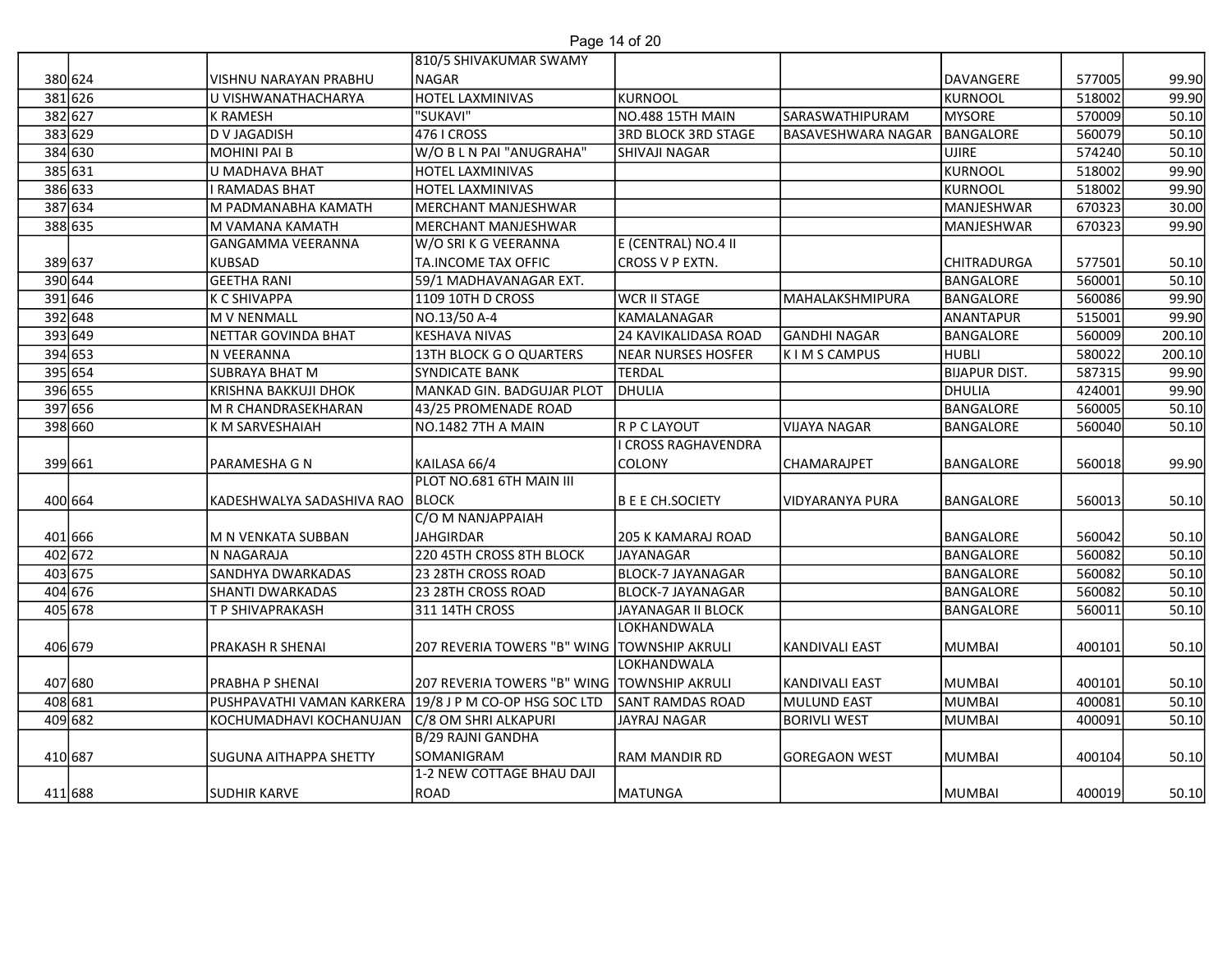# Page 15 of 20

|                    |                                                           |                                           | Page 15 of 20                           |                              |                      |                    |                  |
|--------------------|-----------------------------------------------------------|-------------------------------------------|-----------------------------------------|------------------------------|----------------------|--------------------|------------------|
|                    |                                                           | B/29 RAJNI GANDHA                         |                                         |                              |                      |                    |                  |
| 412 690            | <b>SANTHIMAR AITHAPPA SHETTY</b>                          | SOMANIGRAM                                | <b>RAM MANDIR ROAD</b>                  | GOREGAON WEST                | MUMBAI               | 400104             | 50.10            |
|                    | <b>PREMCHAND BUDHO</b>                                    |                                           | <b>OPP.DIST. COURT</b>                  |                              |                      |                    |                  |
| 413 693            | <b>CHAUDHARI</b>                                          | 9 CHAKRESH BUILDING                       | CANTEEN                                 | JILTHA PETH                  | JALGAON              | 425001             | 99.90            |
| 414 694            | KAKUBHAI NARANDAS UNADKAT 601 "GAYATRI"                   |                                           | 87 HINDU COLONY                         | ROAD NO.3 DADAR              | MUMBAI               | 400014             | 99.90            |
| 415 698            | MANOHAR RATAN SAWANT                                      |                                           | "ADARSHNAGAR"                           | <b>OSHIWARA JOGESHWARI</b>   | MUMBAI               | 400102             |                  |
| 416 700            | STANISLAUS CAMILLO MORAES                                 | 248 GIRNAR CHS LTD<br>10/552 MHB COLONY   | SARDAR NAGAR                            | <b>WEST</b><br>SION          | MUMBAI               | 400022             | 99.90<br>99.90   |
|                    |                                                           |                                           | <b>GROUND FLOOR</b>                     |                              |                      |                    |                  |
| 417 701            | MR CHANDRU RAMNANI                                        | BLDG "B" ROOM 6                           | NAVREBAUG APART                         | KURLA EAST                   | MUMBAI               | 400024             | 99.90            |
|                    | <b>DR GAJANAN PURUSHOTTAM</b>                             |                                           |                                         |                              |                      |                    |                  |
| 418 704            | <b>JOSHI</b>                                              | $A-1/26$                                  | RAMBAG COLONY                           | "NANDA DEEP" NAVIPETH PUNE   |                      | 411030             | 150.00           |
|                    | MR SHANTARAM BALKRISHNA                                   |                                           | 4TH LANE HINDU COLONY                   |                              |                      |                    |                  |
| 419 707            | <b>SAMANT</b>                                             | 113 SARASWATI NIWAS                       | <b>IDADAR</b>                           |                              | BOMBAY               | 400014             | 200.10           |
| 420 708<br>421 71  | MR BELVAI RUDRA HEGDE<br>INDU MALHOTRA                    | D-35/328 GANDHI NAGAR                     | <b>BANDRA (EAST)</b>                    |                              | BOMBAY               | 400051<br>$\Omega$ | 200.10<br>500.10 |
| 422 715            | LT.COL AMAR SINGH PAWAH                                   | 11 KAVERI APARTMENTS<br>B-401 BLUE HILLS  | <b>BANDER BAGICHA</b><br>128 NAGAR ROAD | YARWADA                      | PATNA<br><b>PUNE</b> | 411006             | 900.00           |
| 423 719            | RAJENDRA PRAKASH                                          | $ D-I /48$                                | KIDWAI NAGAR (EAST                      |                              | NEW DELHI            | 110023             | 99.90            |
|                    |                                                           | B/29 RAJNI GANDHA                         |                                         |                              |                      |                    |                  |
| 424 720            | SANTHIMAR AITHAPPA SHETTY                                 | <b>SOMANIGRAM</b>                         | RAM MANDIR ROAD                         | GOREGAON                     | MUMBAI               | 400104             | 50.10            |
|                    |                                                           |                                           |                                         |                              |                      |                    |                  |
| 425 721            | ANANTHA NARAYAN SURKUND                                   | C-10 GURUSEVA CO-OP HSG SOC PANDURANGWADI |                                         | GOREGAON (E)                 | MUMBAI               | 400063             | 50.10            |
|                    |                                                           |                                           |                                         |                              | <b>DIST THANE</b>    |                    |                  |
| 426 722<br>427 729 | MANJU GUPTA                                               | B-504 POOJA TOWN<br>SHARADA               | THANKAPADA                              | KALYANA<br>JADHAV NAGAR      | MAHARASHTRA          | 421301<br>590001   | 50.10<br>50.10   |
| 428 730            | <b>SURESH WALKE</b><br><b>VEENA WALKE</b>                 | SHARADA                                   | PLOT NO 3<br>PLOT NO 3                  | JADHAV NAGAR                 | BELGAUM<br>BELGAUM   | 590001             | 50.10            |
| 429 735            | SHUBH KARAN BANTHIA                                       | 32/1 GIRISH AVENUE                        | <b>BAGHBAZAR</b>                        |                              | <b>CULCUTTA</b>      | 700003             | 50.10            |
| 430 739            | <b>PREMNATH SETH</b>                                      | MADANCHAND SETH                           | 53 RADHA BAZAR LANE                     | KOLKATA                      | <b>WEST BENGAL</b>   | 700001             | 500.10           |
|                    |                                                           |                                           | ANDHRA BANK OFFICERS                    | <b>DAMODAR PARK AREA</b>     |                      |                    |                  |
| 431 744            | C L MURALIDHARAN                                          | FLAT 304 BUILDING 4-A                     | <b>QUARTERS</b>                         | <b>GHATKOPAR WEST</b>        | <b>MUMBAI</b>        | 400086             | 99.90            |
| 432 748            | C P DAVIS                                                 | <b>CHUGANTH HOUSE</b>                     | P O MANALUR                             | <b>TRICHUR</b>               | KERALA               | 680617             | 99.90            |
| 433 749            | PUSHPA KURIAN                                             | POKKATHIL AYMANAM PO                      | KOTTAYAM                                |                              | KERALA               | 686015             | 50.10            |
| 434 750            | CHENNAKATTAM VARKEY JOSE<br><b>CAPT SUBHASH DASHARATH</b> | C P T QUARTERS                            |                                         |                              | косні                | 682009             | 399.90           |
| 435 751            | KAKADE                                                    | <b>GARRISON ENGRS OFFICE</b>              | <b>NAVAL BASE</b>                       |                              | COCHIN               | 682004             | 50.10            |
|                    |                                                           |                                           |                                         | <b>TALKIES PERPNTAL</b>      |                      |                    |                  |
| 436 752            | P P MANIKUTTY                                             | R K NIVAZ                                 | <b>BEHIND JAHANARA</b>                  | MANNA PO                     | MALAPURAM            | 679322             | 50.10            |
| 437 754            | <b>SARA JOHN</b>                                          | <b>CHELUKUZHIYIL</b>                      | TIRUVALLA                               |                              | KERALA               | 689101             | 500.10           |
| 438 755            | K SUBRAMANYA ACHARYA                                      | TC 15/1869                                | GANESHPRASAD                            | VAZHATHAC- AUD               | TRIVANDRUM           | 695014             | 50.10            |
|                    | KANJULLY CHANDRASEKHARAN                                  |                                           |                                         |                              |                      |                    |                  |
| 439 756            | <b>NAIR</b>                                               | KANJULLY HOUSE<br>D-404 4TH FLOOR         | VADAKETHARA PO                          | PAZHAYANNUR TRICHUR   KERALA |                      | 680587             | 99.90            |
| 440 757            | NATARAJAN GOPALAN                                         |                                           | H-LINE ANSARI COMPLEX                   | HUMAYUN NAGAR                | HYDERABAD            | 500028             | 50.10            |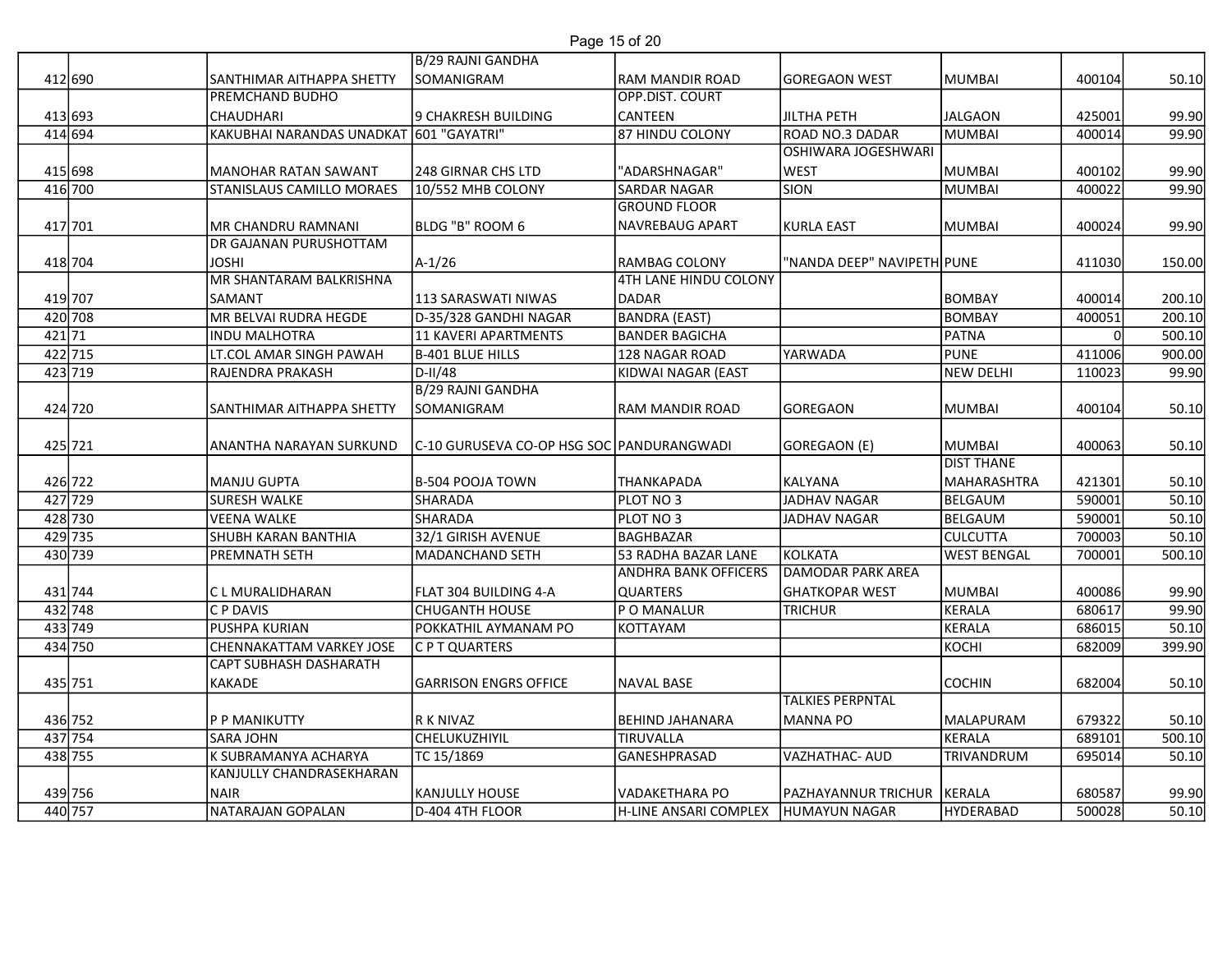| Page 16 of 20 |  |  |
|---------------|--|--|
|               |  |  |

|                    |                                                    |                                                  | Page 16 of 20                   |                                              |                        |                  |                 |
|--------------------|----------------------------------------------------|--------------------------------------------------|---------------------------------|----------------------------------------------|------------------------|------------------|-----------------|
|                    |                                                    |                                                  | <b>KARRAIKUDAN NER ST</b>       |                                              |                        |                  |                 |
| 441 758            | <b>DINESH V KINI</b>                               | 41-2372 SHANTHA SANRUTHIJ                        | <b>INDES SCHOOL/CHORDS</b>      | <b>THAMMANAM PO</b>                          | KOCHI                  | 682032           | 200.10          |
|                    |                                                    |                                                  | <b>KARNAKIDAM NEAR ST</b>       |                                              |                        |                  |                 |
| 442 759            | KASTURI V KINI                                     | 41-2372 SHANTI SMRUTHY                           | JUDES SCHOOL/CHARDS             | <b>THAMMANAM PO</b>                          | KOCHI                  | 682032           | 150.00          |
|                    |                                                    |                                                  |                                 |                                              |                        |                  |                 |
| 443 760            | JENAKARAJAN R                                      | <b>JUDUMALPET</b>                                |                                 |                                              | COIMBATORE DIST        | 642126           | 50.10           |
| 444 762            | H V RANGANATHA PAI                                 | MADATHIPARAMBIL HOUSE                            | <b>CHETTIPARAMBU</b>            | SHANTHADURGA ROAD                            | IRINJALAKUDA           | 680121           | 200.10          |
| 445 763<br>446 764 | <b>B VAMAN KAMATH</b><br>V R NAIR                  | DADHU BANA<br>"MAHALAKSHMI                       | 20/458 A<br>51 GIRI NAGAR NORTH |                                              | KASARAGOD<br>KOCHI     | 671121<br>682020 | 50.10<br>249.90 |
| 447 765            | P R BALAKRISHNAN                                   | RAM RAJ                                          | <b>CONVEN ROAD</b>              |                                              | PALAKKAD               | 678006           | 50.10           |
| 448 766            | <b>ROBY Y JACOB</b>                                | 35/1083 MALLAKADAVOO PO                          | TRIVANDRUM                      |                                              | KERALA                 | 695008           | 50.10           |
| 449 767            | SATYBHANA RAMPALLI                                 | H NO 2-1-162/1                                   | OLD NALLA KUNTA                 |                                              | HYDERABAD              | 500044           | 50.10           |
| 450 768            | RAMACHENDRA RAO CHERLA                             | <b>211 II FLOOR</b>                              | PRASHANTHI TOWERS               | MUSHEERBAD                                   | HYDERABAD              | 500020           | 50.10           |
| 451 769            | <b>A P PRABHAKAR</b>                               | MAHALAKSHMI SAREE MUSEUM SULTAN BAZAR            |                                 |                                              | HYDERABAD              | 500001           | 50.10           |
|                    | <b>VENKATA RAJASEKHARARAO</b>                      |                                                  |                                 |                                              |                        |                  |                 |
| 452 771            | <b>BOPPANA</b>                                     | <b>NO 2C DOYEN APARTMENTS</b>                    | PLOT NO 1 L I C COLONY          | SRINAGAR COLONY POST   HYDERABAD             |                        | 500073           | 99.90           |
| 453 773            | <b>TVS SHARMA</b>                                  | 10-1-18/49                                       | <b>SHYAM NAGAR</b>              |                                              | HYDERABAD              | 500004           | 99.90           |
|                    |                                                    |                                                  |                                 |                                              |                        |                  |                 |
| 454 774            | <b>PRAFULLA KUMAR BASU</b>                         | C1/67 DAKSHINEE HSG SOC                          | PHASE-II                        | PO RABINDRANAGA AREA KOLKATA                 |                        | 700018           | 99.90           |
| 455 776            | <b>SWARNALATA AGARWAL</b>                          | 10-4-771/16/1                                    | SRIRAM NAGAR COLONY             | MASAB TANK                                   | HYDERABAD              | 500012           | 500.10          |
|                    |                                                    |                                                  | <b>OPPOSITE GANDHIAN</b>        | <b>WELLINGTON ROAD</b>                       | SECUNDERABAD A         |                  |                 |
| 456 777            | NARASIMHA RAO JELLA                                | PLOT NO 55 VASAVI 'B' COLONY SCHOOL              |                                 | <b>PICKET</b>                                |                        | 500003           | 99.90           |
| 457 778<br>458 779 | PADMA NAVIN CHANDRA SHAH<br>NAVIN CHANDRA SHAH B E | H NO 4-7-377/A<br>H NO 4-7-377/A                 | ESAMIA BAZAR<br>ESAMIA BAZAR    |                                              | HYDERABAD<br>HYDERABAD | 500027<br>500027 | 50.10<br>50.10  |
| 459 781            | NARAYANAN KRISHNA IYER                             | PARAVATHI MADAM                                  | ANGADIPURAM PO                  | KALAPURAM DIST                               | KERALA STATE           | 679321           | 200.10          |
|                    |                                                    |                                                  |                                 |                                              | SECUNDERABAD (A        |                  |                 |
| 460 782            | JANAKCHANDRA R MEHTA                               | 5-2-436                                          | <b>HYDERBASTI</b>               |                                              |                        | 500003           | 99.90           |
| 461 783            | N CHANDRASHEKAR                                    | 11-3-392/2                                       | SRINIVASA NAGAR                 |                                              | SECUNDERABAD           | 500036           | 50.10           |
|                    | SURYANARAYANA MURTHY                               |                                                  |                                 | RAMACHANDRAPURAM                             | <b>EAST GODAVARI</b>   |                  |                 |
| 462 784            | MEMANI                                             | H NO 2-6 EGANGAVARAM )PO)                        | <b>VIA PAMARRU</b>              | TQ                                           | DT (A P)               |                  | 99.90           |
|                    |                                                    |                                                  |                                 |                                              |                        |                  |                 |
| 463 785            | PRATIBHA MISHRA                                    | C-11 SALEX TAX COLONY                            | GUMASHTHA NAGAR                 | <b>INDORE</b>                                | MADHYA PRADESH         | 452009           | 50.10           |
|                    |                                                    |                                                  |                                 |                                              |                        |                  |                 |
| 464 786            | <b>ANIL KUMAR MISHRA</b>                           | C-11 SALEX TAX COLONY                            | <b>GUMASHTHA NAGAR</b>          | <b>INDORE</b>                                | MADHYA PRADESH         | 452009           | 50.10           |
| 465 787            | <b>RANI FRANCIS</b>                                | <b>VISITATION</b>                                | E-5A PANJABI BAGH               | <b>GOVINDAPURA</b>                           | BHOPAL                 | 462023           | 50.10           |
| 466 788            | <b>SAVITRI RANI CHANDHOK</b>                       | B-236 VAISHALI NAGAR                             | P O KHATIPURA                   |                                              | JAIPUR                 | 302012           | 50.10           |
| 467 792            | <b>VISHWAMBHARLAL KEDIA</b>                        | C/O KEDIA INDUSTRIES<br>3D-JAI DATTA CO OP HSG   | 79/80 SUDARHARPURA              | <b>INDAREA</b><br><b>KASTUR PARK BORIVLI</b> | <b>JAIPUR</b>          | 302006           | 99.90           |
|                    | <b>NARAYAN RAMSWMY</b>                             | SOCIETY                                          | <b>SHIMPOLI ROAD</b>            |                                              | <b>MUMBAI</b>          | 400092           |                 |
| 468 795<br>469 797 | E KRISHNA CHUDAMANI                                | FLAT 11/9 ZENITH FLATS                           | T M MAISTRY STREET              | (W)<br>THIRUVANMIYUR                         | <b>CHENNAI</b>         | 600041           | 99.90<br>50.10  |
| 470 798            | <b>ANITHA C PRABHU</b>                             | NO 19 LADY MADHAVAN ROAD                         | MAHALINGAPURAM                  | NUNGAMBAKKAM                                 | <b>CHENNAI</b>         | 600034           | 50.10           |
| 471 799            | S LAKSHMI SABAPATHY                                |                                                  |                                 |                                              |                        |                  |                 |
|                    |                                                    | 32 RAMASAMY GARDEN STREET  IST FLOOR THIRD HOUSE |                                 | ROYAPETTAH                                   | <b>CHENNAI</b>         | 600004           | 99.90           |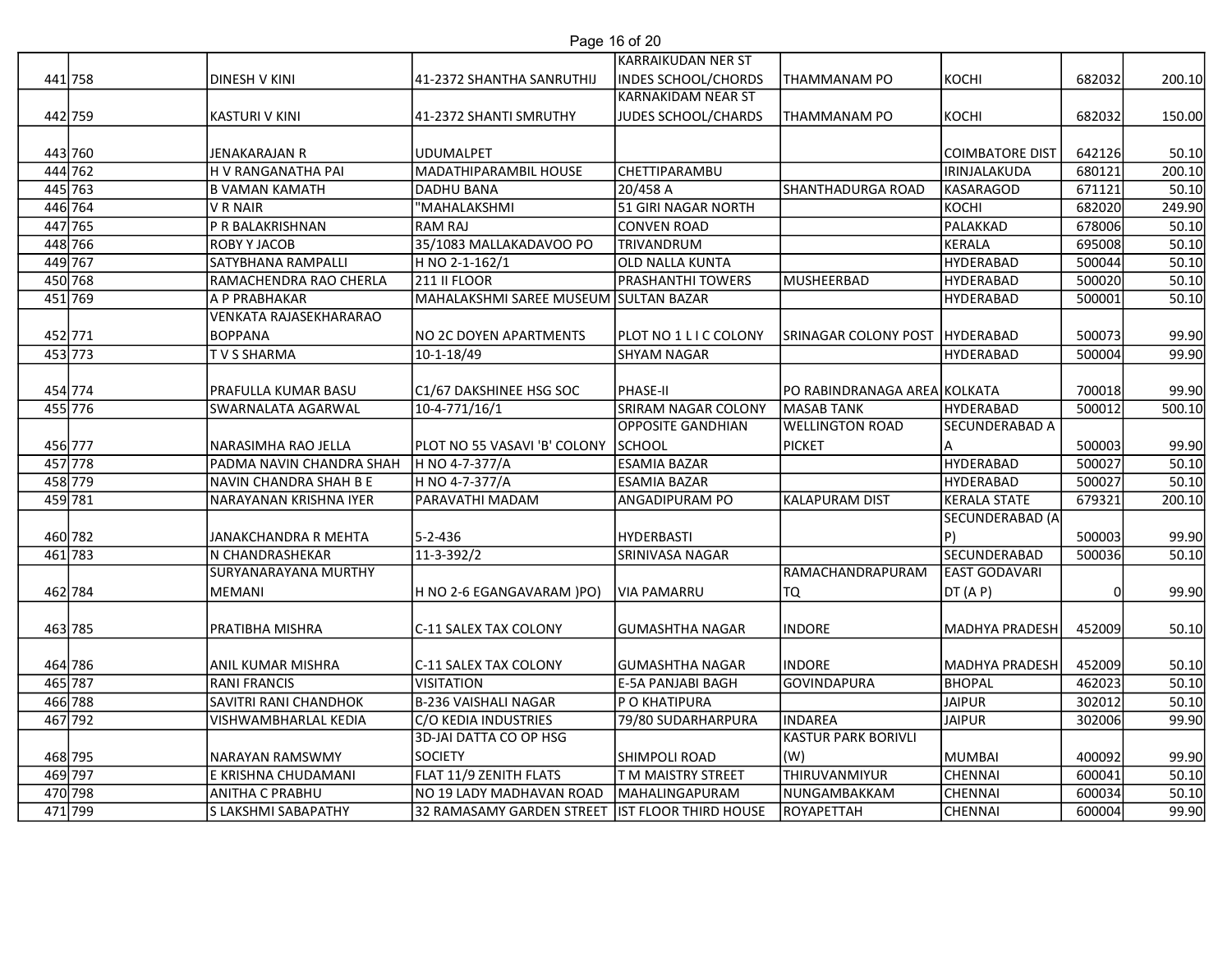## Page 17 of 20

|                    |                                        |                                                       | Page 17 of 20                                   |                         |                    |                  |                |
|--------------------|----------------------------------------|-------------------------------------------------------|-------------------------------------------------|-------------------------|--------------------|------------------|----------------|
| 472 800            | <b>S R SUNDARAM</b>                    | T/66/B 32ND CROSS ST                                  | <b>BESANT NAGAR</b>                             |                         | CHENNAI            | 600090           | 30.00          |
| 473 802            | C UNNAKALAI                            | 64 RAILWAY STATION ROAD                               | KOTTAIYUR                                       |                         | <b>RAMNAD DIST</b> | 623106           | 99.90          |
| 474 803            | SP RAMAIAH                             | SREE VISALAM CHIT FUND LTD                            | PALLATUR                                        |                         | <b>RAMNAD DIST</b> | 623107           | 99.90          |
|                    | NAGABUSHANA RAO                        |                                                       |                                                 |                         |                    |                  |                |
| 475 804            | PARVATHANENI                           | 18 GIRI ROAD                                          | T NAGAR                                         |                         | <b>CHENNAI</b>     | 600017           | 99.90          |
|                    |                                        |                                                       | $2 - 17$                                        |                         |                    |                  |                |
| 476 806            | <b>MANI PACHIAPPA NATTAR</b>           | <b>LECTURER IN TAMIL</b>                              | <b>SATHYANARAYANAPURA</b>                       | <b>CG PALLE</b>         | PO CHITTUR         |                  | 50.10          |
|                    |                                        |                                                       | <b>APARTMENTS FIRST MAIN</b>                    |                         |                    |                  |                |
| 477 807            | S SEETHALAKSHMI                        | 41/16 ADYAR CORNER<br>19/1 LADY MADHAVAN NAIR         | ROAD                                            | GANDHINAGAR ADYAR       | CHENNAI            | 600020           | 50.10          |
| 478 812            | V BABU                                 | ROAD                                                  | NUNGAMBAKAM                                     |                         | CHENNAI            | 600034           | 50.10          |
|                    |                                        |                                                       | <b>BHINASENA GARDEN</b>                         |                         |                    |                  |                |
| 479 816            | SADASIVAM T                            | 16 (OLD NO 47)                                        | STREET                                          | <b>MYLAPORE</b>         | <b>CHENNAI</b>     | 600004           | 200.10         |
| 480 82             | V S SRINIVASAN                         | 9 BANDRA SAROJ 225 STREET                             | <b>ANDREWS ROAD BANDRA</b>                      |                         | MUMBAI             | 400050           | 500.10         |
| 481823             | <b>MALATHI EDWIN</b>                   | WILSON NURSING HOME                                   | NATHAM                                          |                         | MADURAI            | 624401           | 200.10         |
| 482 824            | S THAMILARASI                          | 25C GOKHALE HALL ST                                   | SIVAGANGA                                       | <b>RAMNAD DISTRICT</b>  | TAMILNADU          | 623560           | 99.90          |
| 483 825            | S P IRAIYNINTHA SEEMAN                 | 25C GOKHALE HALL ST                                   | SIVAGANGA                                       | <b>RAMNAD DISTRICT</b>  | TAMILNADU          | 623560           | 99.90          |
| 484 826            | S SIVAKAMINATHAN                       | CANARA BANK MAIN ROAD                                 |                                                 |                         | KANYAKUMARI        | 629702           | 50.10          |
| 485 83             | S VENKATRAMAN                          | <b>B-12 NDD B CAMPUS</b>                              | <b>CHEMBUR</b>                                  |                         | MUMBAI             | 400070           | 500.10         |
|                    |                                        |                                                       | <b>DR RAJENDRA PRASAD</b>                       |                         |                    |                  |                |
| 486 831            | NAND KUMAR MANJESHWAR                  | <b>5 CENTRAL VISTA HOSTEL</b>                         | ROAD                                            |                         | NEW DELHI          | 110001           | 99.90          |
|                    |                                        | JDEPARTMENT AOF                                       |                                                 |                         |                    |                  |                |
| 487 832            | RAMESH CHANDRA AGRAWAL                 | EARTHQUAKE ENGG                                       | UNIVERSITY OF ROORKEE<br>li BLOCK KALYANA NAGAR | <b>BANASWADI LAYOUT</b> | ROORKEE U P        | 247667           | 99.90          |
| 488 839            | NIRMALA SHIVAKUMAR                     | NO 806 4TH 'B' CROSS 9TH MAIN HUNNUR                  |                                                 | (HRBR LAYOUT)           | BANGALORE          | 560043           | 50.10          |
|                    |                                        | NO 938 TRUPTI 21ST MAIN II                            | <b>AYAPRAKASH MARAUAM</b>                       |                         |                    |                  |                |
| 489840             | H S GIRINATHAAO                        | PHASE                                                 | MAGAR                                           |                         | BANGALORE          | 560078           | 50.10          |
| 490 845            | CHANDAR RAJANGAM                       | 2221 UPSTAIR                                          | 12TH MAIN A BLOCK                               | RAJAJINAGAR II STAGE    | BANGALORE          | 560010           | 50.10          |
| 491846             | M N BANDAPPA                           | <b>TURABALI MAIN ST</b>                               | MANDI MOHALLA                                   |                         | MYSORE             | 570021           | 99.90          |
| 492 847            | PARAMESHWARA B                         | <b>LECTURER IN HISTORY</b>                            | J S S COLLEGE                                   | RAMANUJA ROAD           | <b>MYSORE</b>      | 570004           | 50.10          |
|                    |                                        | D-1/FLATS 42-43 VIJAYNAGAR                            |                                                 |                         |                    |                  |                |
| 493 85             | ELIZABETH ANNE COTTON                  | <b>APT</b>                                            | MAROL ANDHERI                                   |                         | <b>MUMBAI</b>      | 400009           | 500.10         |
| 494 854            | RAJU SHRIVASTAVA                       | 13/106 CHAR BAGH                                      | <b>SHAH GANJ</b>                                |                         | AGRA               | 282002           | 99.90          |
| 495 855            | RAM SWAROOP VERMA                      | 2/23 NAMNAIR                                          |                                                 |                         | AGRA U P           | 282001           | 200.10         |
| 496 857            | <b>KUL BHUSHAN</b><br><b>RITA DHAL</b> | 38/58 MOTI-KUNJ                                       |                                                 |                         | AGRA               | 270002<br>282002 | 50.10          |
| 497 858<br>498 859 | <b>AMAR NATH</b>                       | 23 NEW RAJA NANDI GOLONY<br><b>BP-44 SHLIMAR BAGH</b> | (WEST)                                          |                         | AGRA<br>DELHI      | 110052           | 99.90<br>50.10 |
| 499 861            | AMRITLAL KATARIA                       | 4 PREMAN CO-OP HSG SOCIETY                            | <b>VIKAS GRUH ROAD PALDI</b>                    |                         | AHMEDABAD          | 380007           | 99.90          |
| 500 866            | COOMI JEHANGIR MEWALA                  | NO 1 CURVE ROAD                                       | <b>TASKER TOWN</b>                              |                         | BANGALORE          | 560051           | 399.90         |
| 501867             | <b>ANARAMMA PATEIL</b>                 | H NO 400 60' ROAD                                     | 3RD MAIN II STAGE                               | R T NAGAR               | BANGALORE          | 560032           | 50.10          |
|                    |                                        |                                                       | <b>CHIFF AVENUE</b>                             |                         |                    |                  |                |
| 502 870            | <b>RAMAN MEHRA</b>                     | 703 GLEN CROFT                                        | HERANANDANI                                     | <b>GARDENS POWAR</b>    | MUMBAI             | 400076           | 99.90          |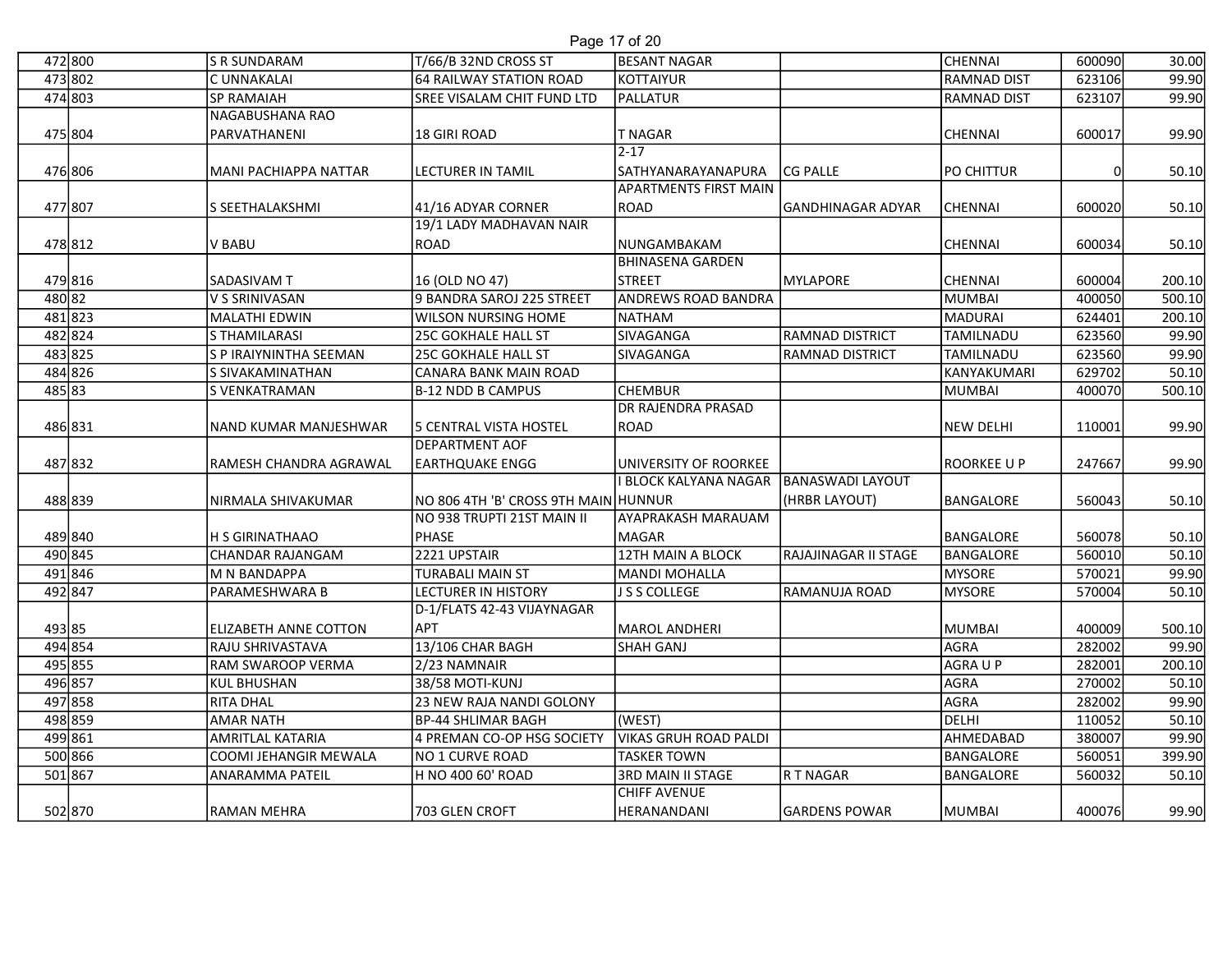## Page 18 of 20

| 503 871           | <b>VINOD DWARKADAS MEHRA</b>                       | 2/5 DADI MANSION                         | Page 18 of 20<br><b>CINEMA ROAD</b> |                            | MUMBAI                                 | 400020           | 1100.10         |
|-------------------|----------------------------------------------------|------------------------------------------|-------------------------------------|----------------------------|----------------------------------------|------------------|-----------------|
|                   |                                                    |                                          |                                     | <b>HIRANANDANI GARDENS</b> |                                        |                  |                 |
| 504 872           | <b>RANI MEHRA</b>                                  | 703 GLEN CROFT                           | <b>GHIFT AVENUE</b>                 | <b>POWAR</b>               | MUMBAI                                 | 400076           | 99.90           |
| 505 873           | <b>DWARKADAS MEHRA</b>                             | 5 DADI MANSION                           | <b>2ND FLOOR CINEMA</b><br>ROAD     | <b>DHOBI TALAO</b>         | MUMBAI                                 | 400020           | 99.90           |
| 506 877           | <b>KAMLAKAR NARAYAN</b><br><b>SHAHAPURKAR</b>      | "ISH-KRUPA" 373 B                        | <b>BHAHDARKAR ROAD</b>              | <b>MATUNGA</b>             | <b>MUMBAI</b>                          | 400019           | 50.10           |
|                   |                                                    |                                          | 84-A GANESH GAWDE                   |                            |                                        |                  |                 |
| 507 879           | SHAILAJA N DESHPANDE                               | 4 SHREE CO OP HSG SOCI                   | ROAD                                | MULUND (W)                 | MUMBAI                                 | 400080           | 99.90           |
| 508 880           | MADHUKAR NARAYAN SHENDE                            | KRISHNA BHUVAN                           | UTALSAR                             |                            | THANE                                  | 400601           | 50.10           |
| 509 882           | <b>VIBHA VIRENDRA SHAH</b>                         | 204/G/3 USHA KUNJ                        | <b>SION EAST</b>                    |                            | MUMBAI                                 | 400022           | 200.10          |
| 510 883           | <b>DAVINDER SINGH MARWAH</b>                       | B-4/401 MANGAL NAGAR                     | YARI ROAD VERSOVA                   |                            | MUMBAI                                 | 400061           | 99.90           |
|                   | SHANKARANARAYAN                                    |                                          |                                     |                            |                                        |                  |                 |
| 511886            | ANANTARAM AYAR                                     | 4 KRISHNA MAHAL                          | BHAUDAJI X ROAD                     | MATUNGA                    | MUMBAI                                 | 400019           | 500.10          |
|                   |                                                    |                                          |                                     |                            | THANE (W)                              |                  |                 |
| 512888            | <b>MANIVEL KADHIRVEL</b>                           | 25B/4 GROUND FLOOR                       | <b>BRINDAWAN BUILDING</b>           | <b>SREE RWC SOCY</b>       | MAHARASHTRA                            | 400601           | 50.10           |
|                   |                                                    |                                          | <b>NEAR POWAI ENGLISH</b>           |                            |                                        |                  |                 |
| 513 895           | <b>VIDYA GOVIND BHAT</b>                           | FLAT NO 10 RAJARATNA CHS LTD HIGH SCHOOL | <b>VEERMAHAL JEEJEEBHOY</b>         | POWAI                      | <b>MUMBAI</b>                          | 400076           | 99.90           |
| 514 896           | SAROJINI RADHAKRISHNA MALIK IST FLOOR              |                                          | <b>LANE</b>                         | LAL BAUG                   | MUMBAI                                 | 400012           | 200.10          |
| 515 900           | <b>NALIN GOEL</b>                                  | 2-C PREM KUTIR                           | 177 MARINE DRIVE                    |                            | MUMBAI                                 | 400020           | 399.90          |
|                   |                                                    |                                          |                                     |                            | <b>DIST PUNE</b>                       |                  |                 |
| 516 901           | RUDRAPPA TUMKUR VANI                               | <b>B2 MAIN COLONY</b>                    | <b>WALCHAND NAGAR</b>               |                            | MAHARASHTRA                            | 413114           | 200.10          |
|                   |                                                    |                                          |                                     |                            |                                        |                  |                 |
| 517 902           | SAROJINI RADHAKRISHNA MALIK   IST FLOOR VEER MAHAL |                                          | JEEJEEBHOY LANE                     | LALBAUG                    | MUMBAI                                 | 400012           | 200.10          |
| 518 903           | KISHINCHAND K JAGTIANI                             | 326 SHAHANI TRUST                        | NAVGHAR ROAD                        | MULUND (EAST)              | MUMBAI                                 | 400081           | 50.10           |
| 519 904           | CHANDRA AGNANI                                     | 174/4863 PANT NAGAR                      | GHATKOPAR (EAST)                    |                            | MUMBAI                                 | 400075           | 50.10           |
|                   |                                                    |                                          | <b>ABOVE PNB LINKING</b>            |                            |                                        |                  |                 |
| 520 906           | JETHALAL M SHAH                                    | 3 INDIRA NIVAS IST FLOOR                 | ROAD                                | SANTACRUZ W                | MUMBAI                                 | 400054           | 200.10          |
| 521912            | NATWARLAL AGRAWAL                                  | BALIBANDHA                               | <b>SAMBALPUR</b>                    |                            | <b>ORISSA</b><br><b>DIST GHAZIABAD</b> | 768001           | 200.10          |
|                   |                                                    |                                          |                                     |                            |                                        |                  |                 |
| 522913<br>523 915 | MOHAMMAD GASEEM<br>NIKHIL KUMAR GARG               | C-21 SECOTR-27<br>C/O GARG CLINIC        | NOIDA<br><b>FATEH GARH (U P)</b>    |                            | (U P)<br><b>FATEH GARH</b>             | 201301<br>209601 | 99.90<br>200.10 |
| 524 916           | SUBHASH CHAND SAHU                                 | 5/76 VIKAS NAGAR                         |                                     |                            | LUCKNOW                                | 226022           | 99.90           |
| 525 917           | RAJ NARAYAN SHUKLA                                 | 124-D-95 GOVIND NAGAR                    |                                     |                            | KANPUR U P                             | 208006           | 99.90           |
| 526 918           | DAYA SHANKAR SHUKLA                                | 124-D-95 GOVIND NAGAR                    |                                     |                            | KANPUR U P                             | 208006           | 99.90           |
| 527 921           | VIRENDRA KUMAR TRIPATHI                            | C-22 MANDIR PARK                         | MAHANAGAR EXTENSION                 |                            | LUCKNOW                                | 226006           | 399.90          |
|                   |                                                    | KOTHI OF LATE SAHURAM                    |                                     |                            |                                        |                  |                 |
| 528 922           | <b>OMPRAKASH SAHU</b>                              | <b>KISHAN</b>                            | <b>26 SAUUKARA PILIBHIT</b>         |                            | UP                                     | 262001           | 99.90           |
| 529 924           | KUNHUKUTTAN NAIR KATTIRI                           | NO 7/5 I CROSS STREET                    | E V R COLONY                        | PO MADIPAKKAM              | <b>CHENNAI</b>                         | 600091           | 200.10          |
| 530 927           | <b>SUBRAHMANIAN SESHA</b>                          | 15 STATE BANK STAFF COLONY               | PAZHAVANTHANGAL                     |                            | CHENNAI                                | 600114           | 50.10           |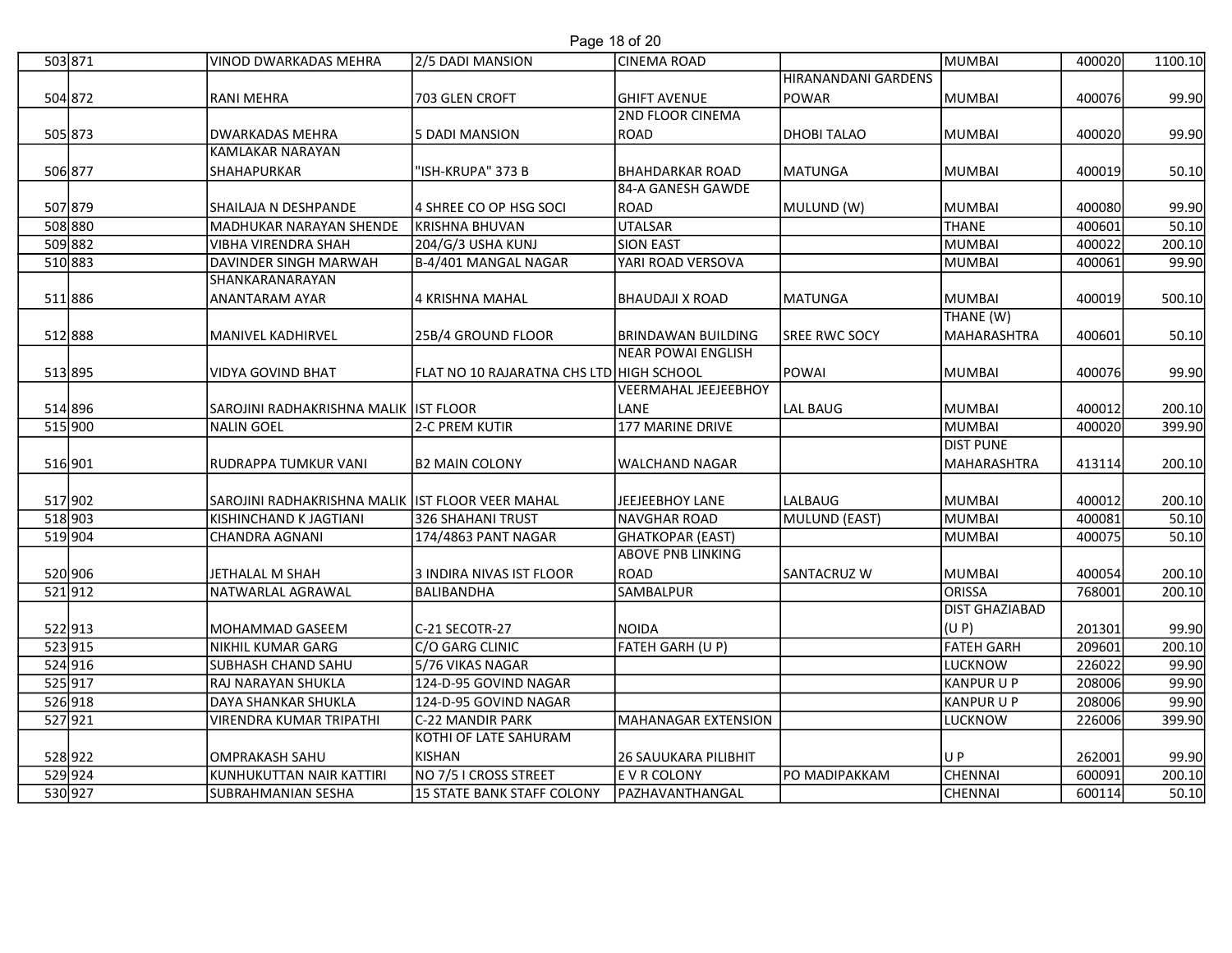|                    |                                            |                                                  | Page 19 of 20                    |                                          |                    |        |                 |
|--------------------|--------------------------------------------|--------------------------------------------------|----------------------------------|------------------------------------------|--------------------|--------|-----------------|
|                    | MURALIMOHAN                                |                                                  |                                  |                                          |                    |        |                 |
| 531928             | <b>NARASIMHAMOORTHY</b>                    | 46/5 I MAIN ROAD                                 | KANNAPPA NAGAR                   | <b>THIRUVANMIYUR</b>                     | <b>CHENNAI</b>     | 600041 | 99.90           |
|                    |                                            | NO 11 SUNDRESHWAR SAMY                           |                                  |                                          |                    |        |                 |
| 532 929            | R NAMKALWAR                                | <b>STREET</b>                                    | <b>ANANTI FLAT A-4</b>           | MYLAPORE                                 | <b>CHENNAI</b>     | 600004 | 50.10           |
| 533931             | K KRISHNA VARIAR                           | GAYATHRI 20                                      | S I P COLONY                     | NANGANALLORE                             | <b>CHENNAI</b>     | 600061 | 50.10           |
|                    |                                            |                                                  |                                  |                                          | <b>DIST RAIGAD</b> |        |                 |
| 534 932            | <b>KANDAYAM KOPE SURESH</b>                | <b>ENGINEERS INDIA LIMITED</b>                   | H G C C SITE                     | NAGOTHANE                                | MAHARASHTRA        | 402106 | 50.10           |
| 535 933<br>536 935 | SHREERAM BHOLA<br><b>DEVINDER SHINGARI</b> | NICC BLOCK III<br>NO 73-C                        | 22 SHAM NATH MARG<br>MODEL HOUSE |                                          | DELHI<br>LUDHIANA  | 110054 | 99.90<br>600.00 |
|                    |                                            |                                                  |                                  | DDA SELF LIRACHING                       |                    |        |                 |
| 537 936            | <b>SARJIT SINGH CHANI</b>                  | FLAT NO 6-D                                      | <b>BLOCIK NO 'K'</b>             | <b>FLAS SALEET</b>                       | NEW DELHI          | 110017 | 399.90          |
| 538 938            | <b>SURENDRA CHATURVEDI</b>                 | 5505 MOTI KATRA                                  | MAI SARAK                        |                                          | DELHI              | 110006 | 99.90           |
| 539 939            | MAHESH CHANDRA MITTAL                      | LIG DOUBLE STORY                                 | <b>ADA COLONY</b>                | RAMGHAT ROAD                             | ALIGARH            | 202001 | 50.10           |
| 540 940            | KRISHAN LAL MANCHANDA                      | C-19 VIJAY NAGAR                                 |                                  |                                          | DELHI              | 110009 | 99.90           |
| 541941             | <b>TRIPTA MANCHANDA</b>                    | C-19 VIJAY NAGAR                                 |                                  |                                          | DELHI              | 110009 | 99.90           |
| 542 942            | N M D JAIN                                 | S/O SHRI H K JAIN                                | 7/26 DARYAGNJ                    |                                          | NEW DELHI          | 110002 | 50.10           |
| 543 943            | KUNDAN LAL KHANNA                          | SECTOR VIII/N355                                 | R K PURAM                        |                                          | NEW DELHI          | 110022 | 50.10           |
| 544 945            | RAJINDER KUMAR NISCHAL                     | <b>B S PRABHAT APARTMENTS</b>                    | 162A DEVLI                       |                                          | <b>NEW DELHI</b>   | 110062 | 99.90           |
| 545 946            | <b>DEV PARKASH SHARMA</b>                  | 190 BASTI BAWA KHEL                              | <b>JULLUNDUR CITY</b>            |                                          | (P B)              | 144021 | 99.90           |
| 546 947            | <b>DNYANESHWAR PUTI MILICO</b>             | H NO 276 GAONKAR WADDA                           | <b>CUDNEM</b>                    | P O SANQUETIM                            | GOA                | 403505 | 50.10           |
|                    |                                            |                                                  |                                  |                                          |                    |        |                 |
| 547 949            | <b>GIRRAJ KISHORE GUPTA</b>                | 1862 MENDUGATE CIRCULAR RD PO HATHRAS DT ALIGARJ |                                  |                                          | UP                 | 204101 | 50.10           |
| 548 950            | <b>HARSHADLAL R MEHTA</b>                  | CK 3/14 BHIKHARI DAS STREET                      | <b>SUTTOLA VARANASI</b>          |                                          | UP                 | 221001 | 50.10           |
| 549 951            | <b>GOPALASETTY SHAMANNA</b>                | 213 INDIRA NAGAR                                 | <b>FIRT STAGE</b>                | 7TH CROSS                                | BANGALORE          | 560038 | 50.10           |
| 550 952            | <b>BNV SETTY</b>                           | 168 DEFENCE COLONY                               | HAL II STAGE                     | <b>INDIRA NAGAR</b><br>LAXMINARAYAN LANE | BANGALORE          | 560038 | 50.10           |
| 551956             | <b>KAMLESH SHIVJI</b>                      | <b>FLAT NO 4 IIND FLOOR</b>                      | PLOT NO 404 NATARAJ-A            | MATUNGA(CR)                              | BOMBAY             | 400019 | 50.10           |
| 552957             | <b>VIJAYA SAGAR CHILAKURI</b>              | M/S REDDY & COMPANY                              | PRAKASAM ROAD                    |                                          | VIJAYAWADA         | 520002 | 50.10           |
|                    | SREELATHA RADHAKRISHNA                     |                                                  |                                  |                                          |                    |        |                 |
| 553 958            | <b>MENON</b>                               | 15 STATE BANK COLONY                             | MAVOOR RD                        | CALICUT 16                               | KERALA STATE       |        | 200.10          |
| 554 959            | K JAGANNATHAN                              | MANAGER M/S R P & G T P LTD.,                    |                                  |                                          | HINDUPUR           | 515201 | 200.10          |
| 555 962            | <b>B S NEELA KANTA</b>                     | C-51 GOWDEN PET                                  |                                  |                                          | BANGALORE          | 560053 | 50.10           |
| 556 963            | SURYA SYAMALA EMANI                        | MIG-1 PLOR 45                                    | SECTOR 3                         | M V P COLONY                             | VIZAKPATNAM A P    | 530017 | 50.10           |
|                    |                                            |                                                  | (BHARATH HEAVY PLATES            |                                          |                    |        |                 |
| 557 964            | <b>SRINIVAS KANAKAGIRI</b>                 | B H PLATES & VESSELS LTD                         | <b>VESSELS)</b>                  |                                          | VISAKHAPATNAM      | 300012 | 50.10           |
|                    | <b>BHASKARA RAMA MURTHY</b>                | C/O SURYANARAYAN SARMA                           |                                  |                                          |                    |        |                 |
| 558 965            | <b>EMANI</b>                               | <b>EMANI</b>                                     | MIG-1 PLOT 45                    | SECTOR 3 M V P COLONY VISAKAPATNAM       |                    | 530017 | 50.10           |
|                    |                                            |                                                  | <b>BLOCKM NO C-54 FIFTH</b>      |                                          |                    |        |                 |
| 559 966            | DAMODER DEWANNAL ASAR                      | <b>SARVODAYA NAGAR</b>                           | FLOOR                            | <b>PANJRAPOLI ROAD</b>                   | MUMBAI             | 400004 | 50.10           |
|                    | YESODHARAN KUNJUKRISHNA                    |                                                  |                                  |                                          |                    |        |                 |
| 560 968<br>561969  | PANICKER<br>CHITRALEKHA YESODHARAN         | B9/2672 PANT NAGAR<br>89/2672 PANT NAGAR         | <b>GHATKOPAR</b>                 |                                          | MUMBAI             | 400075 | 99.90           |
|                    |                                            |                                                  | <b>GHATKOPAR</b>                 |                                          | MUMBAI             | 400075 | 99.90           |